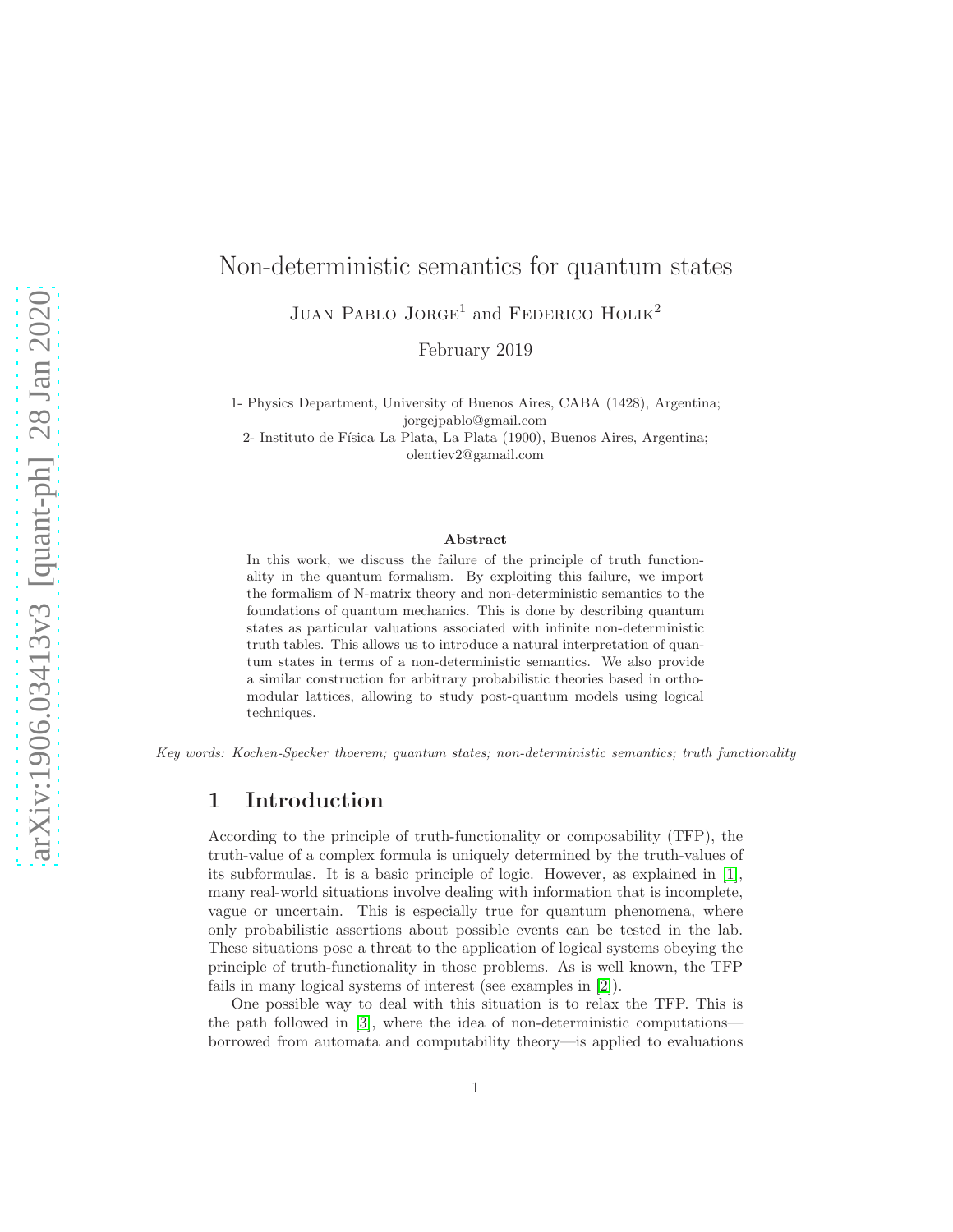of truth-values of formulas. This leads to the introduction of non-deterministic matrices (N-matrices). These are a natural generalization of ordinary multivalued matrices, in which the truth-value of a complex formula can be chosen non-deterministically, out of some non-empty set of options [\[1,](#page-30-0) [3,](#page-30-2) [4,](#page-30-3) [5\]](#page-30-4).

The Kochen-Specker theorem [\[6\]](#page-30-5) is one of the most fundamental no-go theorems of quantum mechanics, and it holds in many probabilistic models of interest [\[7,](#page-30-6) [8,](#page-30-7) [9\]](#page-30-8). It has far-reaching consequences for the interpretation of the quantum formalism (see for example [\[10\]](#page-30-9)). In particular, it imposes very strong restrictions on the possible physically motivated valuations that can be defined over the propositions associated with quantum models. In this work, we discuss in which sense the principle of truth functionality is false in the quantum formalism and describe how N-matrices can be used to describe quantum states and quantum state spaces. This novel perspective opens the door to new fundamental questions by introducing the possibility of interpreting quantum probabilities as a particular class of non-classical valuations.

We also extend our approach to a family of generalized probabilistic models including quantum and classical probabilistic ones as particular cases. The Nmatrices associated with classical probabilistic models are non-deterministic, but they always admit global classical valuations to the set  $\{0, 1\}$ . These global valuations will not exist, in general, for non-classical probabilistic models. The study of post-quantum theories is a very active field of research nowadays, since it provides an extraordinary ground for studying the fundamental principles that underly the quantum formalism (see, for example, [\[11,](#page-30-10) [12,](#page-31-0) [13\]](#page-31-1)). Furthermore, the study of contextual systems outside the quantum domain [\[14,](#page-31-2) [15,](#page-31-3) [16\]](#page-31-4) poses the question of looking for contextual models which are non-quantum, but non-classical either. Furthermore, non-standard probabilities have been used to describe the deviations of classical logic in decision-making problems. As an example, negative probabilities have been applied to the study of inconsistent judgments [\[17\]](#page-31-5). Our extension could be useful for studying contextuality [\[18,](#page-31-6) [19,](#page-31-7) [20,](#page-31-8) [21,](#page-31-9) [22\]](#page-31-10) in quantum mechanics and generalized probabilistic models from a novel logical perspective.

The logic-operational approach to quantum theory dates back to the 1930s, after the contribution of Birkhoff and von Neumann [\[23\]](#page-31-11) (for further developments of the quantum logical approach, see [\[24,](#page-31-12) [25,](#page-31-13) [26,](#page-31-14) [27,](#page-32-0) [28,](#page-32-1) [29,](#page-32-2) [30,](#page-32-3) [31,](#page-32-4) [32,](#page-32-5) 33, [34,](#page-32-6) 35, 36, 37, 38]). More recently, a growing interest is put in describing logical structures associated to quantum computation [\[39,](#page-32-7) [40,](#page-32-8) [41,](#page-32-9) [42\]](#page-33-0).

In this work, we give an interesting turn to the quantum logical approach by introducing a relatively recently discovered logical technique into the foundations of quantum mechanics. As a result of our construction, we show that a quantum logical entailment arises by appealing to the quantum non-deterministic semantics. This is a step forward in the discussion whether there exists a wellbehaved logic associated with the quantum formalism.

The paper is organized as follows. We start by reviewing the principle of truth functionality in classical logics in Section [2.](#page-2-0) Then, in Section [3,](#page-6-0) we discuss the Born rule and the Kochen-Specker and Gleason's theorems from a quantum logical perspective. There, we discuss in which sense the principle of truth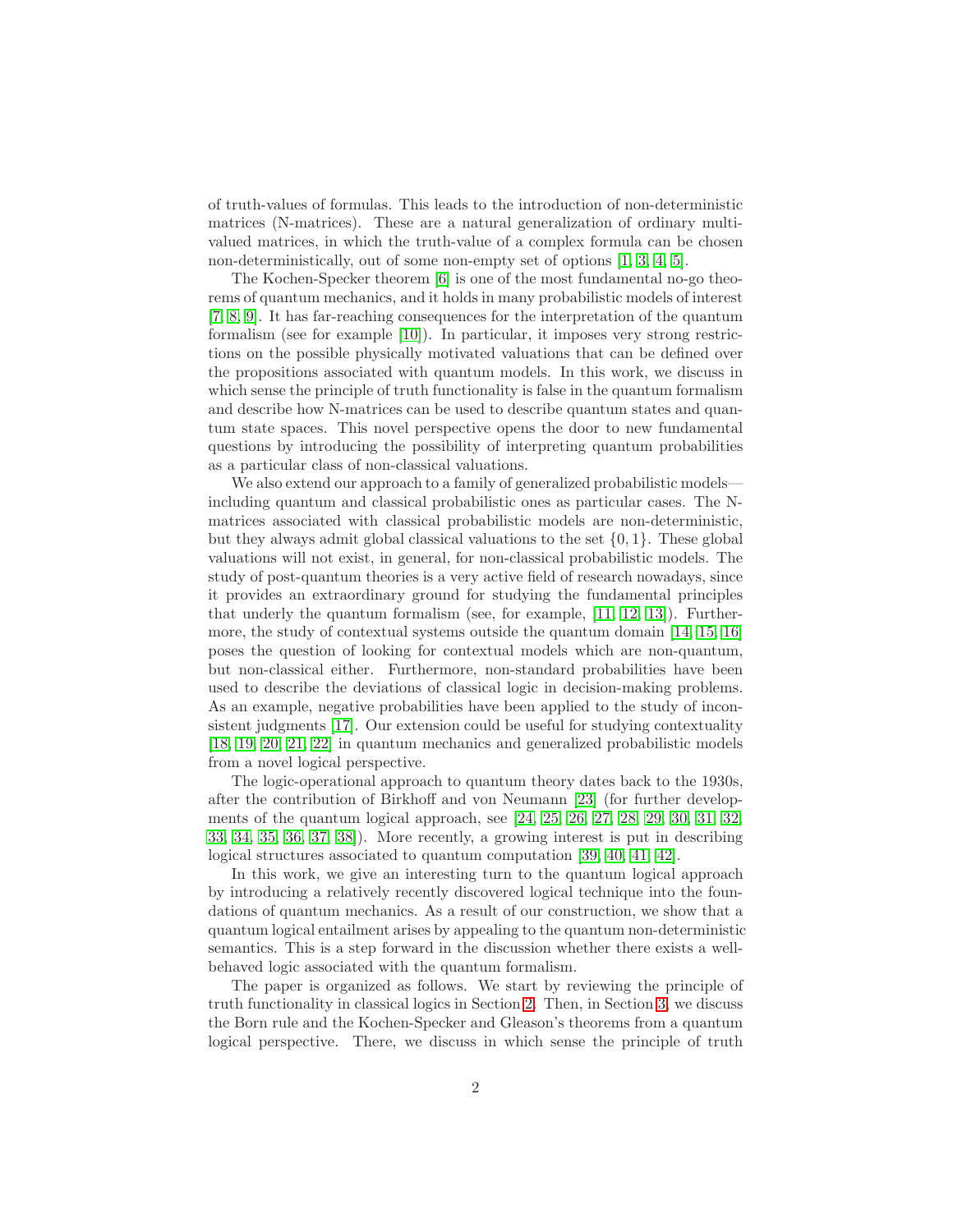functionality is not valid in quantum mechanics. In Section [4,](#page-13-0) we review the formalism of N-matrix theory and non-deterministic semantics. In Section [5](#page-16-0) we show how this formalism can be used to describe quantum states, as a particular set of valuations associated with infinite truth tables, that we first introduced here. We also discuss extensions to generalized probabilistic models and the detection of probabilities with finite precision. In Section [6](#page-21-0) we discuss the possibility of developing a logical consequence in quantum logic. Finally, in Section [7,](#page-29-0) we draw our conclusions.

# <span id="page-2-0"></span>2 The Principle of Truth Functionality and Algebra Homomorphisms

In this section, we review the principle of truth functionality, in connection with the notion of classical semantics and algebra homomorphisms. The reader with a background in algebra and logic, may skip this section. We focus on the homomorphisms between a given algebra and the two-element Boolean algebra  $\mathbf{B}_2 = \{0, 1\}$ , endowed with the usual operations (that we denote by  $\tilde{\vee}$ ,  $\tilde{\wedge}$ , and  $\tilde{\neg}$ ). The principle of truth functionality is very important for our work, because the KS theorem is expressed in terms of classical valuations satisfying a functional behavior with respect to truth-value assignments. We also discuss, in the following, how non-deterministic semantics can be used to deal with the failure of the TFP, and how they offer the possibility of understanding the consequences of the KS theorem under a new light.

In this section, we follow the treatment given in references [\[43,](#page-33-1) [44\]](#page-33-2). Let us start with a definition of algebra that is relevant to our logical approach:

**Definition 2.1.** A type of algebras is a set  $\mathcal F$  of function symbols, where each symbol  $f \in \mathcal{F}$  has associated a natural number n, its arity.

**Definition 2.2.** Given a type  $\mathcal F$  of algebras, an algebra of type  $\mathcal F$  is a pair  $A = \langle A, F \rangle$ , where A is a set and  $F = (f_i^A)_{i \in I}$  is a family of operations over A, defined in such a way that, to each symbol of  $\mathcal F$  of arity n, it corresponds an n-ary operation  $f_i^A$ . The set A is the universe associated with the algebra. Usually, one speaks about the algebra by referring to its universe only, in case that the operations are clearly understood from the context. We also write  $f_i$ instead of  $f_i^A$ , where no confusion can arise.

As an example, consider the algebra  $\mathbf{B}_2$ . Its universe is the set  $\{0,1\}$  and its operations are given by  $\tilde{V}$ ,  $\tilde{\wedge}$  and  $\tilde{\neg}$ , with arity 2, 2 and 1, respectively.

#### 2.1 Homomorphisms

A homomorphism between algebras is defined as follows:

<span id="page-2-1"></span>**Definition 2.3.** Let  $A = \langle A, F \rangle$  and  $B = \langle B, G \rangle$  be algebras of the same type and let  $h: A \rightarrow B$  be a function. The map h is a homomorphism from a A to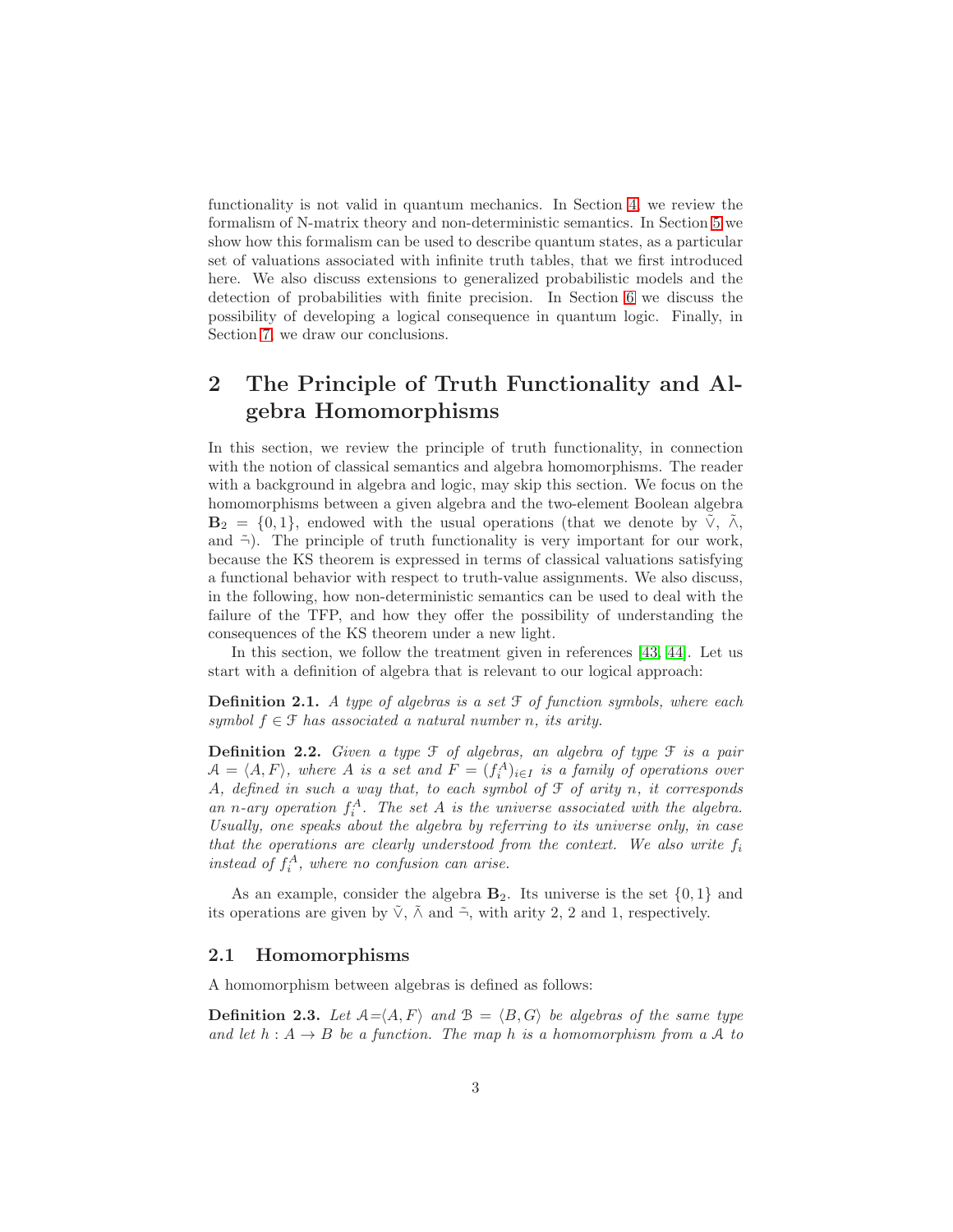B, if for any of n-ary symbol  $f^A \in F$  we have that, for every n-tuple  $(a_1, ..., a_n)$ of elements in A: A

$$
h(f_{(a_1,...,a_n)}^A) = f_{(h(a_1),...,h(a_n))}^B
$$

being  $f^B$  the operation in B which corresponds to  $f^A$  in A.

If a homomorphism  $h$  is a bijection, it is called an isomorphism.

Each propositional language and its well-formed formulas are defined by the set of connectives, whenever there is a denumerable set of propositional variables and punctuation symbols (under the assumption that we have recursive rules for their formation). Thus, a type is assigned to each language, in the same way as it occurs for algebras. For more discussion about this, we refer the reader to [\[45\]](#page-33-3). In order to illustrate these ideas, let us consider the implicational propositional calculus. The only connective of this calculus is " $\rightarrow$ ", which is binary. Thus, each formula which is not a variable is of the form  $a \to b$ . This is a type  $\langle 2 \rangle$ language. The classical propositional calculus with its connectives "¬", " $\vee$ ", " $\wedge$ " and " $\rightarrow$ ", is of the type  $\langle 1, 2, 2, 2 \rangle$ .

We can evaluate the formulas of a language  $L$  in algebras of the same type, proceeding similarly as with homomorphisms between algebras. Valuations are defined in such a way that each  $n$ -ary connective is transformed into a corresponding *n*-ary operation. Valuations assign to each formula of the language an element of an algebra, that we may think of as its truth-value. In the classical case, this algebra is  $B_2$ , and 0 and 1 are identified as the values "true" and "false", respectively. In the classical propositional calculus, this construction gives place to the well-known truth tables.

At this point, some readers might be interested in understanding with more detail the link between the type of a language and a type of algebra. For self completeness, we have included section [2.1.1](#page-4-0) below, in which we explain these notions with more detail.

We now give the definition of valuation for a propositional language:

<span id="page-3-0"></span>Definition 2.4. Let L be a propositional language whose set of connectives is  $(c_i)_{i\in I}$  and let  $\langle A, G \rangle$  be an algebra where  $G = (g_i)_{i\in I}$ . A (deterministic) valuation is a function  $v: L \to A$ , such that for each n-ary connective c and  $formulas B_1, ... B_n, it satisfies$ 

$$
v(c(B_1, ..., B_n)) = g^c(v(B_1), ..., v(B_n)),
$$

being  $g^c$  the n-ary operation in A corresponding to c.

From the above definition of classical valuation, it follows that the value of  $g^c(v(B_1),...,v(B_n))$  is determined by the values  $v(B_1),...,v(B_n)$ , that the valuation v assigns to the propositions  $B_1, \ldots, B_n$  out of which the formula  $c(B_1, ..., B_n)$  is composed. This is the exact content of the principle of truth functionality. A truth functional operator is an operator whose values are determined by those of its components. All classical operators are truth-functional. Accordingly, classical propositional logic is a truth-functional propositional logic.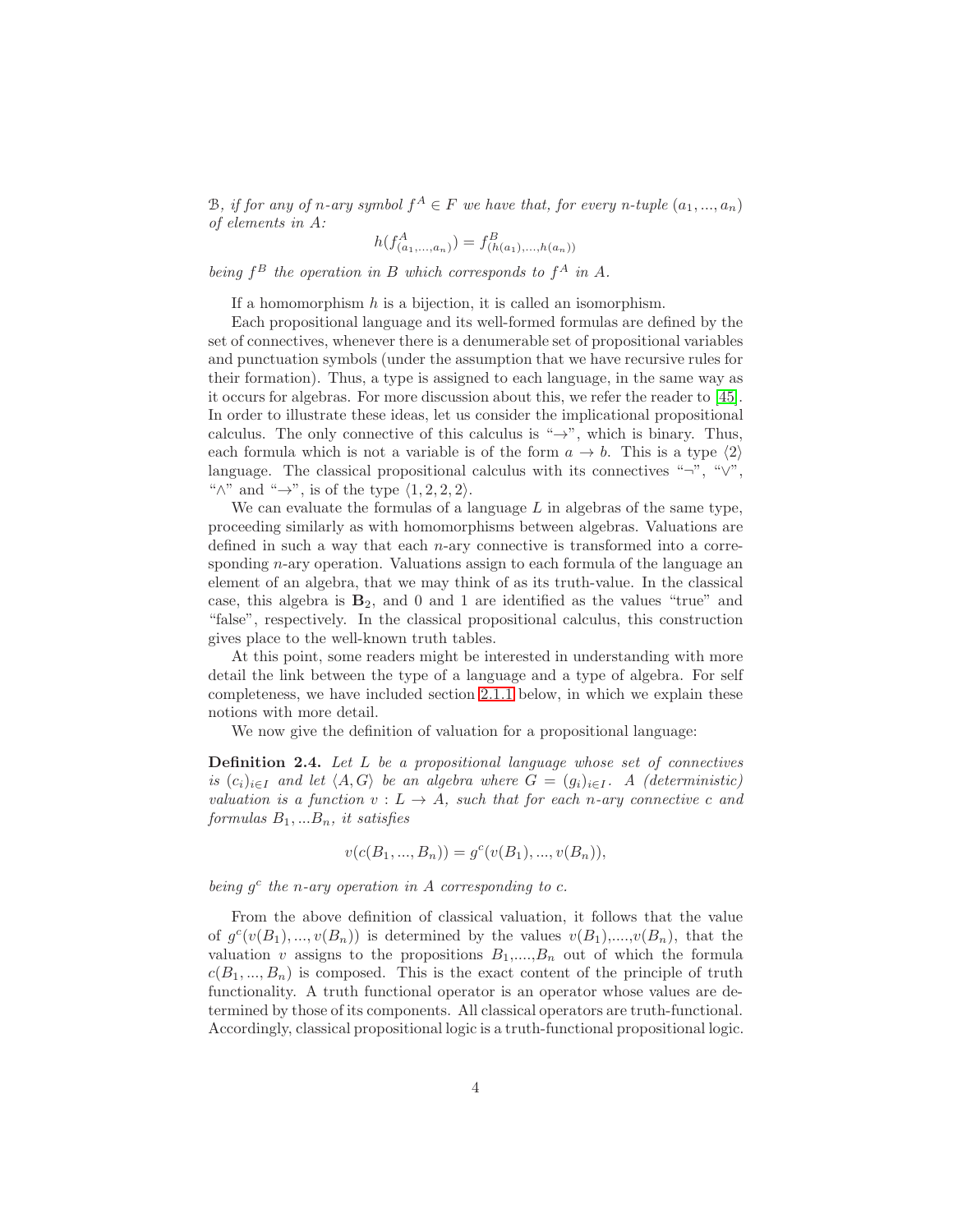In classical propositional logic the algebra is given by  $B_2$ . Thus, for example, the value  $v(P \vee Q)$  assigned by a classical valuation v to the compound proposition  $P \vee Q$  is determined solely by the values  $v(P)$  and  $v(Q)$ . In other words, we have  $v(P \vee Q) = v(P)\tilde{\vee}v(Q)$ . Similar examples can be given for  $\tilde{\wedge}$ and  $\tilde{\neg}$ . In Section [3](#page-6-0) we see how these notions can be extended to the quantum formalism.

#### <span id="page-4-0"></span>2.1.1 Types of Languages and Homomorphisms between Structures

For a detailed treatment of the content of this section, see [\[45\]](#page-33-3). Let us start with the definition of type:

**Definition 2.5.** A type (or signature) is a set  $\tau$  of symbols which has the form:

$$
\tau = (\bigcup_{1 \leq n} R_n) \cup (\bigcup_{1 \leq m} F_m) \cup C,
$$

where  $R_n$  is a set of relational n-arity symbols,  $F_m$  is a set of m-arity functional symbols and C is a set of symbols for constants (or any other distinguished symbols of the system), which are referred as 0-arity functions.

The relational and functional symbols acquire meaning only when they are considered in connection with a semantics or an interpretation. Thus, they are interpreted as relations, functions and distinguished elements, respectively, in a given universe of interpretation. It is necessary to define a language of a given type in order to apply the definitions of valuation and homomorphism, and then, to relate the notion of language with that of algebra (or structure in the more general case).

In this work, we will restrict ourselves to the propositional calculus only. We include here the definition of first-order languages, because it can be useful for the development of quantum-inspired languages.

Definition 2.6. The symbols for building expressions of a language of type  $\tau$ —that we denote by  $L_{\tau}$ —are the following:

- 1. Individual variables:  $v_0, v_1, ..., v_n, ...$
- 2. Auxiliary symbols: left and right parenthesis, and commas.
- 3. Propositional connectives:  $\neg$ ,  $\vee$ ,  $\wedge$ ,  $\rightarrow$ ,...
- 4. Equality symbol:  $=$ .
- 5. Existential quantifier: ∃.
- 6. The symbols of  $\tau$ .

The symbols contained in 1 to 4 above are usually referred to as the canonical interpretation and are called logical symbols; the symbols contained in 5 and 6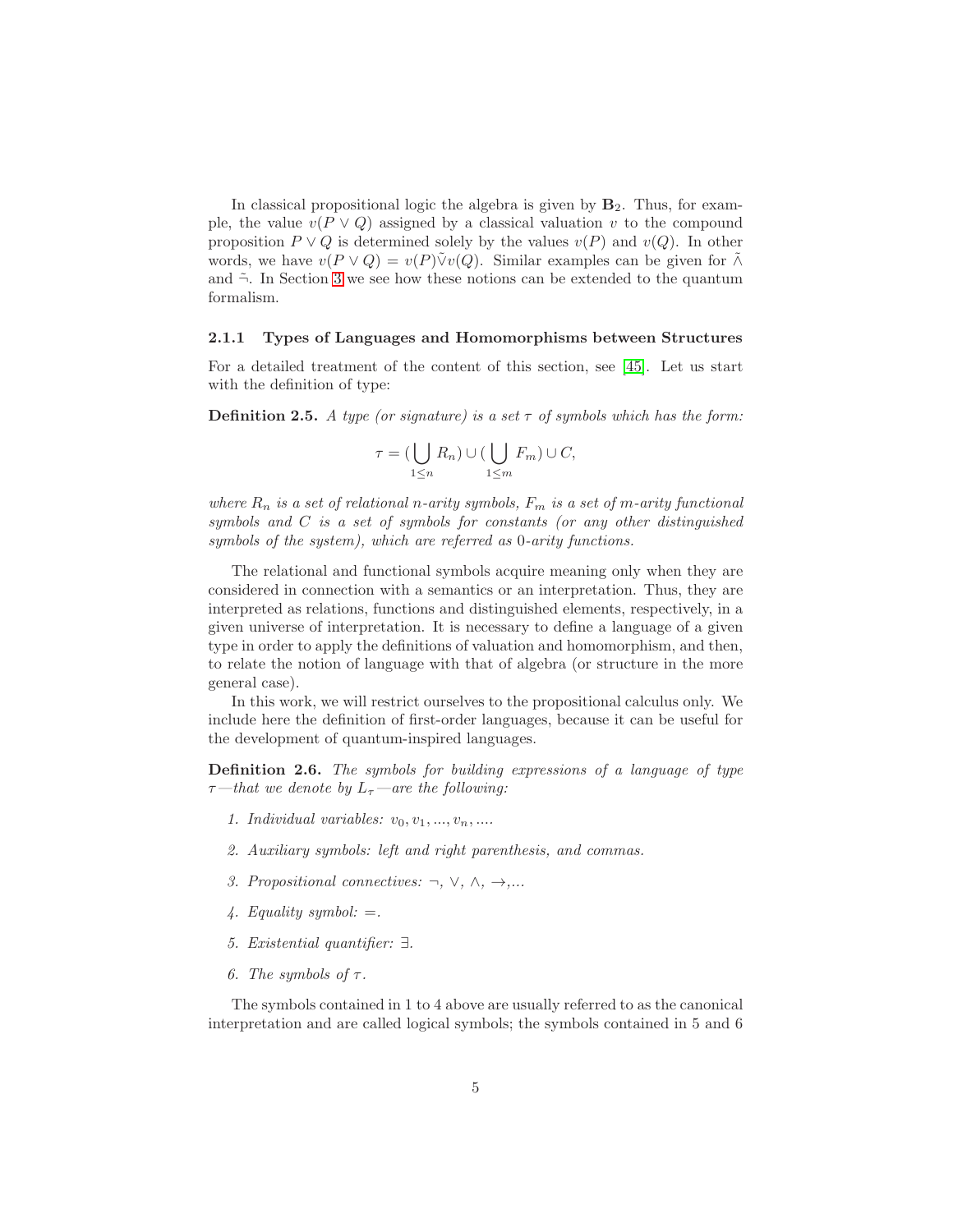may have a variable interpretation, and are called non-logical symbols. This is the reason why  $\tau$  determines the type of language.

Some remarks are in order. In the quantum formalism, a natural choice is to consider the orthogonal projections as individual variables. In classical logic, it is usual to work with only two connectives, as for example,  $\neg$  and ∨, and to define the rest of the connectives as a function of them. This is usual in proof theory to simplify the object language. The possibility of doing this simplification depends on the specific properties of the given language (i.e., connectives are not always inter-definable). In this work, we will restrict the use to  $\vee$ ,  $\neg$  and  $\wedge$ . Regarding point 4 above: languages containing this symbol are called languages with an equality. Regarding 5: we will not use quantifiers in this work for the quantum case.

Now we give the standard definitions of terms, expressions and formulas.

**Definition 2.7.** Let  $\tau$  be a type. An expression of type  $\tau$ , or a  $\tau$ -expression, is a finite sequence of symbols of  $L_{\tau}$ .

**Definition 2.8.** The set of terms of type  $\tau$ , or  $\tau$ -terms, is the least set X of τ-expressions satisfying:

- $\{v_i : i \geq 0\} \cup C \subseteq X$ , where  $C \subseteq \tau$ , is the set of constants of  $\tau$ .
- If  $f \in F_m \subseteq \tau$ ,  $1 \leq m$  and  $t_1, ..., t_m \in X$ , then  $f(t_1, ..., t_m) \in X$ .

**Definition 2.9.** A  $\tau$ -formula is atomic if it is an expression of the form:  $(t_1 = t_2)$  or  $P(t_1, ..., t_n)$ , where  $t_1, ..., t_n$  are  $\tau$ -terms and  $P \in R_n \subseteq \tau$ .

**Definition 2.10.** The set of formulas of type  $\tau$  is the least set X of  $\tau$ -expressions, such that:

- $\{\alpha : \alpha \text{ is an atomic } \tau\text{-formula}\} \subseteq X$ .
- If  $\alpha, \beta \in X$ , then  $(\neg \alpha)$ ,  $(\alpha \vee \beta)$ ,  $(\alpha \wedge \beta)$  and  $(\alpha \rightarrow \beta) \in X$ .
- If  $\alpha \in X$  and  $v_i$  is a variable, then  $(\exists v_i \alpha) \in X$ .

**Definition 2.11.** A  $\tau$ -interpretation (or  $\tau$ -structure) for a language L is a pair  $\mathcal{U} = \langle A, I \rangle$ , where:

•  $A \neq \emptyset$ .

• 
$$
I: \tau \to A \cup \{f: A^m \to A, 1 \leq m\} \cup (\bigcup \{P(A^n): 1 \leq n\}).
$$

 $P(A^n)$  denotes the power set of  $A^n$ , and such that for any  $x \in \tau$ : If  $x \in R_n$ , then  $I(x) = x^{\mathfrak{U}} \subseteq A^n$ . If  $x \in F_m$ , then  $I(x) = x^{\mathfrak{U}} : A^m \to A$ . If  $x \in C$ , then  $I(x) = x^{\mathfrak{U}} \in A$ . I is the interpretation function of U over the universe A.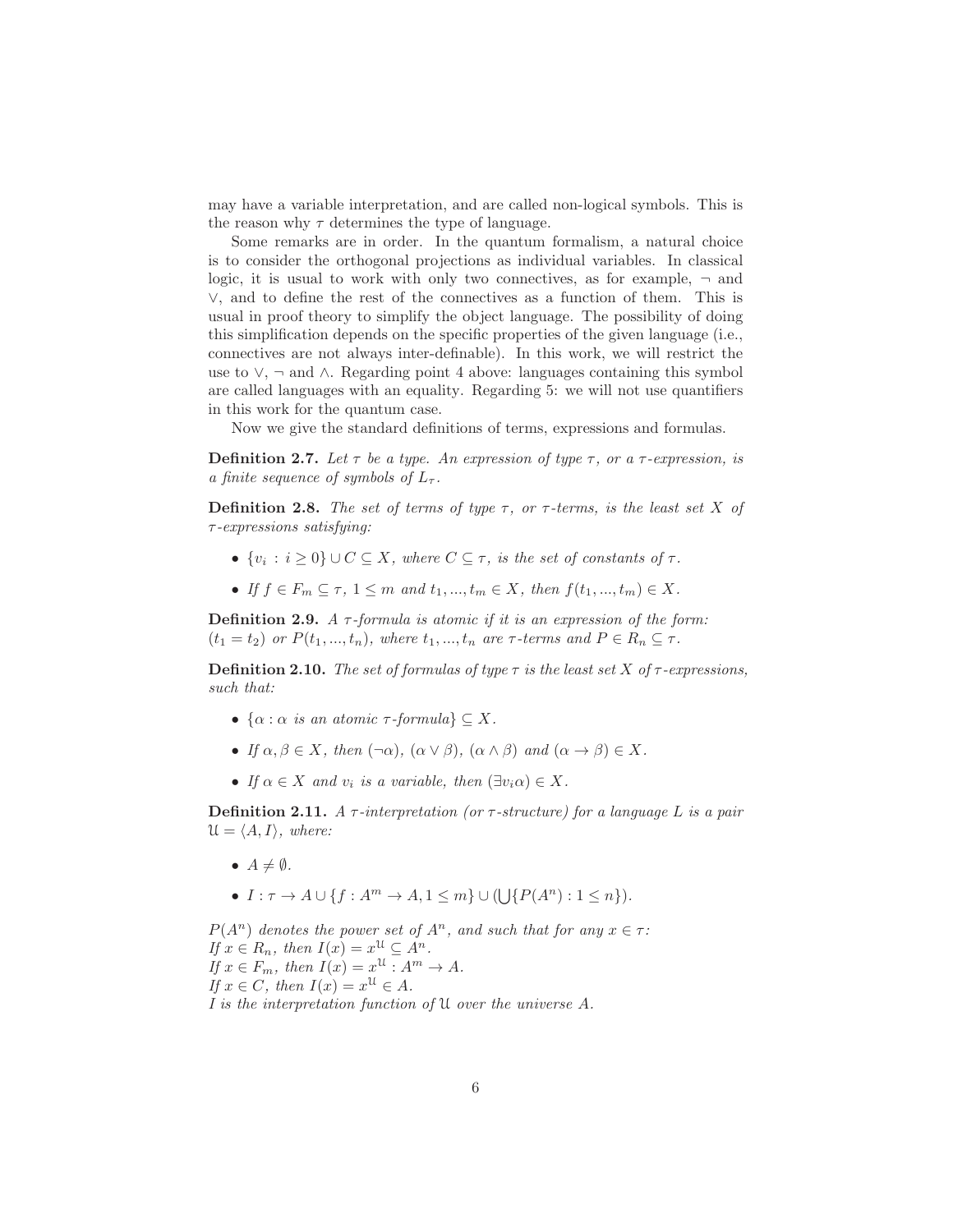Usually, if  $\tau = \{x_1, ..., x_n\}$ , we denote the structure  $\mathcal{U} = \langle A, I \rangle$  as follows:

$$
\mathcal{U}=\langle A, x_1^\mathcal{U},...,x_n^\mathcal{U}\rangle
$$

In our case, where the language is formed by projection operators acting on a Hilbert space endowed with their respective connectives, the structure U will have a universe A and interpretations for the connectives, which are symbols of functions. In such a structure there will be no interpreted relation symbols. For this reason, the structure associated with our language is an algebra (and not a more general structure), and we can relate it with algebras of the same type as we did in defining valuations and homomorphisms for the language of our type.

**Definition 2.12.** Let  $\mathcal{U} = \langle A, I \rangle$  and  $\mathcal{V} = \langle B, J \rangle$  be two  $\tau$ -structures. Then, h is a homomorphism from  $\mathfrak U$  to  $\mathfrak V$  if, and only if:

- h is a function from A to B;  $h : A \rightarrow B$ .
- For each relational n-ary symbol  $r_n$  in  $\tau$  and each  $a_1, ..., a_n \in A$ ,

$$
\langle a_1, ..., a_n \rangle \in r_n^{\mathcal{U}} \text{ iff } \langle h(a_1), ..., h(a_n) \rangle \in r_n^{\mathcal{V}}.
$$

• For each functional n-ary symbol  $f_n$  in  $\tau$  and each  $a_1, ..., a_n \in A$ ,

$$
h(f_n^{\mathcal{U}}(a_1, ..., a_n)) = f_n^{\mathcal{V}}(h(a_1), ..., h(a_n)).
$$

• For each  $c \in \tau, h(c^{\mathfrak{U}}) = c^{\mathfrak{V}}$ .

It can be seen how this definition for homomorphisms between structures generalizes the one that we gave for a homomorphism between algebras. This is a consequence of the fact that we are dealing with a language of type  $\tau$  that only has function symbols (which are the connectives of our language).

# <span id="page-6-0"></span>3 Quantum States and the Gleason and Kochen– Specker Theorems

In this section, we review two of the most important results in the foundations of quantum mechanics: Gleason [\[46,](#page-33-4) [47\]](#page-33-5) and Kochen–Specker [\[6,](#page-30-5) [8,](#page-30-7) [9\]](#page-30-8) theorems. The fundamental properties underlying these theorems will play a key role in the rest of the paper. We discuss truth functionality in the quantum domain.

#### 3.1 Quantum Probabilities and Gleason'S Theorem

An elementary experiment associated with a quantum system is given by a yes-no test, i.e., a test in which we get the answer "yes" or the answer "no" [\[27\]](#page-32-0). As is well known, elementary tests associated with quantum systems are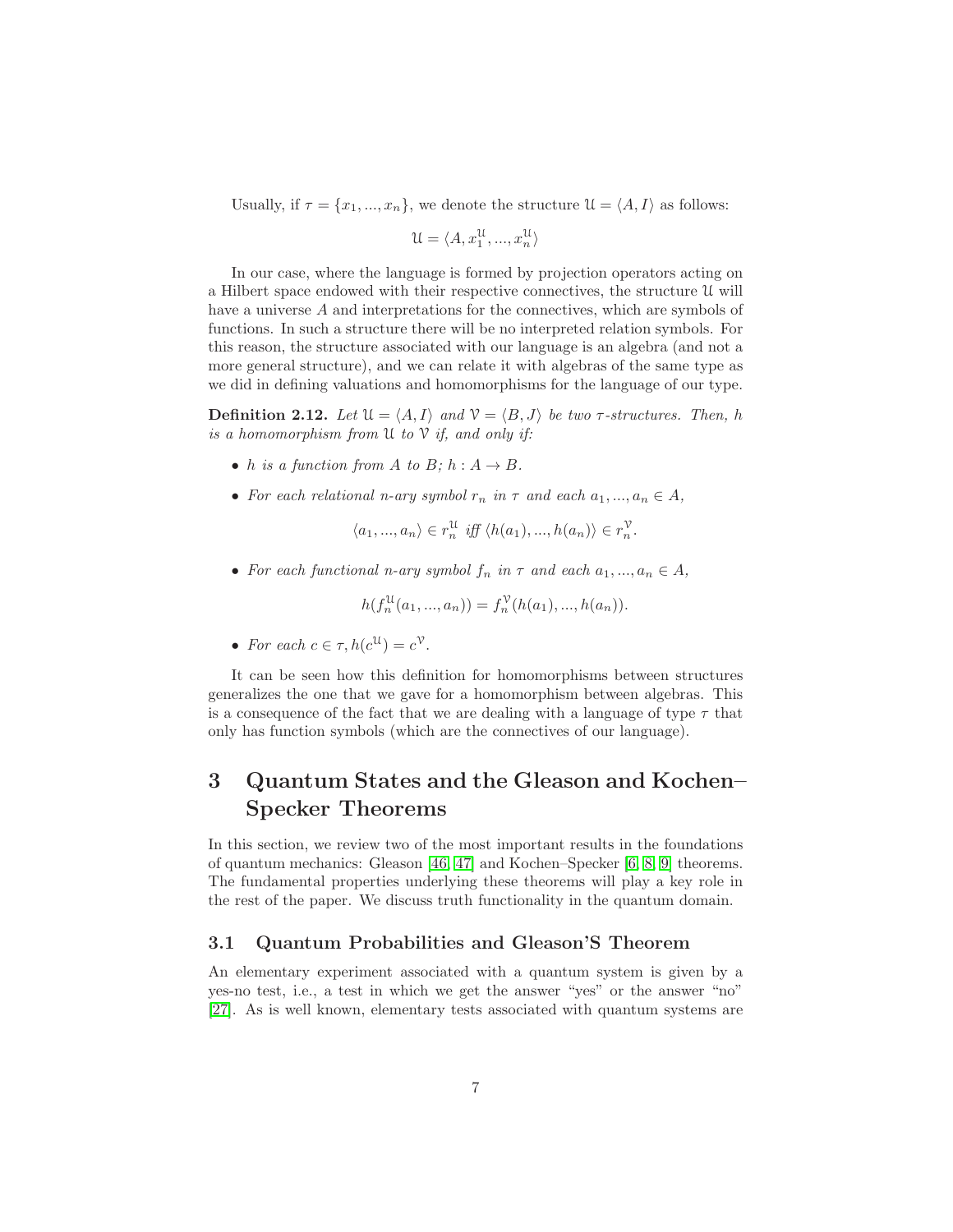represented by orthogonal projections acting on a separable Hilbert space H. An operator  $P \in \mathcal{B}(\mathcal{H})$  is said to be an orthogonal projection if it satisfies

$$
P^2 = P \qquad \text{and} \qquad P = P^*.
$$
 (1)

Let  $\mathcal{P}(\mathcal{H})$  denote the set of all orthogonal projections acting on  $\mathcal{H}$ . Denote by  $\mathcal{B}(\mathcal{H})$  the set of bounded operators acting on  $\mathcal{H}$ . Projectors and closed subspaces can be put in a one to one correspondence, by assigning to each orthogonal projection its image. Thus, they can be considered as interchangeable notions (and we will use them interchangeably in the following). The set  $\mathcal{P}(\mathcal{H})$  can be endowed with an orthocomplemented lattice structure  $\mathcal{L}(\mathcal{H}) = \langle \mathcal{P}(\mathcal{H}), \wedge, \vee, \neg, \mathbf{0}, \mathbf{1} \rangle$ , where  $P \wedge Q$  is the orthogonal projection associated to intersection of the ranges of P and Q,  $P \vee Q$  is the orthogonal projection associated with the closure of the direct sum of the ranges of P and  $Q$ , **0** is the null operator (the bottom element of the lattice), **1** is the identity operator (the top element), and  $\neg (P)$  is the orthogonal projection associated with the orthogonal complement of the range of  $P$  [\[31\]](#page-32-4). It is important to remark that the symbol " $\mathcal{L}(\mathcal{H})$ " denotes the collection of orthogonal projections of H and it should not be confused with the set of linear operators acting on it. This lattice (which is equivalent to that of closed subspaces of  $\mathcal{H}$ ) was discovered by Birkhoff and von Neumann, who coined the term Quantum Logic [\[23\]](#page-31-11). The main characteristic of this quantum structure is that it is a non-Boolean lattice. It is always modular in the finite-dimensional case and never modular in the infinite one [\[31\]](#page-32-4).

Any observable quantity can be represented by a self-adjoint operator. For every self-adjoint operator A, if the system is prepared in state  $\rho$ , its mean value is given by the formula:

$$
\langle A \rangle = \text{tr}(\rho A). \tag{2}
$$

Due to the spectral theorem, self-adjoint operators are in one to one correspondence with projective valued measures (PVM) [\[48\]](#page-33-6). Let B be the Borel set of the real line. Given a self-adjoint operator A, its projection-valued measure  $M_A$  is a map [\[31\]](#page-32-4):

$$
M_A: \mathcal{B} \mapsto \mathcal{P}(\mathcal{H}),\tag{3}
$$

such that

1.  $M_A(\emptyset) = 0$ 2.  $M_A(\mathbb{R}) = 1$ 3.  $M_A(\cup_j(B_j)) = \sum_j M_A(B_j)$ , for any mutually disjoint family  $B_j$ 4.  $M_A(B^c) = 1 - M_A(B) = (M_A(B))^{\perp}.$ 

In quantum mechanics, states can be considered as functions that assign probabilities to the elements of  $\mathcal{L}(\mathcal{H})$ . A state on a quantum system is represented by a function:

<span id="page-7-0"></span>
$$
\mu: \mathcal{L}(\mathcal{H}) \longrightarrow [0, 1] \tag{4}
$$

satisfying: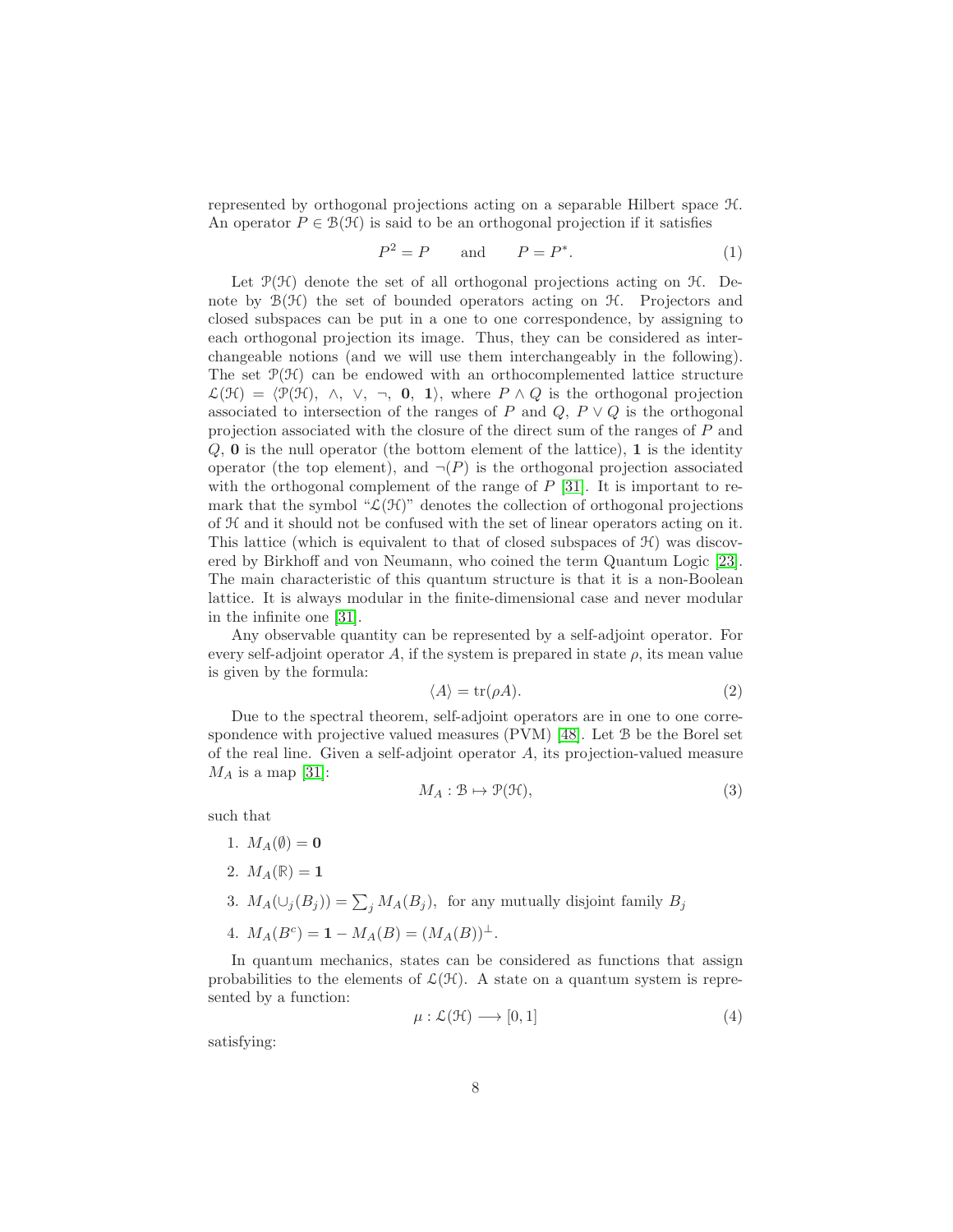- 1.  $\mu(\mathbf{0}) = 0$ .
- 2.  $\mu(P^{\perp}) = 1 \mu(P)$
- 3. For any pairwise orthogonal and denumerable family  $\{P_j\}_{j\in\mathbb{N}}$ ,  $\mu(\bigvee_j P_j)$  =  $\sum_j \mu(P_j)$ .

Gleason's theorem [\[46,](#page-33-4) [47\]](#page-33-5) is equivalent to the assertion that whenever  $dim(\mathcal{H}) \geq 3$ , the set  $\mathcal{C}(\mathcal{L}(\mathcal{H}))$  of all measures of the form [\(4\)](#page-7-0) can be put in a one to one correspondence with the set  $\mathcal{S}(\mathcal{H})$  of all positive and trace-class operators of trace one acting in H. The correspondence is such that for every measure  $\mu$  satisfying the above axioms, there exists a density operator  $\rho_{\mu} \in \mathcal{S}(\mathcal{H})$ such that for every orthogonal projector  $P$  representing an elementary test, we have:

$$
\mu(P) = \text{tr}(\rho_{\mu}P). \tag{5}
$$

It will be important for us to recall how probabilities are defined in a classical setting. Thus, given a set  $\Omega$ , let us consider a  $\sigma$ -algebra  $\Sigma \subseteq \mathcal{P}(\Omega)$  of subsets. Then, a Kolmogorovian probability measure will be given by a function

<span id="page-8-0"></span>
$$
\mu: \Sigma \to [0, 1] \tag{6}
$$

satisfying

- 1.  $\mu(\emptyset) = 0$
- 2.  $\mu(A^c) = 1 \mu(A)$ , where  $(\ldots)^c$  denotes set theoretical complement
- 3. for any pairwise disjoint and denumerable family  $\{A_i\}_{i\in\mathbb{N}}$ ,  $\mu(\bigcup_i A_i)$  =  $\sum_i \mu(A_i)$ .

The above conditions [\(6\)](#page-8-0) are known as Kolmogorov's axioms [\[49\]](#page-33-7) and are very useful for theoretical purposes. The main difference between classical and quantum probabilities—pass their similitude in shape—comes from the fact that the  $\sigma$ -algebra  $\Sigma$  appearing in [\(6\)](#page-8-0) is Boolean, while  $\mathcal{L}(\mathcal{H})$  is not. This is the reason why quantum probabilities are also called non-Kolmogorovian (or non-Boolean) probability measures (for more discussion on this subject, see for example [\[50,](#page-33-8) [51,](#page-33-9) [52,](#page-33-10) [53\]](#page-33-11); for the connection between quantum probabilities and quantum information theory, see [\[54,](#page-33-12) [55\]](#page-33-13)).

The lattice  $\mathcal{L}(\mathcal{H})$  of closed subspaces (or equivalently, orthogonal projections) of a separable Hilbert space and the Boolean algebras (such as those appearing in [6\)](#page-8-0), are all examples of the more general family of orthomodular lattices [\[56\]](#page-33-14). A lattice  $\mathcal L$  is said to be orthomodular (or weak modular) if it is orthocomplemented and, whenever  $x \leq y$ , then  $y = x \vee (y \wedge x^{\perp})$ . It turns out that the orthogonal projections associated to a von Neumann algebra form an orthomodular lattice [\[31\]](#page-32-4). Von Neumann algebras play a key role in the rigorous treatment of quantum systems with infinitely many degrees of freedom [\[51\]](#page-33-9). Boolean algebras—such as those appearing in [6—](#page-8-0)are particular cases of orthomodular lattices. Thus, we can conceive the state of a general physical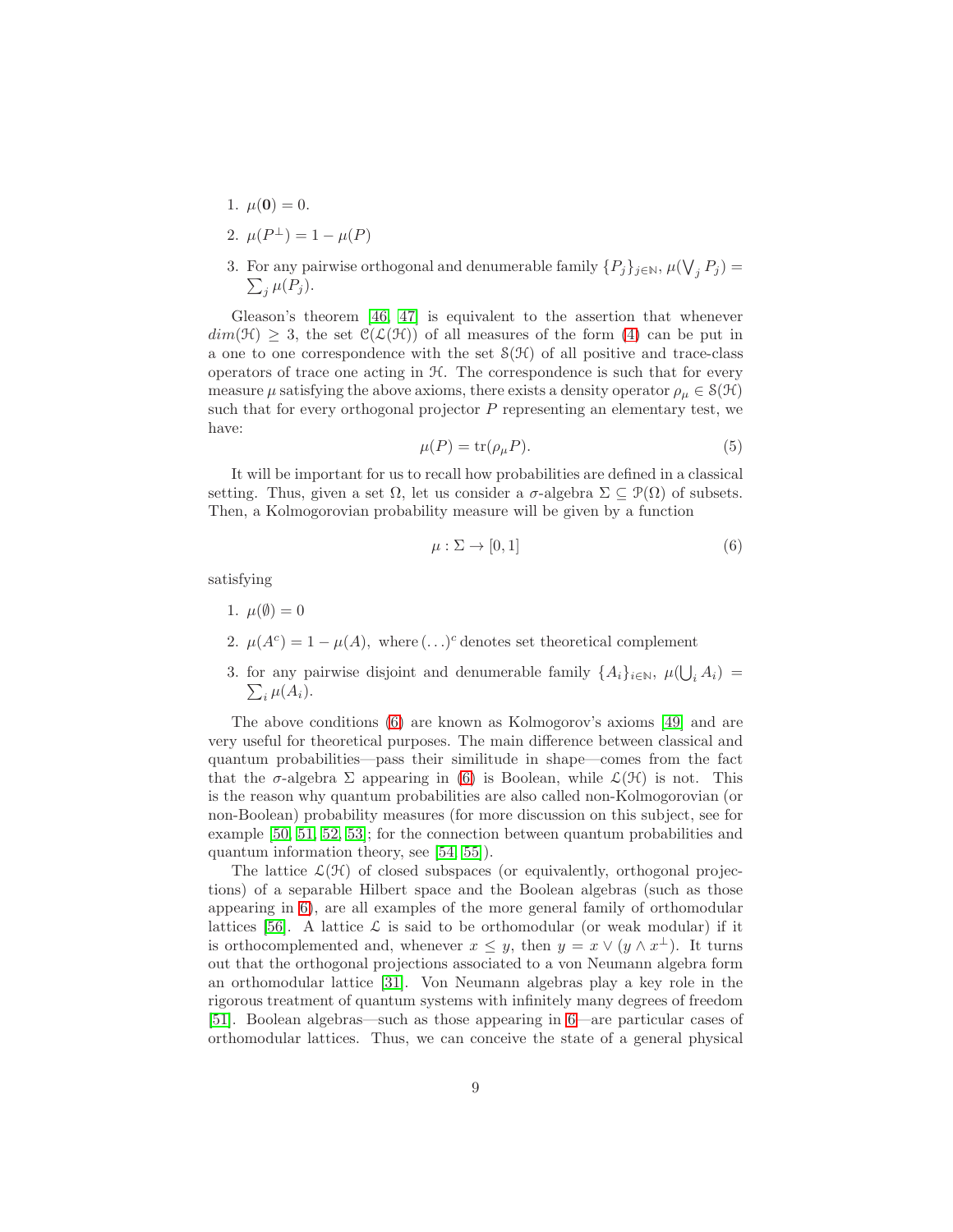system described by a measure over an arbitrary complete orthomodular lattice  $\mathcal L$  as follows:

<span id="page-9-0"></span>
$$
\mu: \mathcal{L} \to [0, 1] \tag{7}
$$

which satisfies

- 1.  $\mu(\mathbf{0}) = 0$
- 2.  $\mu(a^{\perp}) = 1 \mu(a)$ , where  $(\ldots)^{\perp}$  denotes the orthocomplement
- 3. for any pairwise orthogonal and denumerable family of elements  $\{a_i\}_{i\in I}$ ,  $\mu(\bigvee_i a_i) = \sum_i \mu(a_i).$

When  $\mathcal L$  is Boolean, we obtain a classical probabilistic model. The lattice  $\mathcal{L}(\mathcal{H})$  is a particular case among a vast family of alternative models of physical systems.

As a consequence of the orthomodular law, it trivially follows that for every  $p, q \in \mathcal{L}$  and every state  $\mu$ , we have  $p \land q \leq p \Rightarrow \mu(p \land q) \leq \mu(p)$  and  $p \leq p \lor q \Rightarrow$  $\mu(p) \leq \mu(p \vee q)$ . These simple inequalities will be used in sections [5](#page-16-0) in order to build N-matrices for quantum and generalized probabilistic models.

To finish this section, let us recall an important property of orthomodular lattices that are useful to keep in mind in the following. Any orthomodular lattice—even if it is non-Boolean—possesses Boolean subalgebras [\[56\]](#page-33-14). A state defined by Equations [\(7\)](#page-9-0), when restricted to a maximal Boolean subalgebra, defines a Kolmogorovian probability measure satisfying [\(6\)](#page-8-0). Moreover, in the quantum formalism, a maximal observable A defines a maximal Boolean subalgebra  $\mathcal{B}_A \subseteq \mathcal{L}(\mathcal{H})$ , which is given by the range of  $M_A$  [\[27\]](#page-32-0).

## 3.2 The Kochen–Specker Theorem and the Failure of Truth Functionality in Quantum Mechanics

The Kochen–Specker theorem is one of the cornerstones in the foundations of quantum mechanics literature [\[6\]](#page-30-5). Kochen and Specker were looking for a description of quantum mechanics in terms of hidden variables, taking as a model the relationship between classical statistical mechanics and thermodynamics. It turns out that this hidden variable theory cannot exist for the quantum case. In order to understand the mathematical structures behind the KS theorem, let us define first:

<span id="page-9-1"></span>**Definition 3.1.** A classically truth-valued function, is a function  $v : \mathcal{L}(\mathcal{H}) \longrightarrow$  $\{0,1\}$  having the property that  $\sum_i v(P_i) = 1$  for any family  $\{P_i\}_{i \in \mathbb{N}}$  of one dimensional orthogonal elements of  $\mathcal{L}(\mathcal{H})$  satisfying  $\sum_i P_i = 1$ .

The no-go theorem for the hidden variables described in the KS paper is equivalent to the following statement [\[6\]](#page-30-5).

<span id="page-9-2"></span>Proposition 3.2. There exists no classically truth-valued function.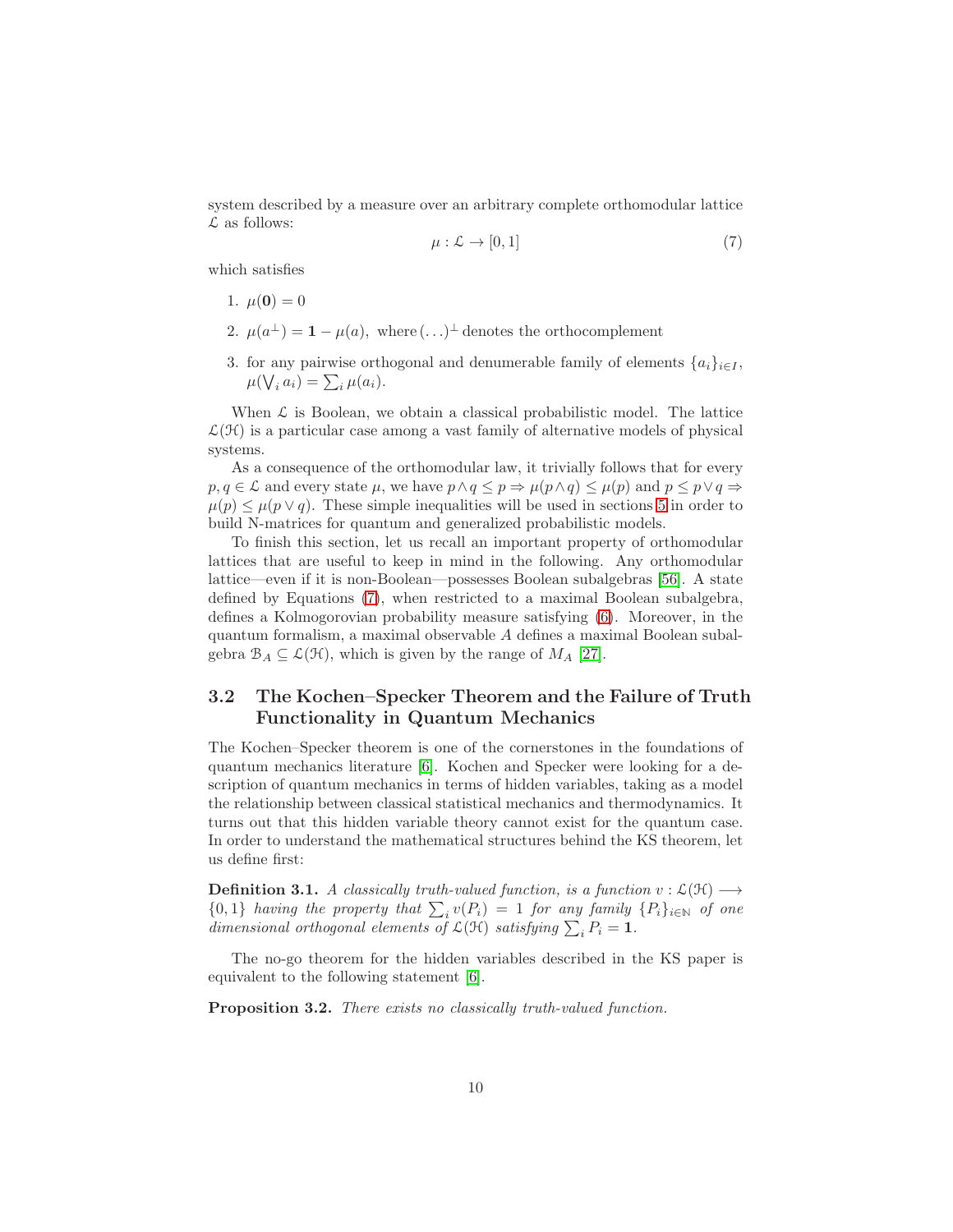In order to understand what the KS theorem says from a logical point of view, let us see how the notion of truth functionality can be conceived in the quantum domain. Let us identify the quantum language with that of the lattice structure  $\mathcal{L}(\mathcal{H}) = \langle \mathcal{P}(\mathcal{H}), \vee, \wedge, \neg, \mathbf{0}, \mathbf{1} \rangle$ . It is clear that we can form, recursively, new propositions out of any given set of propositions in the usual way (i.e., consider all possible finite expressions such as  $(P \vee Q) \wedge R$ ,  $(\neg P \wedge Q)$ , and so on). If we want to recreate the notion of classical valuation in quantum theory, there should exist a set of functions  $v : \mathcal{L}(\mathcal{H}) \longrightarrow \{0,1\}$  assigning truth values to all possible elementary propositions. In this way, we would have that, given a quantum system prepared in a particular state, all of its properties should satisfy being true or false, and there should be no other possibility. From the physical point of view, there are several extra conditions to be imposed on these classical valuations. For example, if no other restrictions are imposed, one can have the valuation  $v(P) = 0$  for all P, which is nonsensical because it would imply that all outcomes will have zero probability of occurrence in any experiment. Which restrictions are to be imposed? We need to define a set of conditions in order to discard the non-physical valuations.

According to the probabilistic rules of quantum mechanics (and any physically consistent theory), if proposition P is true (i.e., if  $v(P) = 1$ ), then, any other proposition Q satisfying  $Q \leq P^{\perp}$  should be false  $(v(Q) = 0)$ . This follows directly from the definition of quantum state: if  $P$  is true, its probability of occurrence is equal to one, and the probability of occurrence of any orthogonal property will be automatically zero (this follows directly from Equation [\(4\)](#page-7-0); a similar conclusion holds in generalized models by using Equation [\(7\)](#page-9-0)).

Another condition to be imposed in order to obtain properly classical valuations, should be that of being an algebra homomorphism between  $\mathcal{L}(\mathcal{H})$  and the two-element Boolean algebra  $\mathbf{B}_2 = \{0,1\}$  (see definition [2.3\)](#page-2-1). Thus, for every P and every family  $\{P_i\}_{i=1}^n$ , in analogy with the principle of truth functionality given by definition [2.4,](#page-3-0) we should have:

<span id="page-10-0"></span>
$$
v(\bigvee_i P_i) = \bigvee_i v(P_i)
$$
\n(8)

$$
v(\bigwedge_i P_i) = \tilde{\bigwedge}_i v(P_i) \tag{9}
$$

<span id="page-10-1"></span>
$$
v(\neg P) = \tilde{\neg}v(P) = 1 - v(P) \tag{10}
$$

We call classical admissible valuations (and denote it by  $CAV$ ) the set of two-valued functions satisfying Equations [\(8\)](#page-10-0)–[\(10\)](#page-10-1). Notice that, if the set of admissible valuations is assumed to be  $CAV$ , truth-functionality is automatically satisfied.

The condition represented by Equation [\(10\)](#page-10-1) implies that for a denumerable orthonormal and complete set of projections  $P_i$  (i.e.,  $\sum_i P_i = 1$ ,  $P_i P_j = 0$  and  $\dim(P_i) = 1$ , if  $v(P_{i_0}) = 1$  for some  $i_0$ , then,  $v(P_j) = 0$ , for all  $j \neq i_0$  (this follows from the fact that for  $j \neq i_0, P_j \leq \mathbf{1} - P_{i_0}$ . Given that  $\sum_i P_i = \mathbf{1}$ , we must have  $v(P_{i_0}) = 1$ , for some  $i_0$  (this follows from  $v(1) = 1$  and Equation [\(8\)](#page-10-0)).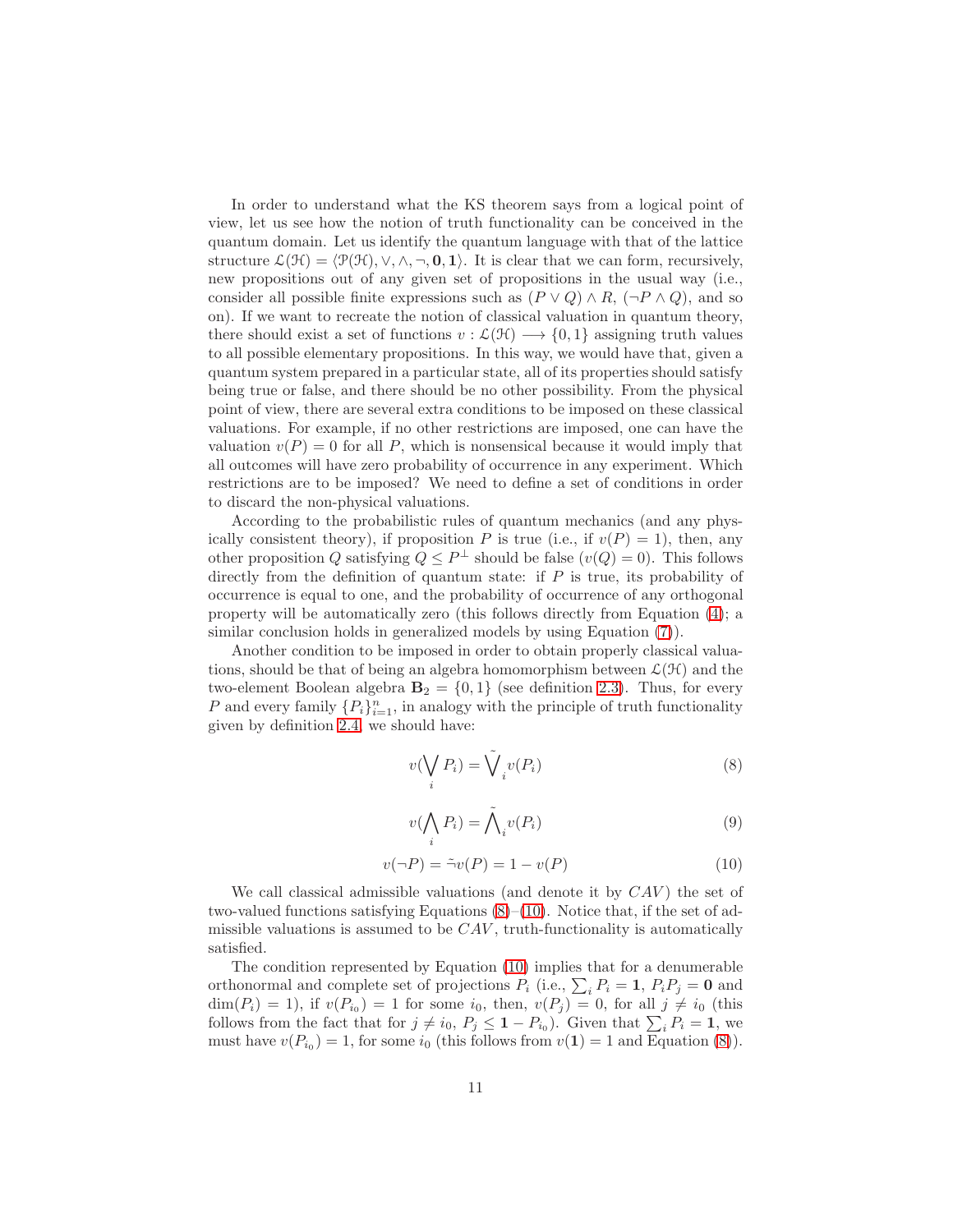This is a very reasonable physical property. It implies that, if an experiment is performed on the system (remember that any denumerable orthonormal and complete set of one-dimensional projections defines an experiment), we obtain that one, and only one projection operator is assigned the value 1, while all other outcomes (which define exclusive events), are assigned the value 0. Notice that this is the condition of KS (i.e., the condition appearing in definition [3.1\)](#page-9-1). It is important to remark that an experiment in which all propositions are assigned the value false, or an experiment in which more than one exclusive alternatives are assigned the value true, are physically nonsensical. In the latter case, we would obtain that two mutually exclusive alternatives would occur with complete certainty. In the former, we would reach a situation in which all outcomes of an experiment is false. From the perspective of a classical ontology, these alternatives should be discarded.

We have seen above that any admissible valuation in  $CAV$  should satisfy definition [3.1.](#page-9-1) The existence of such functions is strictly forbidden by the KS theorem. It follows that two-valued functions satisfying both, physically reasonable requirements and truth functionality, cannot exist in the quantum domain. This will be naturally true for arbitrary probabilistic models, provided that their propositional structures satisfy the KS theorem (and this is quite true for a huge family of models [\[7,](#page-30-6) [8,](#page-30-7) [9\]](#page-30-8)). Notice that the KS argument works for Hilbert spaces of dimension greater than or equal to 3. A simple check also shows that no element in CAV exists for a qubit system (i.e., a two-dimensional quantum model). This is so because conditions  $(8)$ – $(10)$  are even stronger than those involved in definition [3.1.](#page-9-1)

What about weaker conditions? Perhaps, if we give up some physical considerations and focus only on pure mathematics, we might find a set of admissible functions with regard to which the connectives behave truth functionally. In [\[57\]](#page-34-0), Friedman, and Glymour study which are the most reasonable conditions to be imposed on the set of admissible valuations. After discarding non-physical possibilities, they end up with the conditions:

 $v: \mathcal{P}(\mathcal{H}) \longrightarrow \{0, 1\}$  is an admissible valuation iff

- for every  $P, v(P) = 1$  iff  $v(\neg P) = 0$
- for every pair  $P, Q \in \mathcal{P}(\mathcal{H})$ , if  $v(P) = 1$  and  $P \leq Q$ , then  $v(Q) = 1$ .

Let us call  $S3$  the set of valuations satisfying the above-defined conditions. In [\[57\]](#page-34-0), S3 is used to denote the list of conditions, but this small difference in notation should not lead to confusion here. Notice first that the conditions that define CAV (i.e., Equations  $(8)-(10)$  $(8)-(10)$ ), imply those that define S3, and thus are stronger. In order to study whether S3 is a non-empty set or not, Friedman and Glymour make further distinctions. First, they consider the normal admissible valuations, which are those satisfying S3, plus the condition that they assign the truth value 1 to at least one one-dimensional subspace. Again, a valuation not satisfying this minimal requirement cannot belong to the realm of a classical ontology. Let us denote by NS3 the set of normal valuations. Clearly, NS3  $\subset$ S3. Friedman and Glymour show—by construction—that NS3 is non-empty.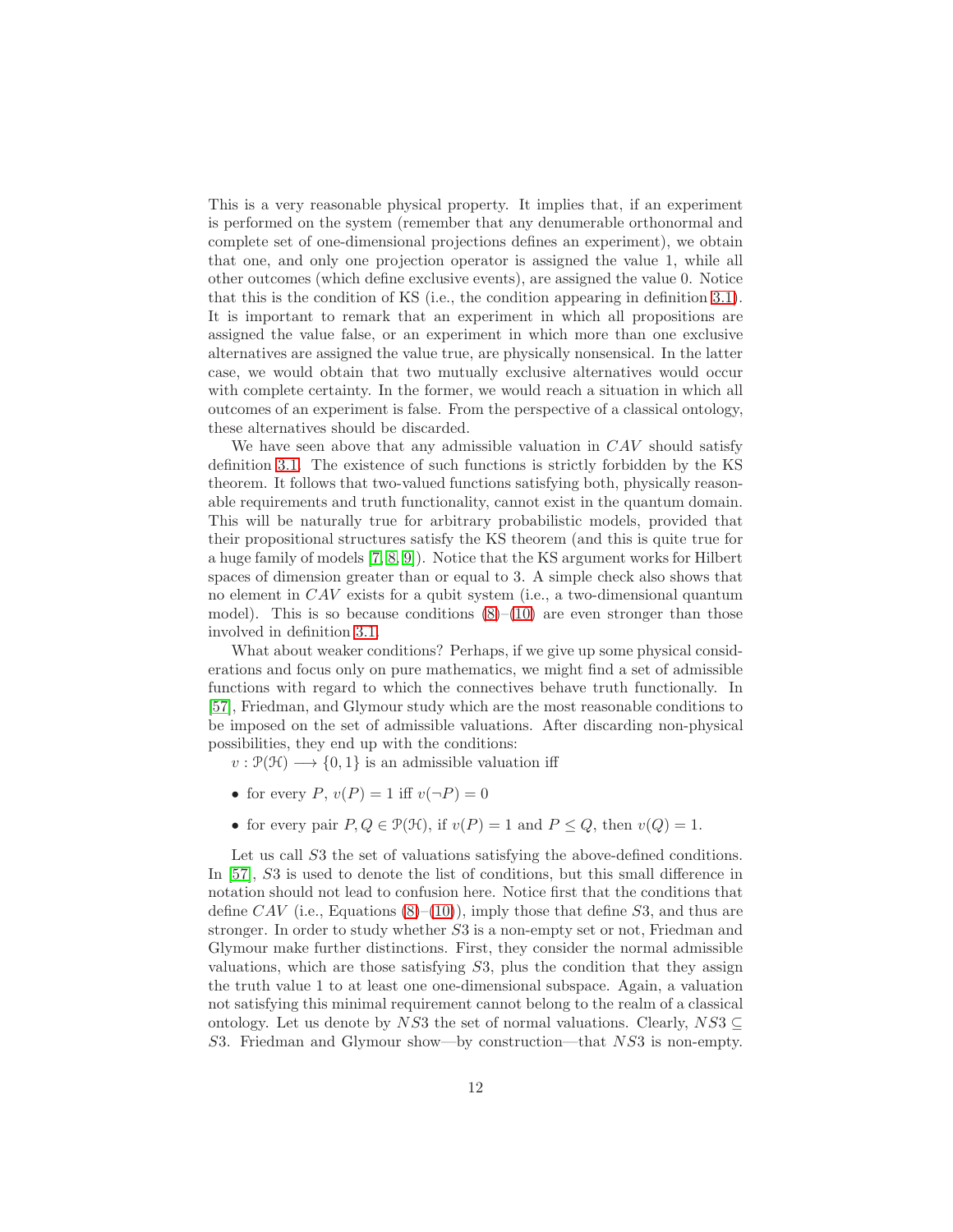Later, they discuss whether it is possible that the valuations in S3 satisfy the minimal physical requirement of realism that every observable have a precise value. For this to happen, it should be the case that for every orthogonal basis, exactly one vector receives the value true and the remainder receive the value false. Let us call RS3 the set of normal admissible functions satisfying this physical requirement. Notice that  $RS3 \subseteq NS3 \subseteq S3$ . Again, Friedman and Glymour remark that RS3 is an empty set, due to the KS theorem. By the above discussion, we also have that the conditions defining  $CAV$  (Equations  $(8)$ – $(10)$ ) imply those of RS3, but the converse is not true.

What is left? We are only left then with the functions in NS3, that satisfy the undesirable condition that some observables do not have one (and only one) true projection operator. The whole program of having a reasonable classical valuation satisfying reasonable physical conditions is lost (due to the KS theorem). Even so, if we only restrict to the purely mathematical entities in NS3, G. Hellman showed in [\[58\]](#page-34-1) that the quantum logical connectives do not behave truth-functionally with regard to those admissible functions. One of the admitted conclusions of Hellman's work is that his theorem belongs to pure mathematics, with no connection to quantum mechanics.

All roads lead to the same conclusion: it is not possible to define classical truth-functional valuations satisfying reasonable physical requirements (in the sense of CAV and RS3), given that the KS theorem blocks their existence. If one gives up the minimal physical requirements of a classical ontology (using for example, NS3), these functions will not be truth-functional either.

Some important remarks are at stake. The above discussion is related to a well-known fact: it is possible to define local classical valuations for maximal Boolean subalgebras of  $\mathcal{L}(\mathcal{H})$ , but the Kochen-Specker theorem forbids the existence of global ones (see sections II and III of [\[6\]](#page-30-5); for more discussion on the subject, see [\[59,](#page-34-2) [60,](#page-34-3) [61,](#page-34-4) [62,](#page-34-5) [63\]](#page-34-6)). Another related fact is that of the non-existence of states whose range is equal to the set  $\{0,1\}$  (also known as dispersion-free states in the foundations of quantum physics literature). There are several proofs of the non-existence of dispersion free-states, and the KS and Gleason's theorems can be considered among them. As far as we know, the oldest one is due to J. von Neumann [\[48\]](#page-33-6), and it is very important to mention here the works of J. Bell on the subject [\[64,](#page-34-7) [65\]](#page-34-8). All these works involve different assumptions and mathematical techniques. In this work, we have put the focus on the works of Kochen and Specker, because their approach is the one best fitting to the algebraic structures that we use in order to build the N-matrices for quantum and generalized probabilistic models.

Indeed, if one looks carefully at the KS theorem, it is possible to recognize that a very particular form of the principle of truth functionality fails in the quantum realm. Namely, that there is no classical truth-value assignment  $v$ satisfying the functionality condition given in definition [3.1](#page-9-1) (or equivalently, the conditions  $(8)$ – $(10)$ ). Indeed, in the KS paper [\[6\]](#page-30-5) (see also [\[59\]](#page-34-2)), it is proved that this condition underlies the failure of a more general property. In order to illustrate the idea, suppose that the observable represented by the self-adjoint operator A has associated the real value of a. Then, the observable represented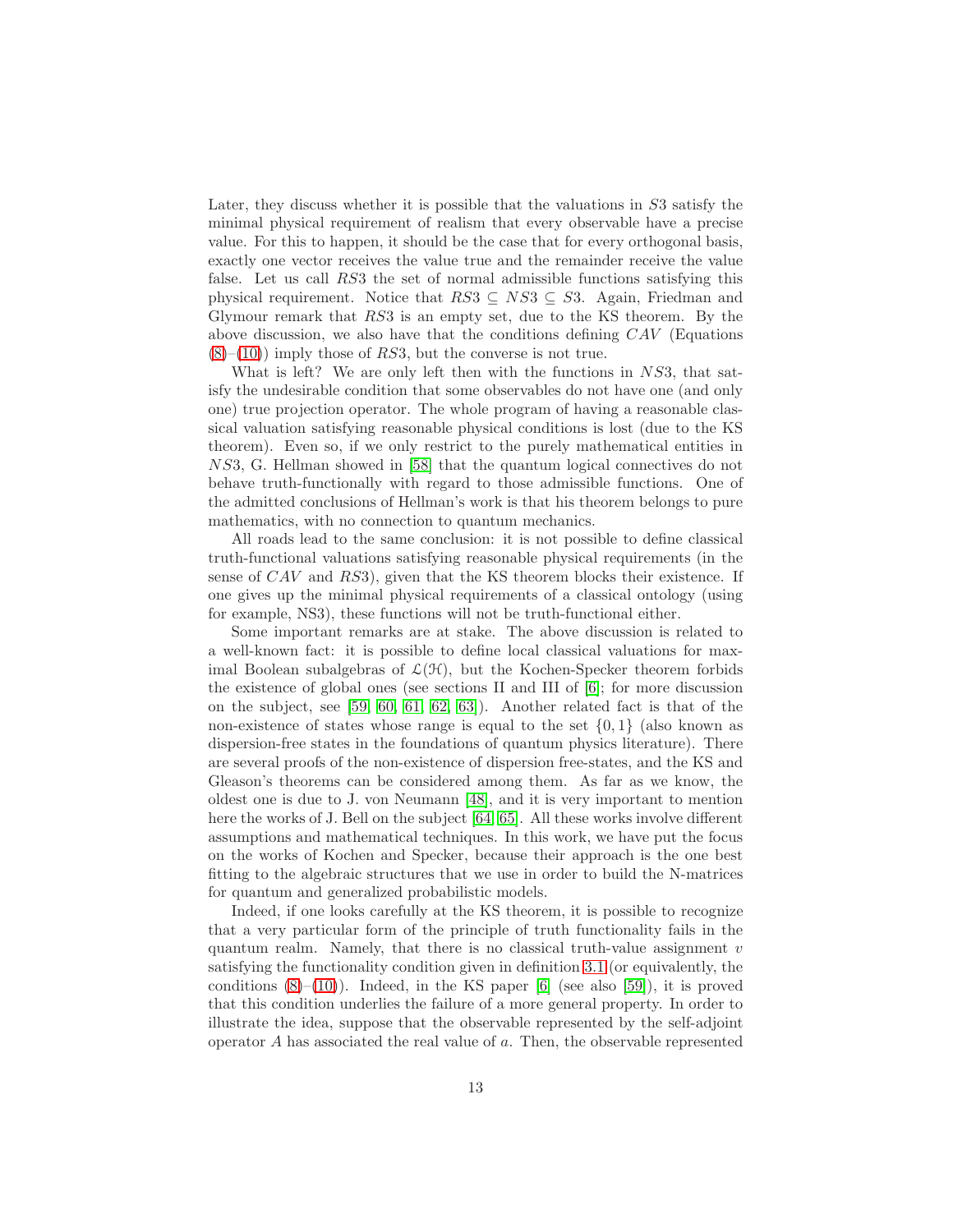by  $A^2$ , should have assigned the value  $a^2$ . In this sense, observables are not all independent, and neither are the values assigned to them. This gives us a clue for understanding why truth-functionality is not valid in the quantum domain. Following the spirit of the KS paper, let us define:

<span id="page-13-1"></span>**Definition 3.3.** Let  $A(\mathcal{H})$  be the set of all self-adjoint operators acting on a separable Hilbert space  $\mathcal{H}$ . A function  $f : \mathcal{A}(\mathcal{H}) \longrightarrow \mathbb{R}$  satisfies truth functionality if, for any Borel function  $g : A(H) \longrightarrow A(H)$ , if  $g(A)$  is the result of applying the function g to a self-adjoint operator A in the usual way, and  $f_X$ is the result of applying f to an arbitrary self-adjoint operator  $X$ , the condition  $f_{g(A)} = g(f_A)$  is satisfied.

A function such as f in definition [3.3](#page-13-1) can be called a prediction function (see section II in [\[6\]](#page-30-5)) because it assigns a given value to each quantum observable. Condition

<span id="page-13-2"></span>
$$
f_{g(A)} = g(f_A) , \text{ for every Borel function } g,
$$
\n(11)

imposes a strong condition on  $f$ . Let us see how this works (see also sections I and II in [\[6\]](#page-30-5)). As is well known, two quantum mechanical observables represented by self-adjoint operators A and B, respectively, are compatible, if and only if, there exist Borel functions  $g_1$  and  $g_2$ , and a self adjoint operator C, such that  $A = g_1(C)$  and  $B = g_2(C)$ . Thus, whenever A and B are compatible, using the functionality condition [\(3.3\)](#page-13-1) we have  $f_{AB} = f_{g_1(C)g_2(C)} = f_{(g_1g_2)(C)} =$  $(g_1g_2)(f_C) = g_1(f_C)g_2(f_C) = f_{g_1(C)}f_{g_2(C)} = f_A f_B$ . If  $\alpha$  and  $\beta$  are real numbers, we also have, for compatible A and B, that  $f_{\alpha A+\beta B} = f_{\alpha g_1(C)+\beta g_2(C)} =$  $f_{(\alpha g_1+\beta g_2)(C)} = (\alpha g_1 + \beta g_2)(f_C) = \alpha g_1(f_C) + \beta g_2(f_C) = \alpha f_{g_1(C)} + \beta f_{g_2(C)} =$  $\alpha f_A + \beta f_B$ . It follows that f is a partial Boolean algebra homomorphism. Furthermore, if  $P^2 = P$  and  $P^{\dagger} = P$  (i.e., if P is an orthogonal projection), we have  $f_P = f_{P^2} = f_P f_P = f_P^2$ , and then,  $f_P = 0$  or  $f_P = 1$ . It should be clear that a function with these properties cannot exist because it goes against Proposition [3.2](#page-9-2) (see also definition [3.1\)](#page-9-1). Thus, we see that the failure of the above described sui generis version of truth functionality (the one contained in definition  $(3.3)$  and Equation  $(11)$ ), is one of the key features of quantum mechanics. This is true for more general probabilistic models provided that their propositional structures admit no global classical valuations to  $\mathbf{B}_2$  (i.e., provided that they do not admit valuations satisfying Equations  $(8)-(10)$  $(8)-(10)$ ).

In the following sections, we exploit the failure of truth functionality in quantum mechanics and import into physics the solution given by logicians to its equivalent failure in logical systems: we will connect the semantics of Nmatrix approach in logic with the formalism of quantum mechanics.

## <span id="page-13-0"></span>4 Non-Deterministic Semantics

Non-deterministic multi-valued matrices (N-matrices) are a fruitful and quickly expanding field of research introduced in  $[3, 4, 5]$  $[3, 4, 5]$  $[3, 4, 5]$  (see also  $[66, 67]$  $[66, 67]$ ). Since then it has been rapidly developing towards a foundational logical theory and has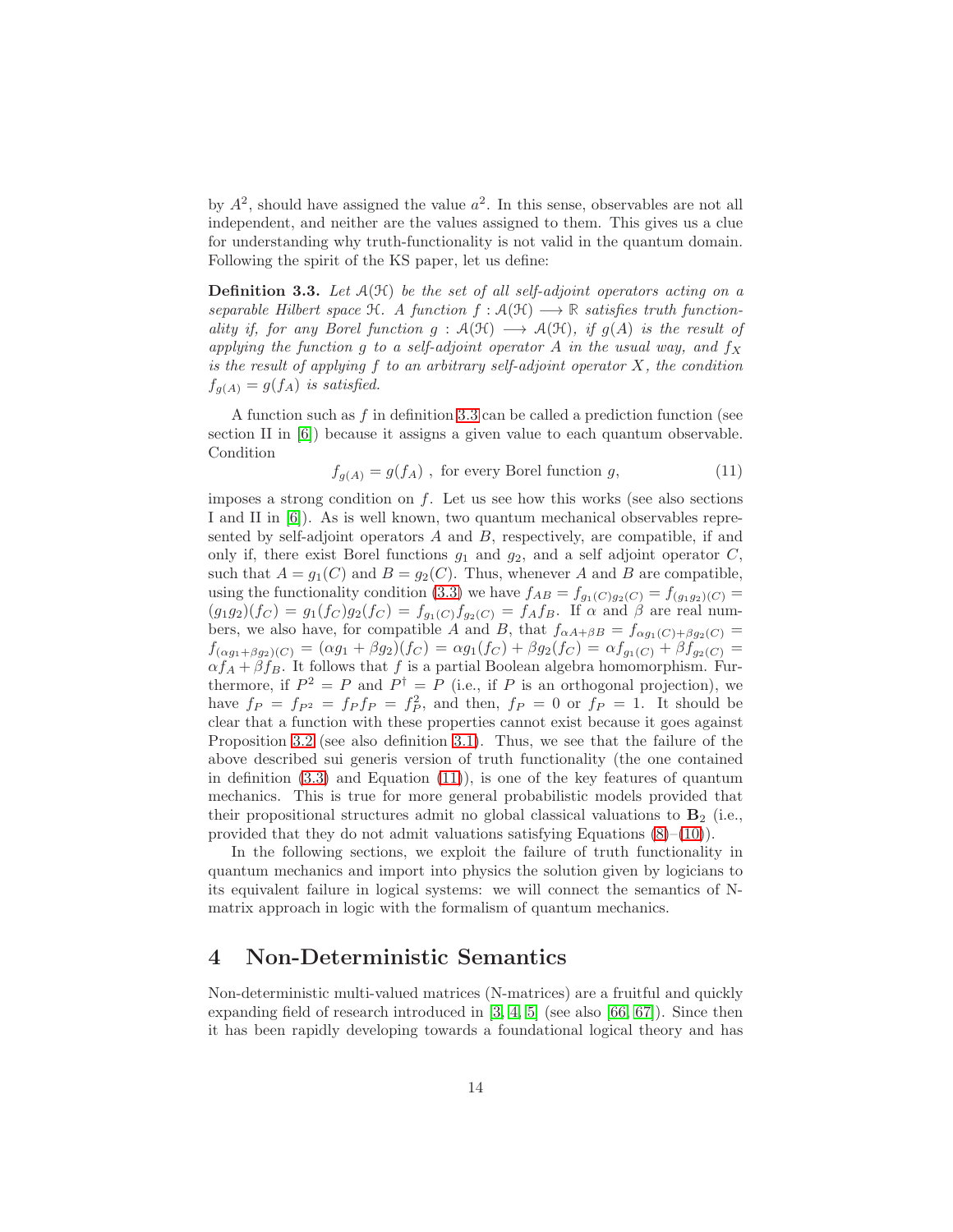found numerous applications [\[1\]](#page-30-0). The novelty of N-matrices is in extending the usual many-valued algebraic semantics of logical systems by importing the idea of non-deterministic computations, and allowing the truth-value of a formula to be chosen non-deterministically out of a given set of options. N-matrices have proved to be a powerful tool, the use of which preserves all the advantages of ordinary many-valued matrices, but is applicable to a much wider range of logic. Indeed, there are many useful (propositional) non-classical logics, which have no finite multi-valued characteristic matrices, but do have finite N-matrices, and thus are decidable.

#### 4.1 Deterministic Matrices

Here we follow the presentation of the subject given in [\[1\]](#page-30-0). In what follows,  $L$  is a propositional language and  $Frm_L$  is its set of well formed formulas. The metavariables  $\varphi$ ,  $\psi$ ,..., range over *L*-formulas, and Γ, Δ,..., over sets of L-formulas. The standard general method for defining propositional logics is by using (possibly many-valued) deterministic matrices:

Definition 4.1. A matrix for L is a tuple

$$
P = \langle V; D; O \rangle,
$$

where

- *V* is a non-empty set of truth-values.
- D (designated truth-values) is a non-empty proper subset of V.
- For every n-ary connective  $\Diamond$  of L, O includes a corresponding function  $\widetilde{\diamond} : V^n \to V$

A partial valuation in P is a function v to V from some subset  $W \subseteq Frm_L$ which is closed under subformulas, such that for each n-ary connective  $\Diamond$  of L, the following holds for all  $\psi_1, ..., \psi_n \in \mathcal{W}$ :

$$
v(\diamondsuit(\psi_1,...,\psi_n)) = \widetilde{\diamondsuit}(v(\psi_1),...,v(\psi_n))
$$
\n(12)

#### 4.2 Non-Deterministic Matrices (N-Matrices)

Now we turn into the non-deterministic case. The main difference is that, alike deterministic matrices, the non-deterministic ones, given the inputs in the truth table, assign a set of possible values instead of a single one.

**Definition 4.2.** A non-deterministic matrix (N-matrix) for L is a tuple  $M =$  $\langle V, D, O \rangle$ , where:

- *V* is a non-empty set of truth-values.
- $D \in \mathcal{P}(V)$  (designated truth-values) is a non-empty proper subset of V.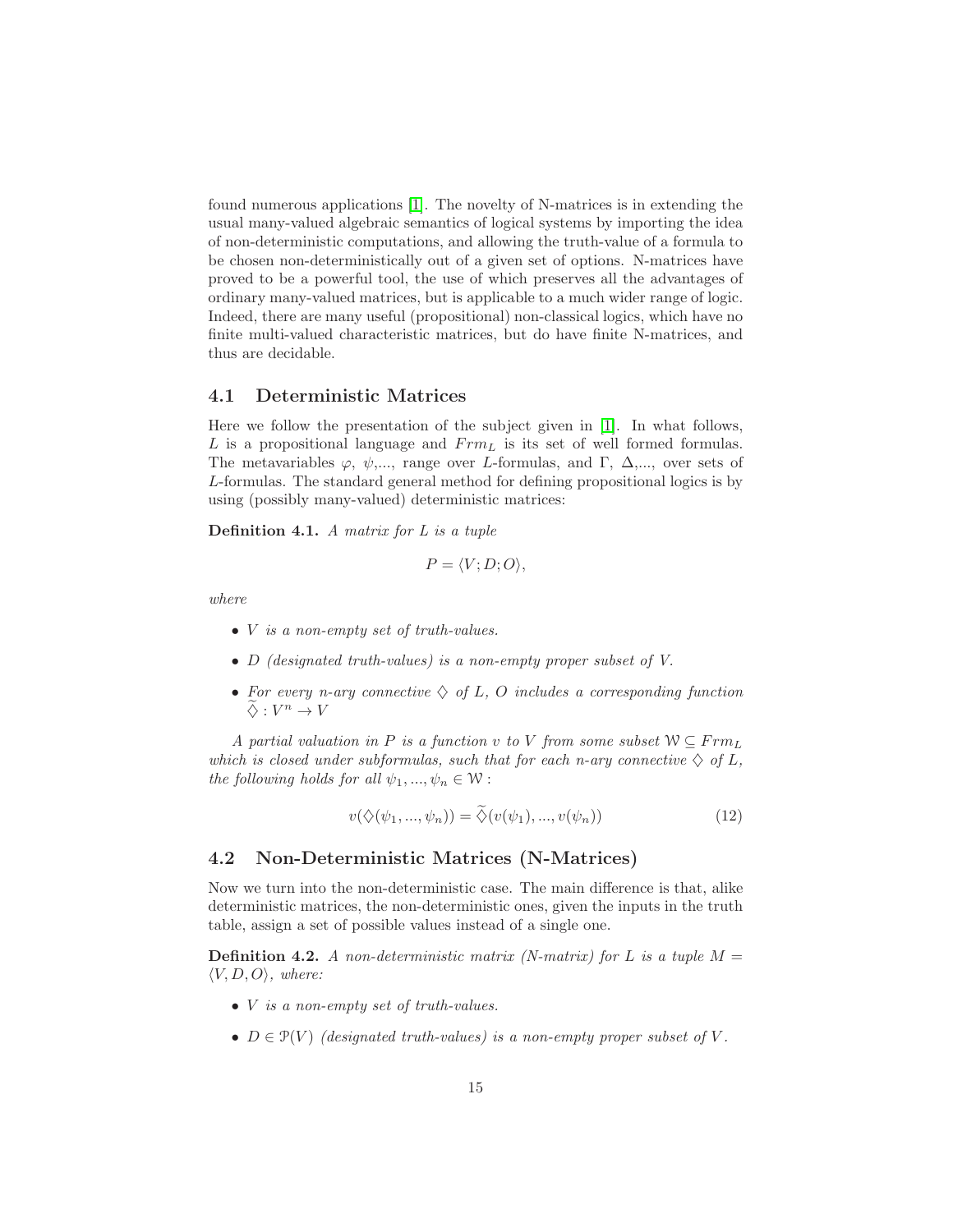• For every n-ary connective  $\Diamond$  of L, O includes a corresponding function

$$
\widetilde{\diamondsuit}: V^n \to \mathcal{P}(V) \setminus \{\emptyset\}
$$

#### Definition 4.3.

1. A partial dynamic valuation in M (or an M-legal partial dynamic valuation), is a function v from some closed under subformulas subset  $W \subseteq$  $Frm_L$  to V, such that for each n-ary connective  $\diamondsuit$  of L, the following holds for all  $\psi_1, ..., \psi_n \in \mathcal{W}$ :

$$
v(\diamondsuit(\psi_1,...,\psi_n))\in \tilde{\diamondsuit}(v(\psi_1),...,v(\psi_n)).
$$

A partial valuation in M is called a valuation if its domain is  $Frm_{L}$ .

2. A (partial) static valuation in M (or an M-legal (partial) static valuation), is a (partial) dynamic valuation (defined in some  $W \subseteq \text{Frm}_L$ ) which satisfies also the following composability (or functionality) principle: for each n-ary connective  $\Diamond$  of L and for every  $\psi_1, ..., \psi_n, \varphi_1, ..., \varphi_n \in \mathcal{W}$ , if  $v(\psi_i) = v(\varphi_i)$   $(i = 1, ..., n)$ , then

$$
v(\diamondsuit(\psi_1,...,\psi_n))=v(\diamondsuit(\varphi_1,...,\varphi_n)).
$$

It is important to remark that ordinary (deterministic) matrices correspond to the case when each  $\Diamond : V^n \to V$  is a function taking singleton values only. In this case there is no difference between static and dynamic valuations, and we have full determinism.

To understand the difference between ordinary matrices and N-matrices, recall that in the deterministic case, the truth-value assigned by a valuation  $v$  to a complex formula is defined as follows:  $v(\diamondsuit(\psi_1, ..., \psi_n)) = \diamondsuit(v(\psi_1), ..., v(\psi_n)).$ Thus the truth-value assigned to  $\Diamond(\psi_1, ..., \psi_n)$  is uniquely determined by the truth-values of its subformulas:  $v(\psi_1), ..., v(\psi_n)$ . This, however, is not the case for N-matrices: in general, the truth-values of  $\psi_1, ..., \psi_n$ , do not uniquely determine the truth-value assigned to  $\Diamond(\psi_1, ..., \psi_n)$  because different valuations having the same truth-values for  $\psi_1, ..., \psi_n$  can assign different elements of the set of options  $\Diamond(v(\psi_1),...,v(\psi_n))$  to  $\Diamond(\psi_1,...,\psi_n)$ . Therefore the non-deterministic semantics is non-truth-functional, as opposed to the deterministic one. Notice also that the indeterminism that appears in the context of N-matrices is defined in terms of the behavior of valuations, and is related to the failure of truthfunctionality. This notion should not be confused with the non-deterministic character of quantum phenomena. Whether these notions can be connected or not, will be the subject of future work. In Table [1,](#page-16-1) we sketch the differences between deterministic and non-deterministic matrices. Now, we review the standard definitions of logical consequence [\[1\]](#page-30-0).

Definition 4.4.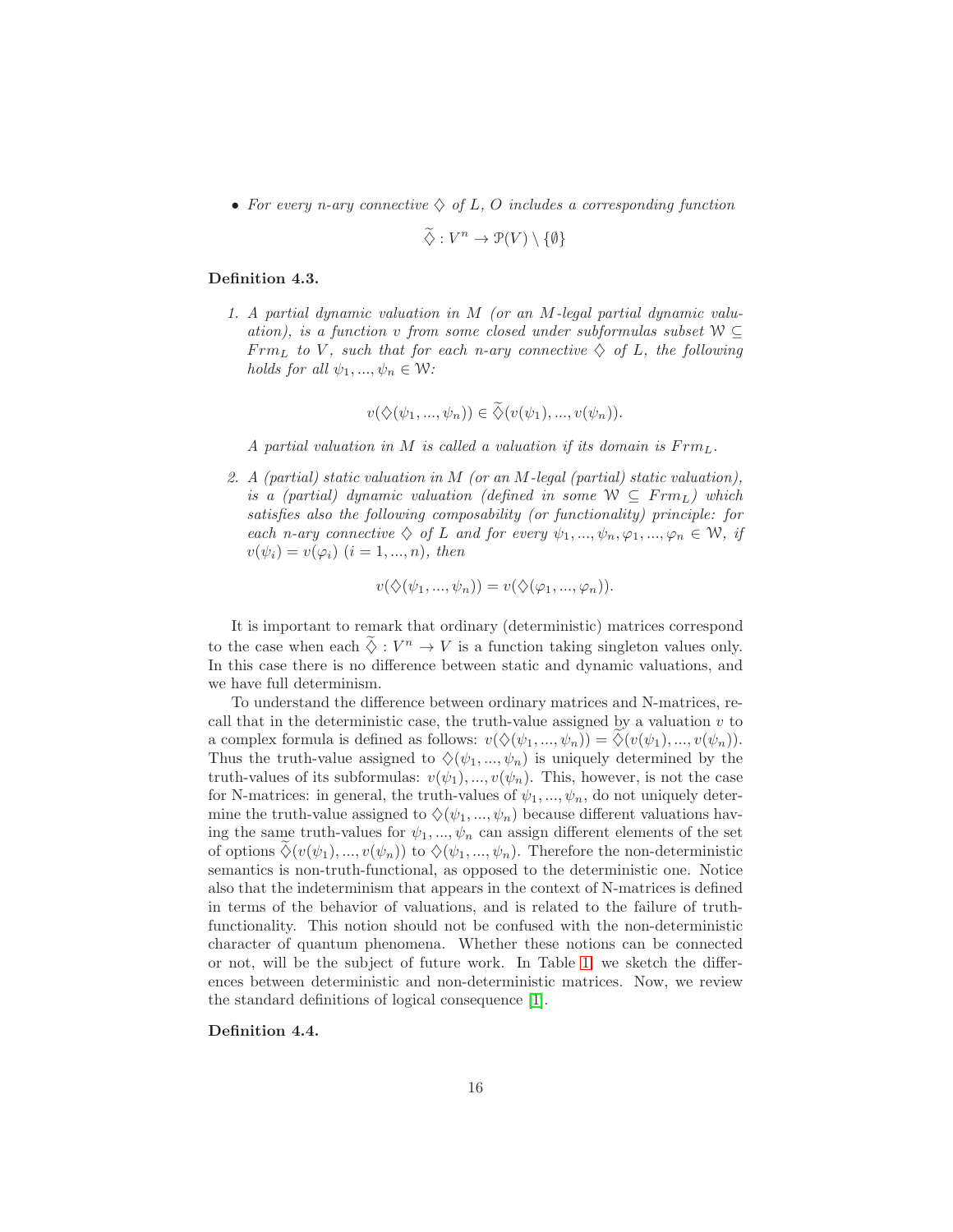<span id="page-16-1"></span>Table 1: Deterministic vs. non-deterministic matrices.

|                            | Deterministic Matrices | N-Matrices                                                     |
|----------------------------|------------------------|----------------------------------------------------------------|
| Truth values set           |                        |                                                                |
| Designated values set      | $D \subset V$          | $D \subset V$                                                  |
| Connectives $\diamondsuit$ | $\Diamond: V^n \to V$  | $\diamondsuit: V^n \to \mathcal{P}(V) \setminus \{\emptyset\}$ |
| Valuations                 | Non-dynamic            | Possibly dynamic and possibly non-static                       |
| Truth-Functional           | Yes                    | Not necessarily                                                |

- 1. A (partial) valuation v in M satisfies a formula  $\psi$   $(v \models \psi)$  if  $(v(\psi))$  is defined and)  $v(\psi) \in D$ . It is a model of  $\Gamma$  ( $v \models \Gamma$ ) if it satisfies every formula in Γ.
- 2. We say that  $\psi$  is dynamically (statically) valid in M, in symbols  $\models_M^d \psi$  $( \models_M^s \psi), \text{ if } v \models \psi \text{ for each dynamic (static) valuation } v \text{ in } M.$
- 3. the dynamic (static) consequence relation induced by M is defined as follows:  $\Gamma \vdash_M^d \Delta (\Gamma \vdash_M^s \Delta)$  if every dynamic (static) model v in M of  $\Gamma$ satisfies some  $\psi \in \Delta$ .

Obviously, the static consequence relation includes the dynamic one, i.e.,  $\vdash_M^d \subseteq \vdash_M^s$ . For ordinary matrices, we have  $\vdash_M^s = \vdash_M^d$ .

Theorem 4.5. Let M be a two-valued N-matrix which has at least one proper non-deterministic operation. Then there is no finite family of finite ordinary matrices F such that  $\vdash_M^d \psi$  iff  $\vdash_F \psi$ .

**Theorem 4.6.** For every (finite) N-matrix M, there is a (finite) family of ordinary matrices  $F$  such that  $\vdash_M^s = \vdash_F$ .

Thus, only the expressive power of the dynamic semantics based on Nmatrices is stronger than that of ordinary matrices.

# <span id="page-16-0"></span>5 N-Matrices for Probabilistic Theories

As we have seen in Section [3,](#page-6-0) the Kochen-Specker theorem forbids the existence of a homomorphism (i.e., valuations satisfying Equations  $(8)$ – $(10)$ ) from the lattice of quantum propositions to the two-valued algebra  $\mathbf{B}_2$ . There, we showed how one of the most important presuppositions of the Kochen-Specker contradiction can be related to the logical notion of truth functionality. Weaker versions of admissible valuations also fail to give a truth-functional system. This is the case, for example, of the valuations contained in the set NS3. Given that valuations in a semantics-based in non-deterministic matrices are not, in general, truth-functional, they could provide an interesting way of describing those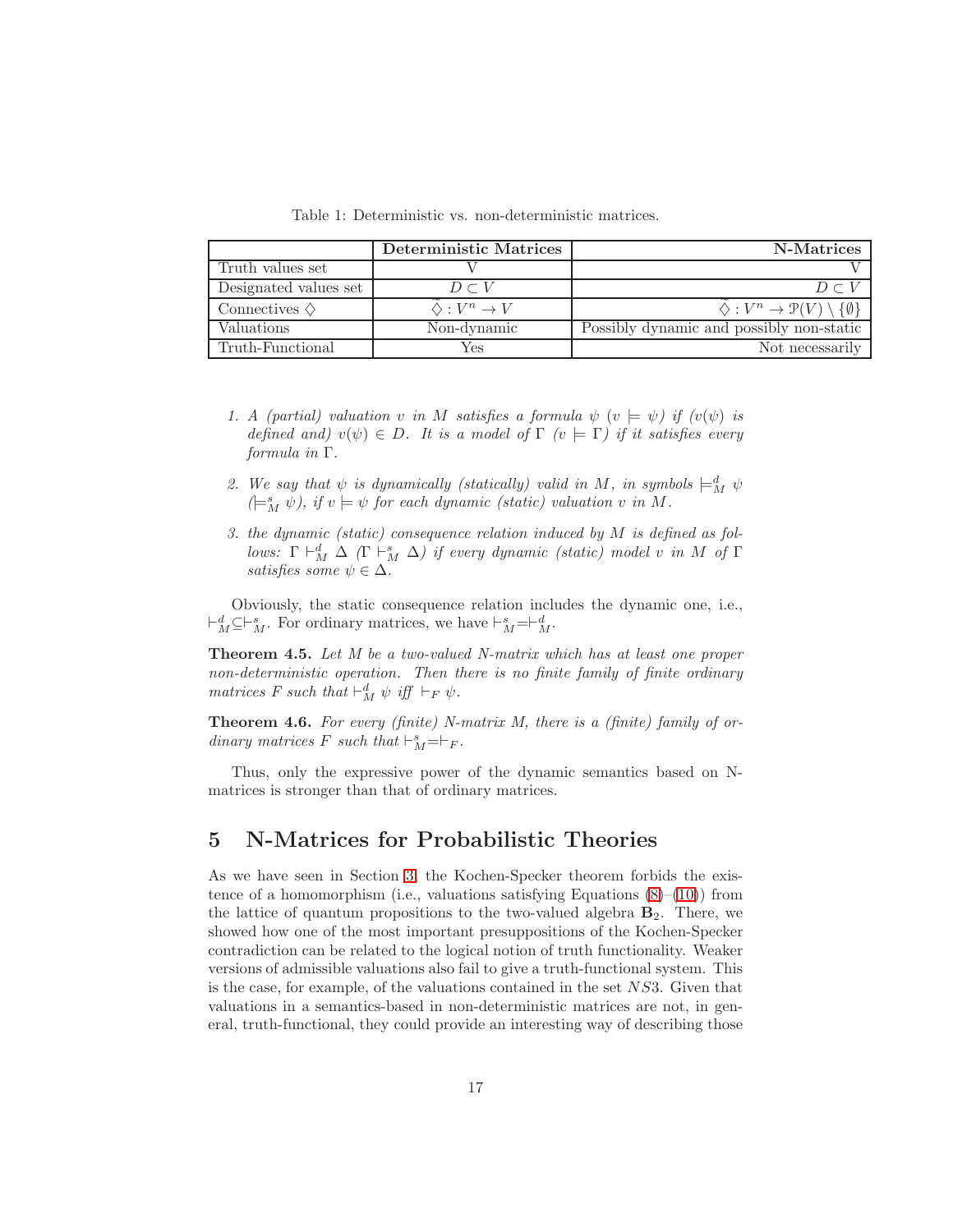formal aspects of quantum theory related to Kochen–Specker-like contextuality. Thus, given that quantum states cannot be interpreted in terms of classical (deterministic) valuations (i.e., valuations in  $CAV$ ), in this section we aim to describe them as valuations of a non-deterministic semantics. It turns out that there are several ways to associate non-deterministic matrices to the quantum formalism. Furthermore, we show that quantum states can be described as valuations associated with a very particular form of non-deterministic truth tables.

## 5.1 Construction of the N-Matrices for the Quantum Formalism

In this section, we build the canonical N-matrices of the quantum formalism. We use the lattice of propositions  $\mathcal{L}(\mathcal{H})$  appearing in [\(4\)](#page-7-0) and the physical constraints imposed by the properties of quantum states, in such a way that the valuations defined by our matrices are exactly those given by quantum states. Let  $V = [0, 1]$ and  $D = \{1\}$ . A proposition will be true if and only if its valuation yields the value 1, and it is false for any other value (this is connected to the standard quantum logical notion of truth; see discussion in [\[27\]](#page-32-0)). In order to build the matrices, we take into account first that for every state  $\mu$ , whenever  $P \perp Q$ , we have  $\mu(P \vee Q) = \mu(P) + \mu(Q)$  (this follows from [\(4\)](#page-7-0)). Let us now study the disjunction function  $\tilde{\vee}: V \times V \to \mathcal{P}(V) \setminus \{\emptyset\}$ . From the Equation [\(4\)](#page-7-0), it is easy to check that  $\max(\mu(P), \mu(Q)) \leq \mu(P \vee Q) \leq 1$ . In terms of valuations (denoted generically by  $v$ ), this can be written as

$$
\max(v(P), v(Q)) \le v(P \vee Q) \le 1.
$$

In this way, the natural candidate for the disjunction matrix is given by

<span id="page-17-0"></span>
$$
\begin{array}{c|c|c}\n & P & Q & \tilde{\vee} \\
\text{if } P \perp Q & a & b & \{a+b\} \\
\text{if } P \nsubseteq Q & a & b & [\max(a,b);1]\n\end{array} \tag{13}
$$

Let us now turn to the functions associated to the conjunction. They have to be of the form  $\widetilde{\wedge}: V \times V \to \mathcal{P}(V) \setminus \{\emptyset\}$ . Proceeding as before, we obtain that valuations should satisfy

$$
v(P \wedge Q) \le \min(v(P), v(Q)).
$$

Thus, whenever a valuation  $v(\cdots)$  assigns  $v(P) = a$  and  $v(Q) = b$   $(a, b \in V)$ , it is reasonable to define the following N-matrix:

<span id="page-17-1"></span>
$$
\begin{array}{c|c}\n & P & Q & \tilde{\wedge} \\
\text{if } P \neq Q & a & b & [0, \min(a, b)] \\
\text{if } P \perp Q & a & b & \{0\}.\n\end{array} \tag{14}
$$

Notice that in the tables [\(13\)](#page-17-0) and [\(14\)](#page-17-1) the connectives " $\vee$ " and " $\wedge$ " are defined by parts, in the sense that we distinguish between their restrictions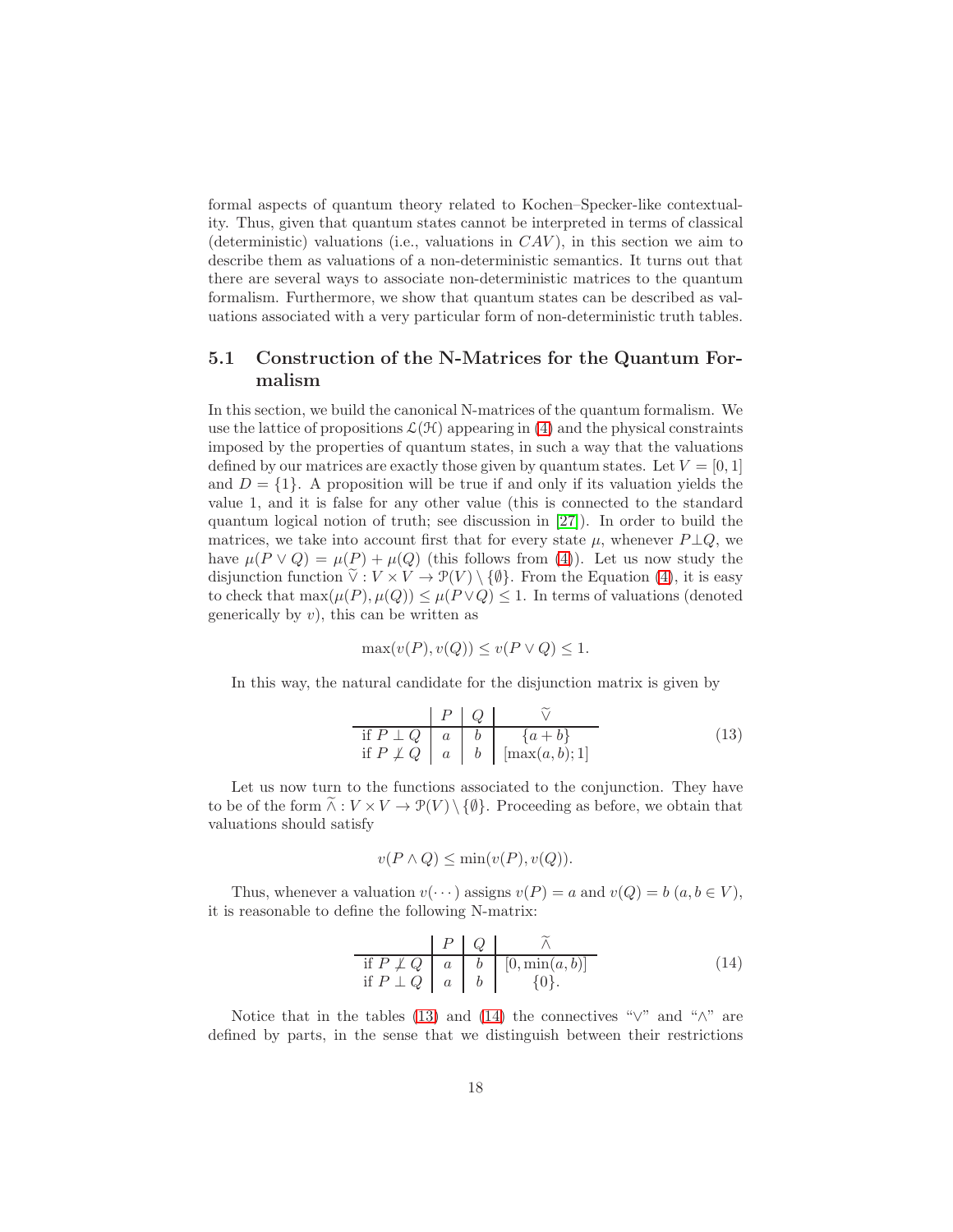to the case of orthogonal vs. non-orthogonal input propositions. Formally speaking, this means that each Table describes the functions associated with two partially defined connectives (each line of each Table defines a function associated with a partially defined connective).

It remains to give the table for the negation  $\tilde{\neg}: V \to \mathcal{P}(V) \setminus \{\emptyset\}$ . The most natural candidate compatible with the properties of quantum states [\(4\)](#page-7-0) is given by  $\tilde{\neg}(a) = \{1 - a\}$ , and then

<span id="page-18-0"></span>
$$
\begin{array}{c|c}\nP & \tilde{\neg} \\
a & \{1-a\}\n\end{array} \tag{15}
$$

This is a deterministic negation, in the sense that its interpretation set is a singleton, which is a function of a.

The above three tables (considered together) impose the restrictions for all possible valuations. A closer look at them reveals that for finite-dimensional models they contain the very conditions of Gleason's theorem. Thus, the only valuations that satisfy them (for finite-dimensional models) are those defined by quantum states. Let us see how this is so. First, notice that any quantum state will satisfy the three tables. Thus, the set of quantum states is contained in the set of valuations defined by the above tables. Conversely, suppose that a given valuation  $v$  satisfies the three tables. As a valuation, it will take values in the interval  $[0, 1]$ . In order to see that condition 1 of  $(4)$  is valid, let us first take two arbitrary orthogonal one-dimensional projections P and Q. Since they are orthogonal, using the truth-table of the conjunction, we have  $v(P \wedge Q) = 0$ . On the other hand, given that  $P \wedge Q = 0$  (since they are orthogonal), we conclude that  $v(0) = v(P \wedge Q) = 0$ , which is condition 1 of [\(4\)](#page-7-0). It is also important to remark that if  $P \leq Q$ , then  $P \vee Q = Q$  and, using [13](#page-17-0) for the case  $P \not\perp Q$ (when  $P \neq 0$ ), it follows that  $v(Q) = v(P \vee Q) \geq \max(v(P), v(Q)) \geq v(P)$ . Thus, it easily follows that any valuation compatible with the above tables will be order preserving. When  $P \perp Q$ , we have  $P \leq Q^{\perp}$ , and then,  $v(P) \leq v(Q^{\perp})$ . Using [15,](#page-18-0) this can be rewritten as  $v(P) \leq 1 - v(Q)$ . Thus, it follows that for  $P \perp Q$ ,  $v(P) + v(Q) \leq 1$  (notice that, in the first line of [13,](#page-17-0) we could have set  $\{\min(a+b, 1)\}\$  instead of the simpler expression  $\{a+b\}$ ; but since  $v(P)+v(Q) \leq$ 1 for all  $v$ , this is not necessary). Whenever two orthogonal projections are given, due to the truth-table of the disjunction, we have  $v(P \vee Q) = v(P) + v(Q)$ . For finite-dimensional models, this is equivalent to condition 3 in [\(4\)](#page-7-0). Condition 2 of [\(4\)](#page-7-0) is automatically satisfied due to the truth table of the negation. Thus, we have proved that any valuation satisfying the three tables also satisfies the axioms of quantum states (for finite-dimensional models), and then, it has to be a quantum state. In other words, we have that, for finite-dimensional models, the only valuations that satisfy the above non-deterministic truth-tables are the quantum states (i.e., those states defined by density matrices).

For infinite-dimensional models of quantum systems, one could still try to impose a  $\sigma$ -additivity condition (such as the one appearing in [\(4\)](#page-7-0)), and apply again Gleason's theorem to obtain quantum states. This involves the use of a condition on a denumerable set of propositions. We will study this possibility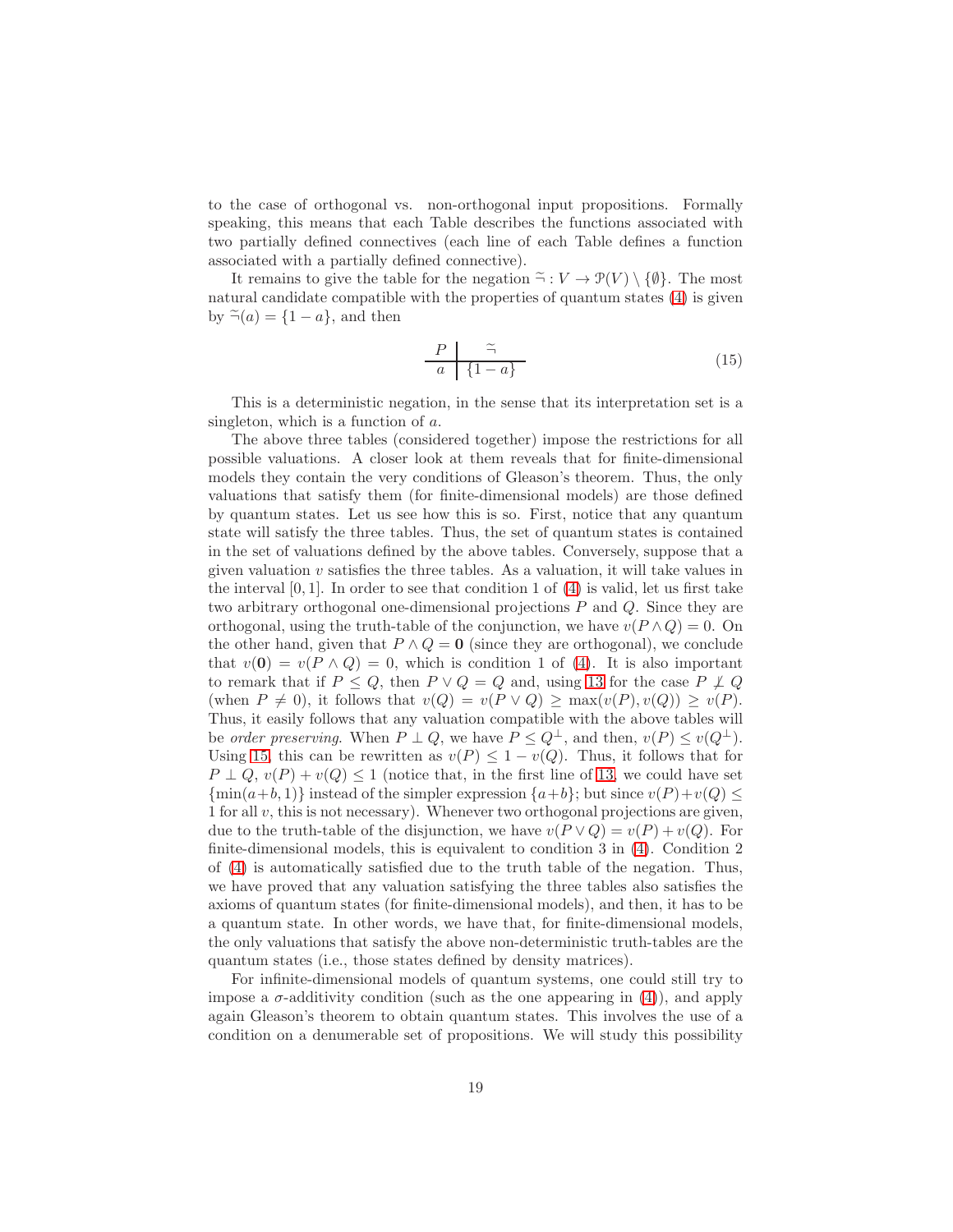in a future work. It is also important to remark that there are generalized versions of Gleason's theorem [\[68\]](#page-34-11) that can be used to study additive (and not necessarily  $\sigma$ -additive) measures, and could be an interesting subject of study in future works.

One last thing remains. According to the above-defined tables, we may ask: are the above tables truth-functional with regard to the quantum logical connectives? To begin with, notice that the negation table is classical. More concretely: is it true that for every two propositions  $P$  and  $Q$ , and every quantum logical connective  $\diamond$ , if the probabilities assigned to P and are a and b, respectively, the value of the probability of  $P \circ Q$  is determined by a and b? This question is tricky, because, even if the valuations are valued into sets with more than one element, Gleason's theorem could impose, in principle, restrictions in such a way that all states that assign probabilities  $a$  and  $b$  to  $P$  and  $Q$ , respectively, assign the same value for the composed proposition  $P \diamond Q$ . This is explicitly the case when  $P \perp Q$ : for all  $\rho \in \mathcal{S}(\mathcal{H})$ , if  $\text{tr}(\rho P) = a$  and  $\text{tr}(\rho P) = b$ , we have that  $tr(\rho(P \vee Q)) = a + b$  and  $tr(\rho(P \wedge Q)) = 0$ . It turns out that this is not the case when  $P \not\perp Q$ , as the following examples show.

Consider first a four dimensional quantum model and the basis  $\{|a\rangle, |b\rangle, |c\rangle, |d\rangle\}.$ Consider the propositions defined by the projection operators  $P = |a\rangle\langle a| +$  $|b\rangle\langle b|$  and  $Q = |b\rangle\langle b| + |c\rangle\langle c|$ . Clearly,  $R := P \wedge Q = |b\rangle\langle b|$  and  $P \not\perp Q$ . We chose for simplicity  $\alpha, \beta, \gamma, \delta \in \mathbb{R}$  and consider the state  $|\psi\rangle = \sqrt{\alpha} |a\rangle +$  $\sqrt{\beta} |b\rangle + \sqrt{\gamma} |c\rangle + \sqrt{\delta} |d\rangle$ . Thus, the probabilities of the elements of the basis are given by  $\alpha$ ,  $\beta$ ,  $\delta$  and  $\gamma$ , respectively, and the normalization condition reads  $\alpha + \beta + \gamma + \delta = 1$ . A simple calculation yields that the probability of P is  $p_{\psi}(P) = \text{tr}(|\psi\rangle\langle\psi|P) = \alpha + \beta$ , the probability of Q is  $p_{\psi}(Q) = \text{tr}(|\psi\rangle\langle\psi|Q) =$  $\beta + \gamma$  and the probability of R is  $p_{\psi}(P \wedge Q) = \text{tr}(|\psi\rangle \langle \psi|(P \wedge Q)) = \beta$ . Now, chose  $0 < \varepsilon < \alpha, \beta, \gamma, \delta$ , and consider a new quantum state defined by  $|\psi_{\varepsilon}\rangle =$ ( $\sqrt{\alpha + \varepsilon} |a\rangle + \sqrt{\beta - \varepsilon} |b\rangle + \sqrt{\gamma + \varepsilon} |c\rangle + \sqrt{\delta - \varepsilon} |d\rangle$  (the reader can easily check that the normalization is correct). Now, we have that the probability of P is  $p_{\psi_{\varepsilon}}(P) = \text{tr}(|\psi_{\varepsilon}\rangle \langle \psi_{\varepsilon}|P) = \alpha + \varepsilon + \beta - \varepsilon = \alpha + \beta$ , the probability of Q is  $p_{\psi_{\varepsilon}}(Q) = \text{tr}(|\psi_{\varepsilon}\rangle \langle \psi_{\varepsilon}|Q) = \beta - \varepsilon + \gamma + \varepsilon = \beta + \gamma$  and the probability of R is  $p_{\psi_{\varepsilon}}(P \wedge Q) = \text{tr}(|\psi_{\varepsilon}\rangle \langle \psi_{\varepsilon}|(P \wedge Q) = \beta - \varepsilon \neq \beta$ . Thus, we have two different states that assign the same probabilities to  $P$  and  $Q$ , but different values to  $P \wedge Q$ .

With the same notation as in the previous example, we have that  $S :=$  $P \vee Q = |a\rangle\langle a| + |b\rangle\langle b| + |c\rangle\langle c|$ . Again, we have  $P \nsubseteq Q$ ,  $p_{\psi}(P) = \alpha + \beta$  and  $p_{\psi}(Q) = \beta + \gamma$ . For the disjunction, we now have  $p_{\psi}(P \vee Q) = \text{tr}(|\psi\rangle\langle\psi|(P \vee Q))$  $(Q)$ ) =  $\alpha + \beta + \gamma$ . Computing the probabilities for state  $|\psi_{\varepsilon}\rangle$ , we obtain again  $p_{\psi_{\varepsilon}}(P) = \alpha + \beta$  and  $p_{\psi_{\varepsilon}}(Q) = \beta + \gamma$ . The probability of the disjunction is given by  $p_{\psi_{\varepsilon}}(P \vee Q) = \text{tr}(|\psi_{\varepsilon}\rangle \langle \psi_{\varepsilon}|(P \vee Q) = \alpha + \varepsilon + \beta - \varepsilon + \gamma + \varepsilon = \alpha + \beta + \gamma + \varepsilon \neq \alpha + \beta + \gamma.$ Thus, we have two different states that assign the same probabilities to P and Q, but different values to  $P \vee Q$ .

These examples show that the truth tables defined above define a strictly non-deterministic semantics: the valuations which are compatible with those tables are dynamic. Are they static? The following example shows that this is not the case.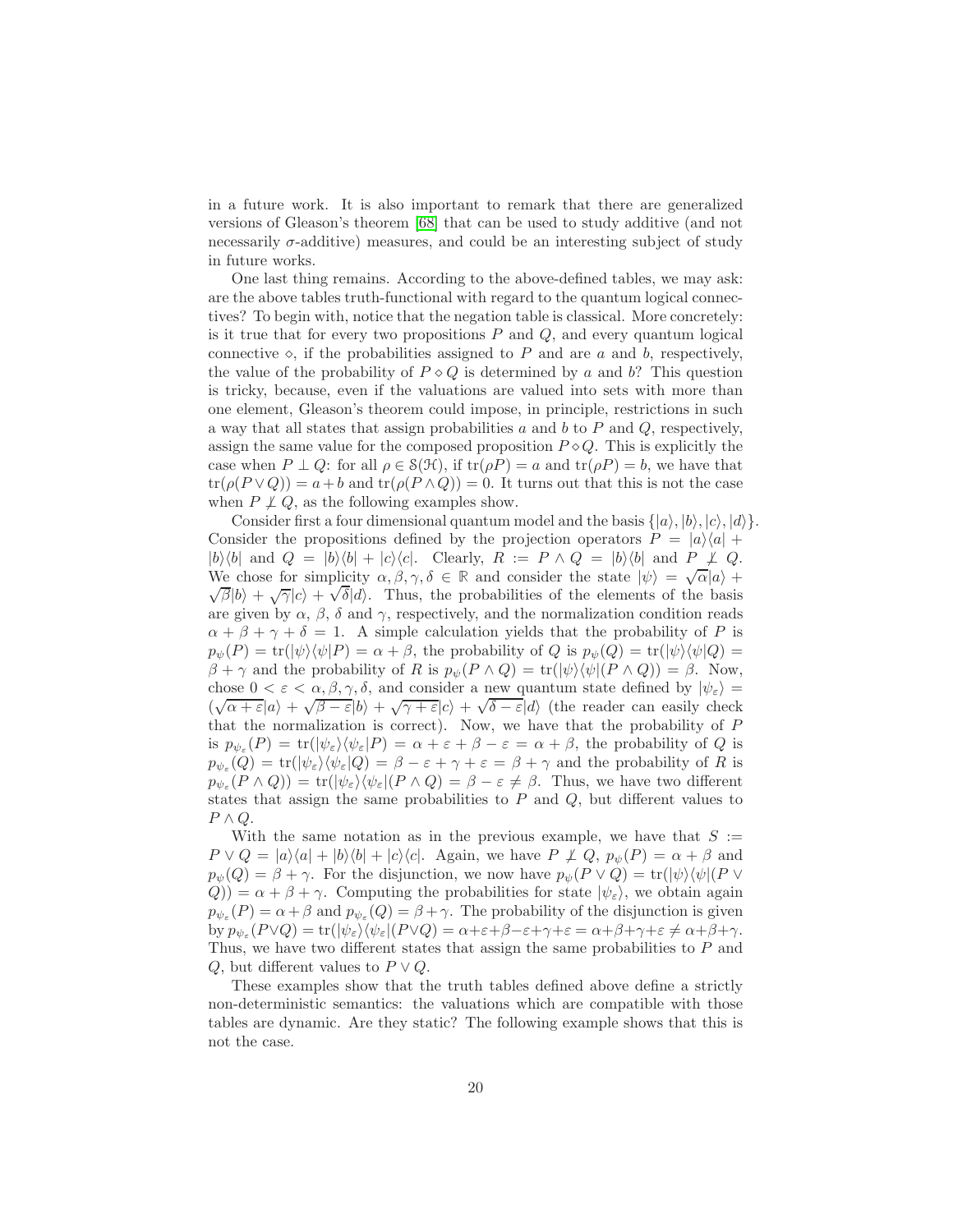Consider a three dimensional Hilbert space with a basis  $\{|a\rangle, |b\rangle, |c\rangle\}$ . Define  $P = |a\rangle\langle a|$  and  $Q = |\varphi\rangle\langle\varphi|$  (where  $|\varphi\rangle = \frac{1}{\sqrt{2\pi}}$  $\frac{1}{2}(|a\rangle + |b\rangle))$ . The conjunction is given by  $P \vee Q = |a\rangle\langle a| + |b\rangle\langle b|$  (due to the fact that they are two linearly independent vectors, they define a closed subspace of dimension 2). Consider the state  $|\phi\rangle = |b\rangle$ . Thus, we have  $p_{\phi}(P) = \text{tr}(|b\rangle\langle b|a\rangle\langle a|) = 0$ ,  $p_{\phi}(Q) = \frac{1}{2}$ and  $p_{\phi}(P \vee Q) = \text{tr}(|b\rangle\langle b|(P \vee Q)) = \text{tr}(|b\rangle\langle b|(a\rangle\langle a| + |b\rangle\langle b|)) = 1$ . Consider now  $P' = |c\rangle\langle c|$  and  $Q' = Q$ . We again have  $p_{\phi}(P') = \text{tr}(|b\rangle\langle b|c\rangle\langle c|) = 0$  and  $p_{\phi}(Q') = \frac{1}{2}$ . The disjunction is given by  $P' \vee Q' = |\varphi\rangle\langle\varphi| + |c\rangle\langle c|$  (we are using that  $|c\rangle$  and  $|\varphi\rangle$  are orthogonal). Now,  $p_{\phi}(P' \vee Q') = \text{tr}(|b\rangle\langle b|(|\varphi\rangle\langle\varphi| +$  $|c\rangle\langle c|$ ) = tr( $|b\rangle\langle b|\varphi\rangle\langle\varphi|$ ) + tr( $|b\rangle\langle b|c\rangle\langle c| = \frac{1}{2} + 0 = \frac{1}{2} \neq 1$ . Thus, we have obtained that, given two pairs of propositions,  $P$  and  $Q$ , and  $P'$  and  $Q'$ , there is a valuation  $v_{\phi}(...)=\text{tr}(|\phi\rangle\langle\phi|(...))$  (induced by the quantum state  $|\phi\rangle$ ), that satisfies  $v_{\phi}(P) = v_{\phi}(P')$ ,  $v_{\phi}(Q) = v_{\phi}(Q')$ , but  $v_{\phi}(P \vee Q) \neq v_{\phi}(P' \vee Q')$ . Thus, in general, the valuations will not be static. Thus, the valuations defined by quantum states will not be static in general.

In Table [2,](#page-20-0) we summarize the differences between the classical and quantum cases.

<span id="page-20-0"></span>Table 2: Table comparing the different valuations that can be defined on classical vs. quantum propositional systems.

|                  | Classical systems              | Quantum systems             |
|------------------|--------------------------------|-----------------------------|
| Lattice          | Boolean Algebra                | Projections lattice         |
| Truth-tables     | Admit deterministic matrices   | Only proper N-matrices      |
| Truth-Values     | Admit valuations in $\{0,1\}$  | Only valuations in $[0, 1]$ |
| Truth-Functional | Yes (for deterministic states) | Nο                          |
| Satisfy Adequacy | Yes (for deterministic states) | No                          |

#### 5.2 The General Case

In this section, we turn into the non-deterministic matrices for generalized probabilistic models, whose propositional structures are defined by arbitrary complete orthomodular lattices and states are defined by Equation [\(7\)](#page-9-0). We proceed in a similar way to that of the quantum case, but it is important to take into account that now (a) Gleason's theorem will no longer be available in many models, and (b) the difference between additivity and  $\sigma$ -additivity imposes a great restriction if one wants to link valuations with states (see [\[68\]](#page-34-11) for generalizations of Gleason's theorem and the discussion about the difference between additivity and  $\sigma$ -additivity). In the general case, it will be possible to affirm that every state defines a valuation, but there will exist valuations which are no states. Furthermore, if the lattice admits no states [\[69\]](#page-34-12), then the matrices that we define will admit no valuations at all.

It is also very important to remark that the N-matrices introduced below, work well when the lattices are Boolean algebras. This means that classical (Kolmogorovian) probabilistic models (defined by Equation [\(6\)](#page-8-0)) also fall into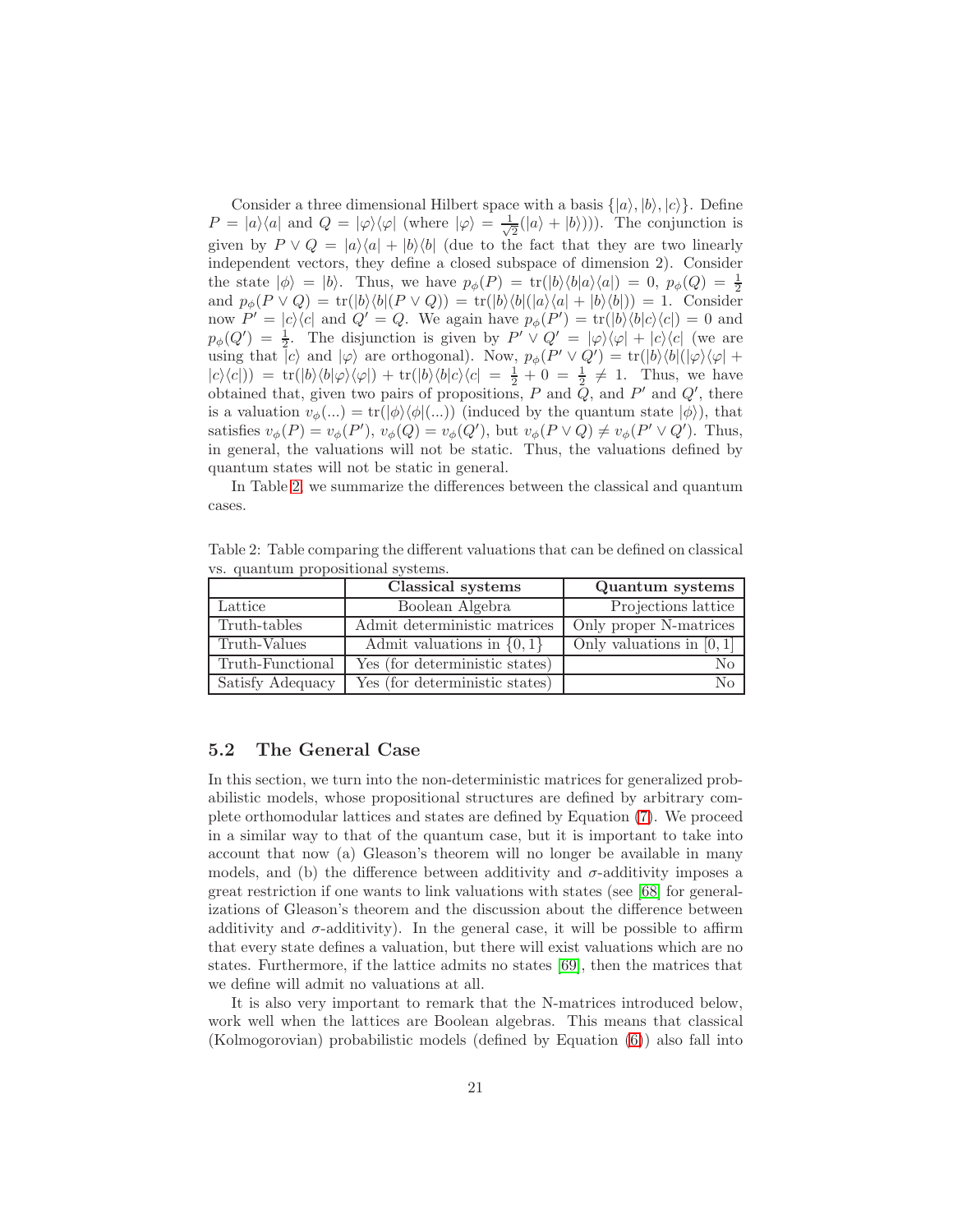our scheme. Indeed, following a similar procedure to the one of the preceding section, it is possible to check that the N-matrices associated with a classical probabilistic model are strictly non-deterministic. A similar conclusion can be reached from the point of view of multi-valued logics [\[70\]](#page-35-0). Alike the quantum case, classical probabilistic models always admit global classical valuations whose range is equal to the set  $\{0, 1\}$  (i.e., they admit valuations obeying Equations  $(8)$ – $(10)$ ). If the requirements of physics are satisfied, due to the KS and Gleason's theorems, the range of global valuations associated with the Nmatrices associated with quantum systems cannot be equal to  $\{0, 1\}$ . A similar observation holds for more general probabilistic models, provided that they are contextual enough and they admit states.

Let us first build the interpretation set for the conjunction function  $\tilde{\wedge}$ :  $V \times V \to \mathcal{P}(V) \setminus \{\emptyset\}.$  Using Equation [\(7\)](#page-9-0), it easily follows that  $\mu(p \wedge q) \leq$  $min(\mu(p), \mu(q))$ . Remember also that, in the general setting,  $p \perp q$  iff  $p \leq q^{\perp}$ (or equivalently,  $q \leq p^{\perp}$ ), where  $(\ldots)^{\perp}$  is the orthocomplementation in  $\mathcal{L}$  (see [\[56\]](#page-33-14), Chapter 1). Thus, whenever a valuation  $v(\cdots)$  assigns  $v(p) = a$  and  $v(q) = b$   $(a, b \in V)$ , the natural truth table for the conjunction can be given by:

<span id="page-21-2"></span>
$$
\frac{|p|}{\text{if } p \neq q} \begin{array}{c|c} |p| & q & \tilde{\land} \\ \hline a & b & [0, \min(a, b)] \\ \text{if } p \perp q & a & b \end{array} \tag{16}
$$

Let us now study the disjunction function  $\tilde{\vee}: V \times V \to \mathcal{P}(V) \setminus \{\emptyset\}$ . Using [\(7\)](#page-9-0), we obtain  $\max(\mu(p), \mu(q)) \leq \mu(p \vee q) \leq 1$  and  $\max(v(p), v(q)) \leq v(p \vee q) \leq 1$ . Thus, the truth-table is given by:

<span id="page-21-1"></span>
$$
\begin{array}{c|c|c}\n & p & q & \tilde{\vee} \\
\hline\n\text{If } p \perp q & a & b & \{a+b\} \\
\text{if } p \not\perp q & a & b & \left[\max(a,b);1\right]\n\end{array} \tag{17}
$$

In the general setting, the negation of a proposition  $\alpha$  is represented by its orthogonal complement " $a^{\perp}$ " in the lattice. In order to impose restrictions on valuations, we use [\(7\)](#page-9-0) (in the following section, we will consider more general possibilities). Thus, we define  $\tilde{\neg}(a) = \{1 - a\}$  and obtain:

<span id="page-21-3"></span>
$$
\begin{array}{c|c}\np & \tilde{=} \\
a & \{1-a\}\n\end{array} \tag{18}
$$

## <span id="page-21-0"></span>6 Other Logical Aspects of Our Construction

In this section, we turn into other logical aspects of the quantum N-matrices. We start by discussing the notion of adequacy and introduce variants of the deterministic negation defined by [\(15\)](#page-18-0). Next, we discuss how they behave under the application of double negation. Finally, we discuss the notion of logical consequence defined by the quantum N-matrices. As is well known, the inclusion relationship between projection operators is not—from a logical point of view—a true implication. By constructing a suitable N-matrix semantics for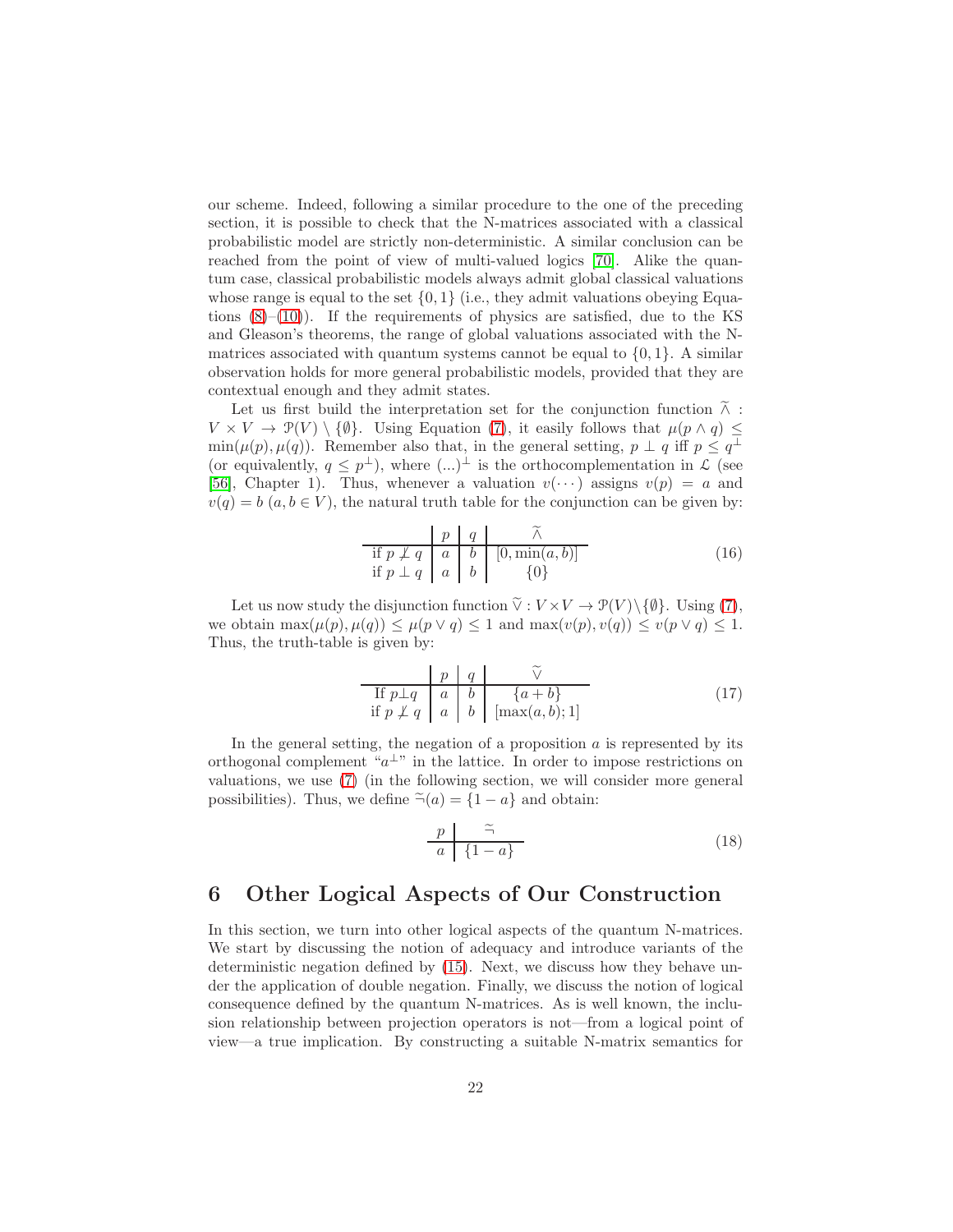the quantum formalism, we would obtain the benefits of the notion of logical consequence developed by Avron and Zamansky [\[1\]](#page-30-0). One of the most important advantages of the N-matrix system is that, given that it is usually represented by finite matrices, it is possible to prove its decidability. In our approach—in order to obtain a closer connection with the quantum formalism—we assumed that  $V$  is non-denumerable. We show below that it is always possible to reduce the cardinality of  $V$  to that of a denumerable set, without affecting the set of theorems. This is directly related to the definitions of F-expansion and refinement [\(6.2\)](#page-26-0).

#### 6.1 Quantum N-Matrices and Adequacy

Let us now turn to the notion of adequacy of N-matrices:

<span id="page-22-0"></span>**Definition 6.1.** Let  $M = \langle V, D, O \rangle$  be an N-matrix for a language which includes the positive fragment of the classical logic  $(LK^+)$ . We say that M is adequate for this language, in case that the following conditions are satisfied:

1.  $\widetilde{\wedge}$ :

If 
$$
a \in D
$$
 and  $b \in D$ , then  $a \widetilde{\wedge} b \subseteq D$   
\nIf  $a \notin D$ , then  $a \widetilde{\wedge} b \subseteq V \setminus D$   
\nIf  $b \notin D$ , then  $a \widetilde{\wedge} b \subseteq V \setminus D$ 

 $2. \ \tilde{\vee}$ :

$$
If \ a \in D, \ then \ a \widetilde{\vee} b \subseteq D
$$
\n
$$
If \ b \in D, \ then \ a \widetilde{\vee} b \subseteq D
$$
\n
$$
If \ a \notin D \ and \ b \notin D, \ then \ a \widetilde{\vee} b \subseteq V \setminus D
$$

 $3.5$ :

$$
If \ a \notin D, \ then \ a \tilde{\supset} b \subseteq D
$$
\n
$$
If \ b \in D, \ then \ a \tilde{\supset} b \subseteq D
$$
\n
$$
If \ a \in D \ and \ b \notin D, \ then \ a \tilde{\supset} b \subseteq V \setminus D
$$

In this section we briefly discuss definition [6.1](#page-22-0) in the context of quantum generalized N-matrices with finite precision measurements. By this, we mean a situation in which it is not possible to determine if a proposition is true, but it is possible to assure that it is included within a certain interval around 1. In order to do this, we can now take the same tables defined by  $(13)$ – $(15)$  (or equivalently, [\(17\)](#page-21-1), [\(16\)](#page-21-2) and [\(18\)](#page-21-3) for the general case), and change the designated values set to  $D = [\alpha, 1]$ , with  $\alpha \in (0, 1]$ . By setting  $\alpha = 1$ , we obtain the matrices of the previous sections.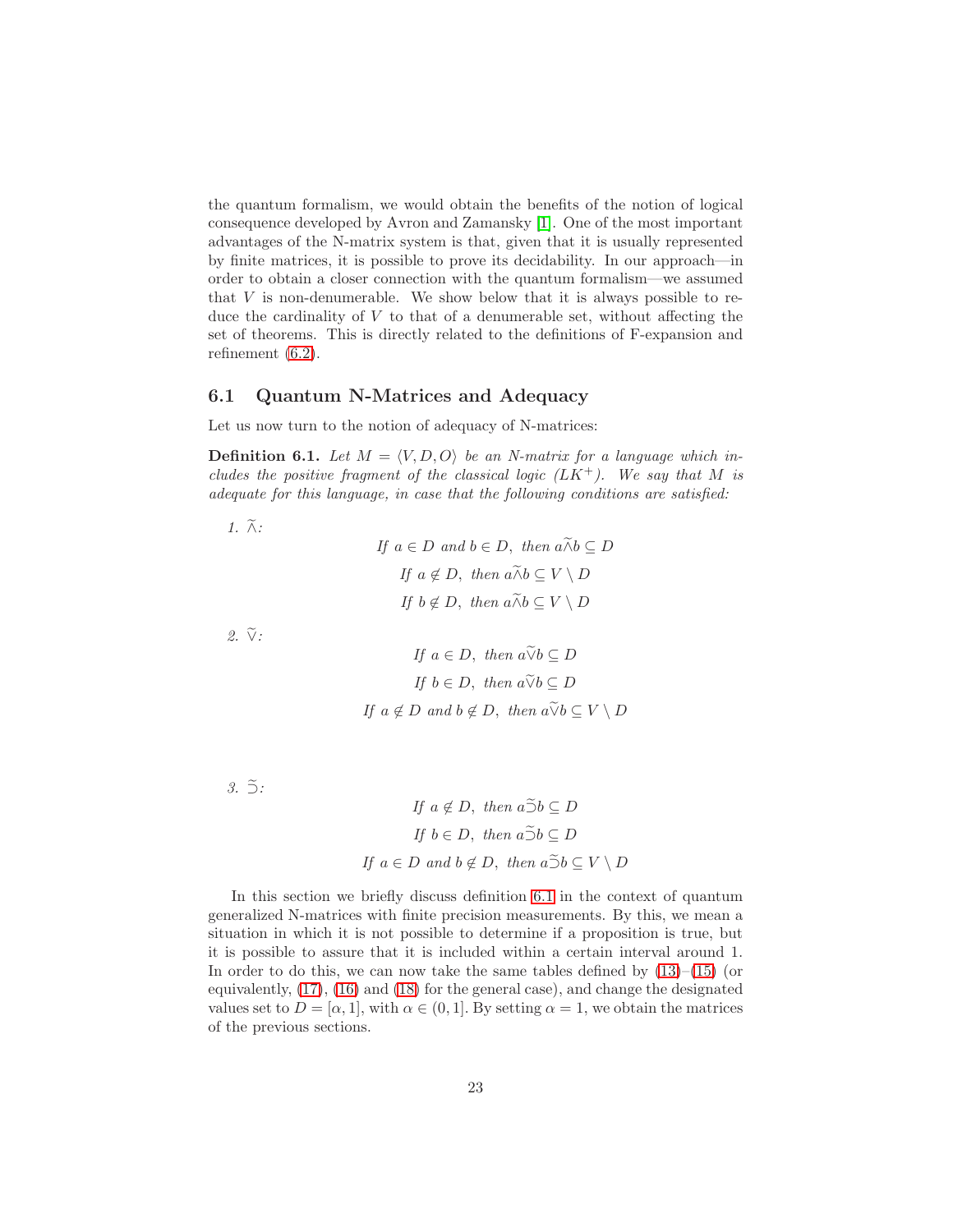It is important to remark that with an interpretation set such as  $D = [\alpha, 1]$ and tables defined by  $(13)$ – $(15)$  (or  $(17)$ ,  $(16)$  and  $(18)$ ), it could be the case that a valuation selects a non-designated value, even when both input elements are designated (notice that this is also true for the case  $\alpha = 1$ ). Let us illustrate this with an example. Suppose that  $\alpha = 1$  and we prepare a quantum system in a state  $|\psi\rangle = \frac{1}{\sqrt{2}}$  $\frac{1}{2}(|\psi_1\rangle + |\psi_2\rangle)$  with  $\langle \psi_1 | \psi_2 \rangle = 0$ . Thus, the valuation associated to the state  $\rho_{\psi} = |\psi\rangle\langle\psi|$ , assigns non-designated values to the propositions  $|\psi_1\rangle\langle\psi_1|$  and  $|\psi_2\rangle\langle\psi_2|$ , while it assigns a designated value to the proposition  $|\psi_1\rangle\langle\psi_1| + |\psi_2\rangle\langle\psi_2|$  (associated to the disjunction  $|\psi_1\rangle\langle\psi_1|$  and  $|\psi_2\rangle\langle\psi_2|$ ). This makes our matrix non-adequate because it violates condition 2 of definition [6.1.](#page-22-0) Thus, in general, quantum states will not satisfy adequacy. Adequacy is not a requirement for physics, but it could be of interest to logicians. For example, it is possible to use the criterion of definition [6.1](#page-22-0) to give unicity proofs for matrices given a certain language and conditions. Thus, let us see what can we do in order to obtain an adequate matrix. We must first restrict the interpretation set of the conjunction. Notice that, by doing this, we depart from physics, given that the new valuations may no longer be quantum states.

Let us start by defining the interpretation set for the conjunction  $\widetilde{\wedge}: V \times V \rightarrow$  $\mathcal{P}(V) \setminus \{\emptyset\}$ . As before, a and b represent the respective values for the valuations of p and q:  $v(p) = a$  and  $v(q) = b$ . Let us discuss case by case.

• If  $a, b \in D$ :

Given that  $0 \le v(p \wedge q) \le min(a, b)$ , this suggests us to take the interpretation set for the conjunction for the case where both values are designated as:

$$
a \wedge b \subseteq [0, \min(a, b)] \cap D \tag{19}
$$

• If  $a \in D$ , and  $b \notin D$ 

Proceeding similarly as before, we obtain  $v(p \wedge q) \leq min(a, b)$ , but now we know which is the smallest between  $a$  and  $b$ , given that  $b$  is not designated. Thus,

$$
0 \le v(p \wedge q) \le b
$$

This suggests the following interpretation:

$$
a \tilde{\wedge} b \subseteq [0, b] \subseteq V \setminus D. \tag{20}
$$

It is easy to check that this case satisfies the adequacy criterion without the necessity of restricting the set.

The case  $a \notin D$  and  $b \in D$  is totally analogous.

• If  $a, b \notin D$ :

Given that

$$
0 \le v(p \land q) \le \min(a, b), \text{ thus}
$$
  

$$
a \widetilde{\land} b \subseteq [0, \min(a, b)] \subseteq V \setminus D.
$$
 (21)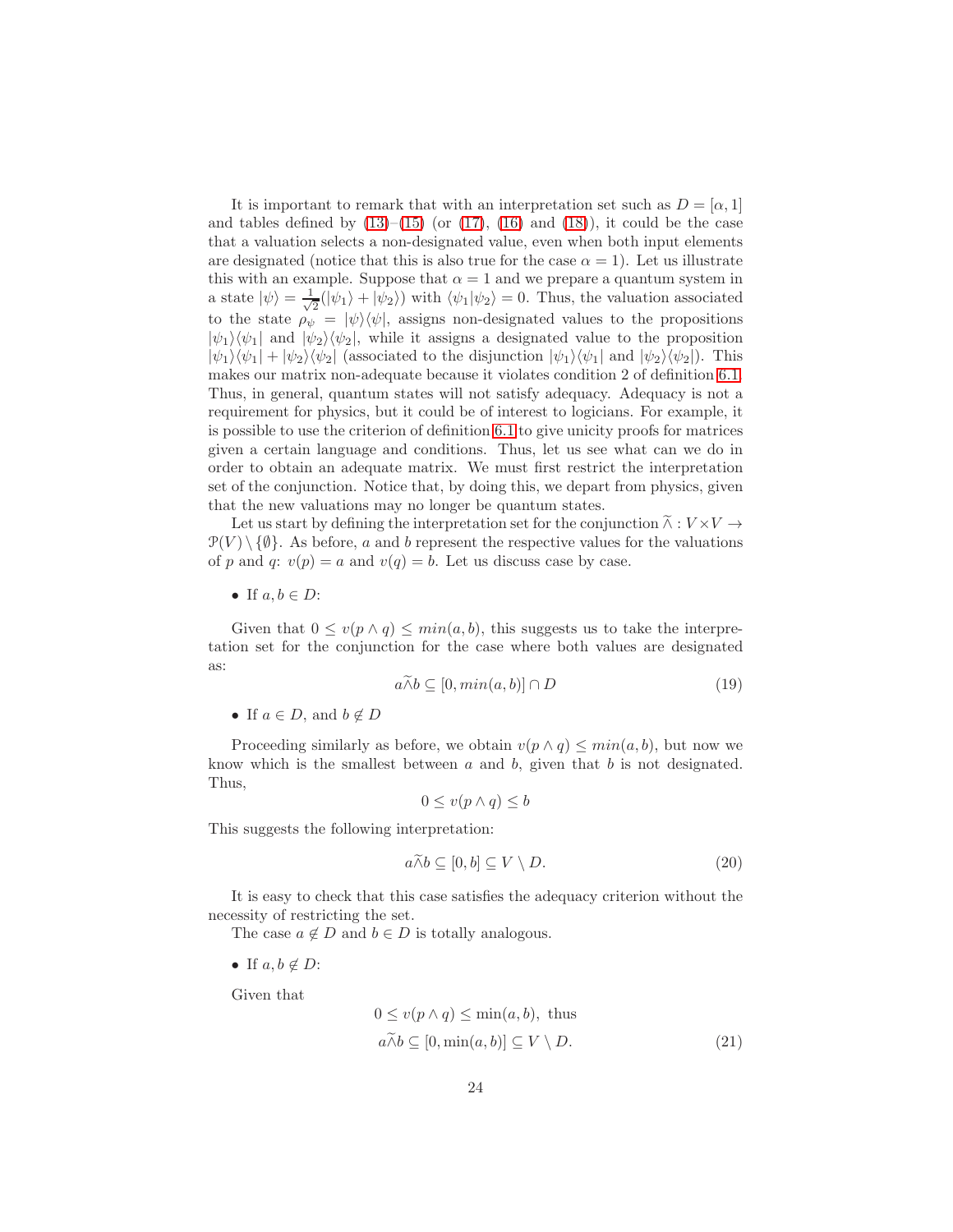Proceeding in an analogous way, we now obtain the interpretation set of the disjunction:

$$
\widetilde{\vee}: V^2 \to 2^V \setminus \{\emptyset\}
$$

• If  $a, b \in D$ 

Given that  $p \leq p \vee q$  and  $q \leq p \vee q$ , then  $\mu(p) \leq \mu(p \vee q)$  and  $\mu(q) \leq \mu(p \vee q)$ .

$$
a \le v(p \lor q)
$$
 and  $b \le v(p \lor q)$ , thus  
\n
$$
\max(a, b) \le v(p \lor q) \le 1
$$

Thus,

$$
a\widetilde{\vee}b \subseteq [\max(a,b),1] \subseteq D \tag{22}
$$

• If  $a \in D$ ,  $b \notin D$  or  $a \notin D$ ,  $b \in D$ 

$$
a\widetilde{\vee}b \subseteq [\max(a,b),1] \subseteq D \tag{23}
$$

• If  $a, b \notin D$ 

If none of the two terms has a designated value, one possibility is to proceed as in the first case with the conjunction (by restricting our set in such a way that it satisfies the adequacy criterium).

$$
a\widetilde{\vee}b \subseteq [\max(a,b),1]
$$

A valuation for two projections with non-designated values could give us a designated value. If we want to avoid this, and using Avron's criterion, the interpretation set should be:

$$
a\widetilde{\vee}b \subseteq [\max(a,b),1] \cap (V \setminus D). \tag{24}
$$

We will not follow this choice, given that Gleason's theorem imposes stronger restrictions on valuations.

Let us turn now to the negation. We consider different choices, alternative to [\(18\)](#page-21-3). Given that we are working with orthomodular lattices, we have that any state satisfies  $\mu(p^{\perp}) = 1 - \mu(p)$ . In terms of valuations, this condition reads:  $v(p^{\perp}) = 1 - v(p)$ . In order to obtain a non-deterministic negation, our first choice is:

Case 1:

<span id="page-24-0"></span>
$$
\begin{array}{c|c}\np & \tilde{\neg}_1 \\
a \in D & [0, 1 - a] \\
a \notin D & [1 - a, 1]\n\end{array} \tag{25}
$$

This case generalizes the standard quantum one (given by  $(15)$ ), leaving  $1-a$ (deterministic negation) as a respective bound.

Case 2: We introduce parameters now. Let us assume that  $\alpha \in (\frac{1}{2}, 1)$  and define:

<span id="page-24-1"></span>
$$
\begin{array}{c}\np \\
a \in D \quad [\alpha - \frac{a}{2}(\frac{1-\alpha}{\alpha}), \alpha) \\
a \notin D \quad [\alpha, \alpha + \frac{a}{2}(\frac{1-\alpha}{\alpha})]\n\end{array} \tag{26}
$$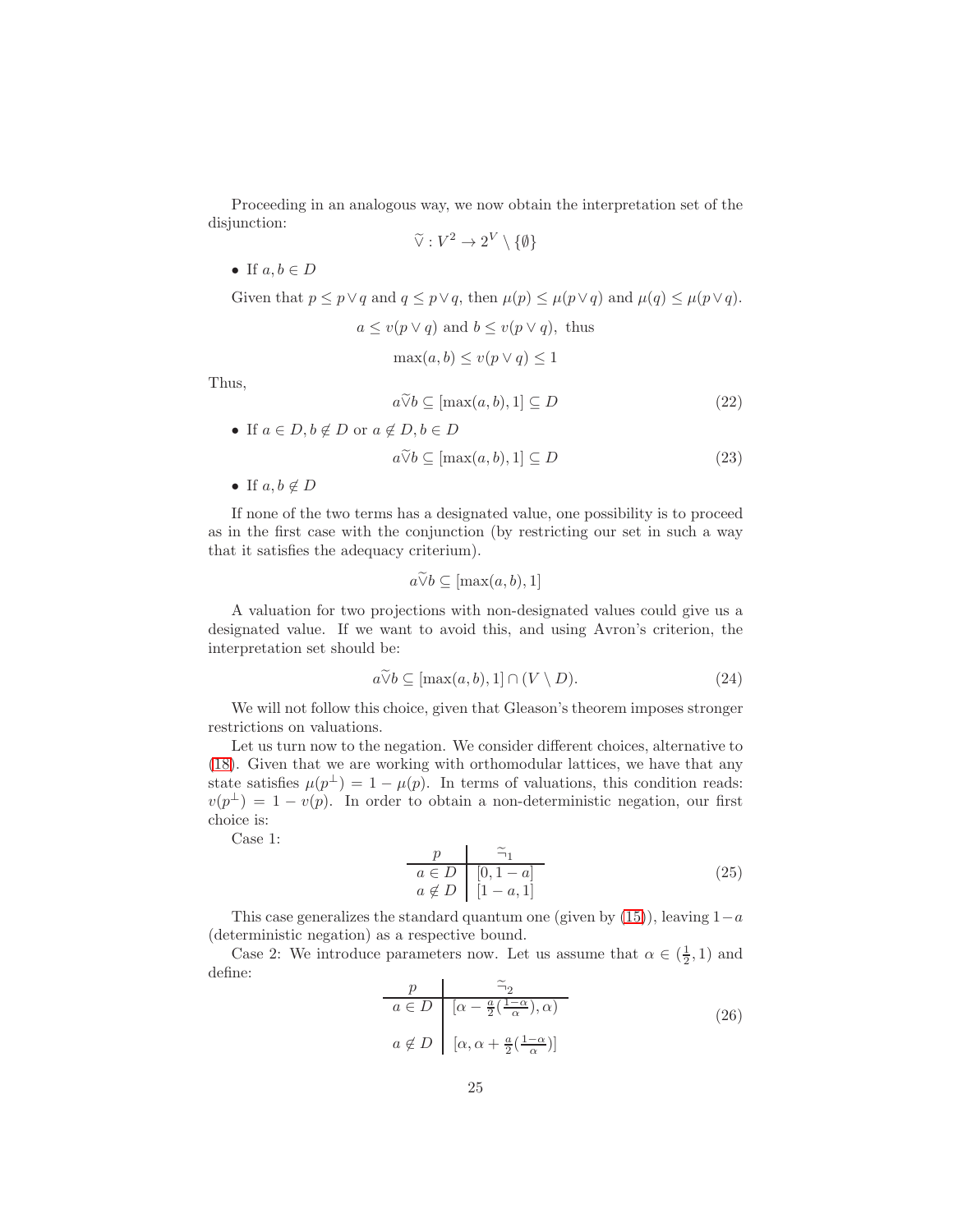Both sets depend now on the value of  $\alpha$ .

Finally, by appealing to [\(15\)](#page-18-0) and [\(18\)](#page-21-3), we can always define deterministic negations. This is perhaps the more natural choice for the standard quantum case and more general probabilistic models. In this case, independently of whether the value of a is designated or not, the negation yields  $1-a$ . If we take  $D = \{1\}$  as in the standard quantum logical case, then the negation of a given designed value would give a non-designed result. The converse is not necessarily true.

#### 6.2 Double Negation

Now we turn to some problems that could emerge with the behavior of the double negation. A more detailed study of the negation and double negation is left for future work. We consider both, logical and physical motivations in order to proceed.

Given its relation to the orthogonal complement in Hilbert spaces, it is desirable that the negation satisfies the principle of double negation. It is obvious that the negations defined in [\(15\)](#page-18-0) and [\(18\)](#page-21-3) satisfy this principle. We now show that, despite of not respecting this principle strictly, the negation  $\tilde{\Xi}_1$  (see [\(25\)](#page-24-0)) has a very particular behavior that could be related to the classical limit between logics. Although the negations defined by [\(25\)](#page-24-0) and [\(26\)](#page-24-1) do not behave properly in this sense, their existence is interesting on its own, given that, in a different domain, we may need different types of connectives associated with the negation. As an example, in quantum circuits, it is possible to define an operation which is the square root of the negation. It is important to remark that the failure of double negation is also found in other algebraic structures associated with the quantum formalism (see for example [\[71\]](#page-35-1)).

Let us now analyze the double negation for  $\tilde{\neg}_1$ . Applying it twice, we obtain:

$$
v((\neg_1(\neg_1(p))) \in \widetilde{\neg}_1(v(\neg_1 p))
$$

$$
v(\neg_1 p) \in \widetilde{\neg}_1(v(p))
$$

Let us analyze the different cases in relation to the set of designated values. We assume that  $0.5 < \alpha$ .

• If  $v(p) = a \in D = [\alpha, 1]$ :

 $\tilde{=}_1(a) = [0, 1 - a]$  and  $v(\neg_1 p) \in [0, 1 - a]$ Let  $b = v(\neg_1 p) \in [0, 1 - a] \subseteq (V \setminus D)$ . Then:

$$
v(\neg_1(\neg_1 p)) \in \widetilde{\neg}_1(b) = [1-b,1],
$$

given that  $b$  is not a designated value. Thus, the double negation maps designated values to designated values. If we order all possible values, then:

$$
0 \le b \le 1 - a \le \alpha \le a \le 1 - b \le 1
$$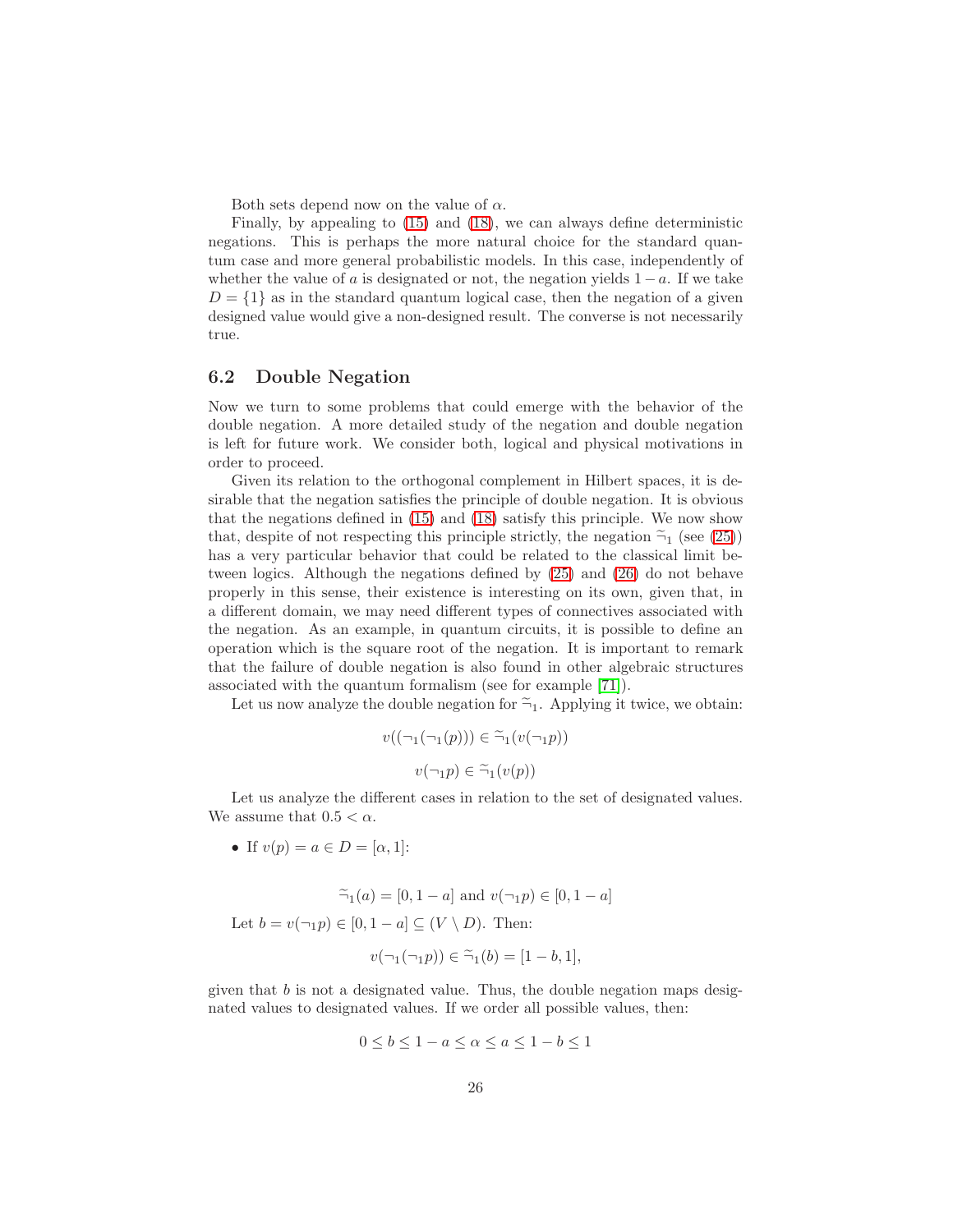This proves that, after taking two times the negation of a designated value, the value for the double negation must be chosen out of a set which is included in the set from which the original designated value was taken. This means that, when taking consecutively the double negation for the designated case, the lower bound of the final interpretation set for the connective is closer to  $\{1\}$ . Now we show that this will not happen if we start from a non-designated value.

• If 
$$
v_{(p)} = a \notin D
$$

$$
\widetilde{\neg}_1(a) = [1 - a, 1]
$$

Let b be the value that the valuation takes inside this set:

$$
b = v_{(\neg p)} \in [1 - a, 1]
$$

Then, we obtain

 $v(\neg_1(\neg_1p)) \in \widetilde{\neg}_1(b)$ 

The difference with regard to the previous case is that now b could be a designated value or not, given that inside the interval  $[1 - a, 1]$ , in principle, there could be values of both types. As an example, if  $\alpha = 0.9$  and  $a = 0.8$ , the involved interval would be  $[0.2, 1]$ , which contains both designed and nondesigned values. Thus, for the double negation, in this case, we have to separate the interpretation set depending on the type of value taken by b.

This behavior was already included in the orthodox quantum logical treatment, where the negation of a true proposition was false, but the negation of something false is not necessarily true. Thus, we obtain:

$$
v(\neg_1(\neg_1 p)) \in \widetilde{\neg}_1(b)
$$

with:

$$
\widetilde{\neg}_1(b) = \begin{cases} [0, 1-b] & b \in D \\ [1-b, 1] & b \notin D \end{cases}
$$

This means that the application of the double negation many times not necessarily has as a consequence a concentration of the values of the valuation around 0.

A similar analysis can be made for the second negation presented in this work, and the conclusion—though not identical—goes in the same direction. The principle of double negation is not satisfied either.

### 6.3 Quantum N-Matrix as a Refinement of an F-Expansion of a Finite N-Matrix

In this section, we make use of the following definition (presented in [\[72\]](#page-35-2)):

<span id="page-26-0"></span>**Definition 6.2.** Let  $M_1 = \langle V_1, D_1, O_1 \rangle$  and  $M_2 = \langle V_2, D_2, O_2 \rangle$  be N-matrices for  $\mathcal{L}$ .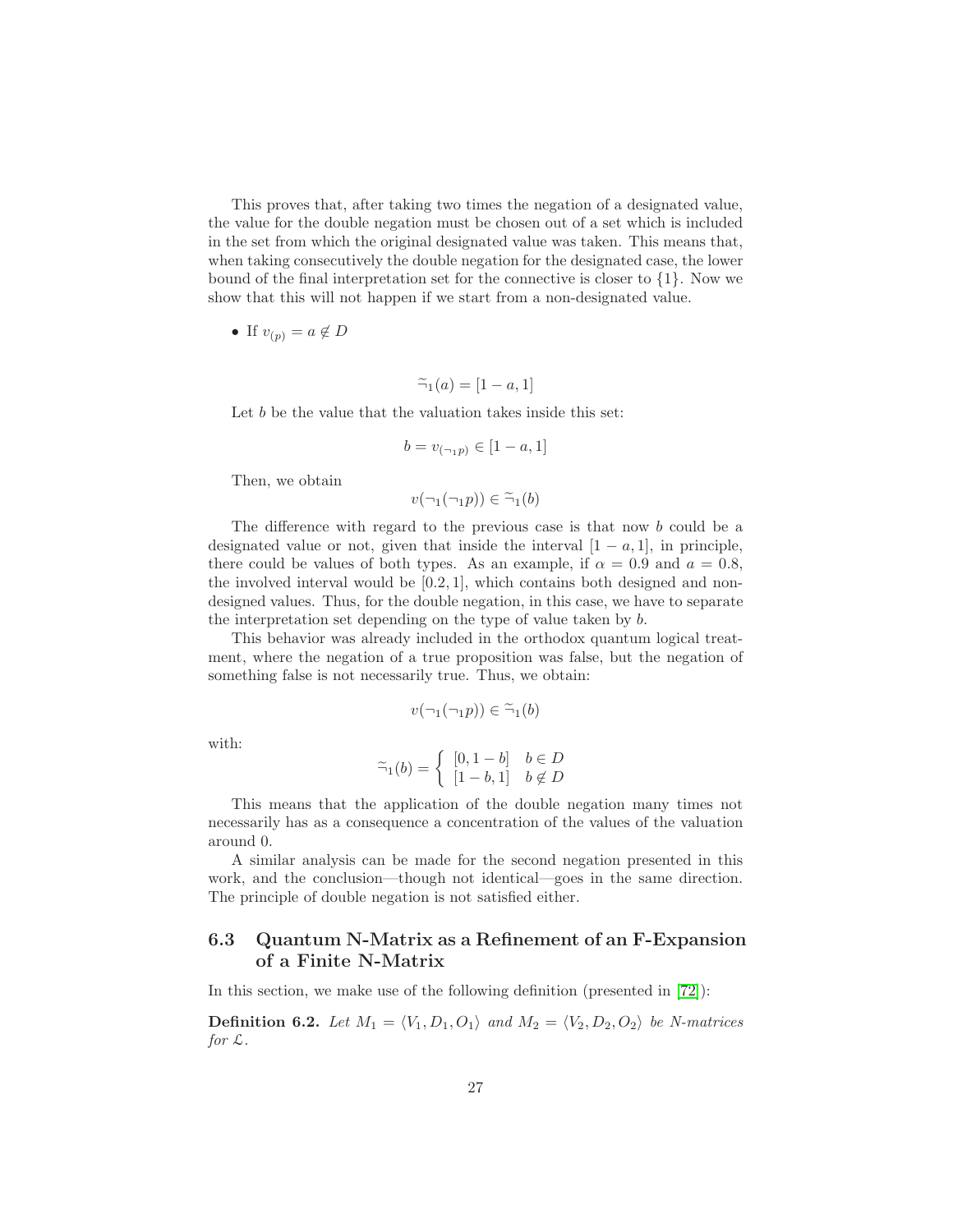- 1.  $M_1$  is a refinement of  $M_2$  if  $V_1 \subseteq V_2$ ,  $D_1 = D_2 \cap V_1$ , and  $\Diamond_{M_1}(\overline{x}) \subseteq \Diamond_{M_2}(\overline{x})$ for every n-ary conective  $\diamondsuit$  of L and every tuple  $\overline{x} \in V_1^n$ .
- 2. Let F be a function that assigns to each  $x \in V$  a non-empty set  $F(x)$ , such that  $F(x_1) \cap F(x_2) = \emptyset$  if  $x_1 \neq x_2$ . The F-expansion of  $M_1$  is the following N-matrix  $M_1^F = \langle V_F, D_F, O_F \rangle$ , with  $V_F = \bigcup_{x \in V} F(x)$ ,  $D_F =$  $\bigcup_{x\in D} F(x)$ , and  $\widetilde{\diamond}_{M_1^F}(y_1,...,y_n) = \bigcup_{z\in\widetilde{\diamond}_{M_1}(x_1,...,x_n)} F(z)$  whenever  $\diamondsuit$  is an n-ary connective of L, and  $x_i \in V$ ,  $y_i \in F(x_i)$  for every  $1 \leq i \leq n$ . We say that  $M_2$  is an expansion of  $M_1$  if  $M_2$  is the F-expansion of  $M_1$ for some function F.

We now show that the N-matrix constructed for the orthomodular lattice of projection operators for the case of  $D = 1$  is a particular refinement of an F-expansion of a finite N-matrix. We will not consider the case with more designated values. In order to reach this aim, we must give first some definitions with regard to expansions and refinements. For a more detailed treatment of the techniques used in this section (and proofs and propositions), we refer the reader to [73].

We say that  $M_2$  is a simple refinement of  $M_1$ , if it is a refinement (definition [\(6.2\)](#page-26-0)) and it satisfies  $V_1 = V_2$ . Given a function F, let  $Im(F)$  and  $Dom(F)$ denote the image and domain of  $F$ , respectively. For every expansion function F and  $y \in \bigcup Im(F)$ , we denote by  $\widetilde{F}[y]$  the unique element  $x \in Dom(F)$  such that  $y \in F(x)$ .

**Definition 6.3.** Let  $M_1 = \langle V_1, D_1, O_1 \rangle$  and  $M_2 = \langle V_2, D_2, O_2 \rangle$  be N-matrices and F an expansion function for  $M_1$ . We say  $M_2$  is an F-rexpansion of  $M_1$  if it is a refinement of the F-expansion of  $M_1$ . It is called:

- 1. simple if it is a simple refinement of the F-expansion of  $M_1$ .
- 2. preserving if  $F(x) \cap V_2 \neq \emptyset$  for every  $x \in V_1$ .
- 3. strongly preserving if it is preserving, and for every  $x_1, ..., x_n \in V_2$ ,  $\diamondsuit \in$  $\Diamond_{\mathcal{L}}^n$  and  $y \in \Diamond_1(\widetilde{F}[x_1],...,\widetilde{F}[x_n]),$  it holds that the set  $F(y) \cap \Diamond_2(x_1,...,x_n)$ is not empty.

Loosely speaking, being a preserving rexpansion amounts to keeping at least one "copy" of every original truth-value. Being strongly preserving means that this property holds not only for the set of truth-values, but also for the interpretation of the connectives.

Proposition 6.4. Every simple rexpansion is preserving, every expansion is a strongly preserving rexpansion, and every preserving rexpansion of a matrix is strongly preserving.

The proof can be found in [73].

<span id="page-27-0"></span>**Proposition 6.5.** The N-matrix  $M_2 = \langle V_2, D_2, O_2 \rangle$  is a rexpansion of the Nmatrix  $M_1 = \langle V_1, D_1, O_1 \rangle$  iff there is a function  $f : V_2 \to V_1$  such that: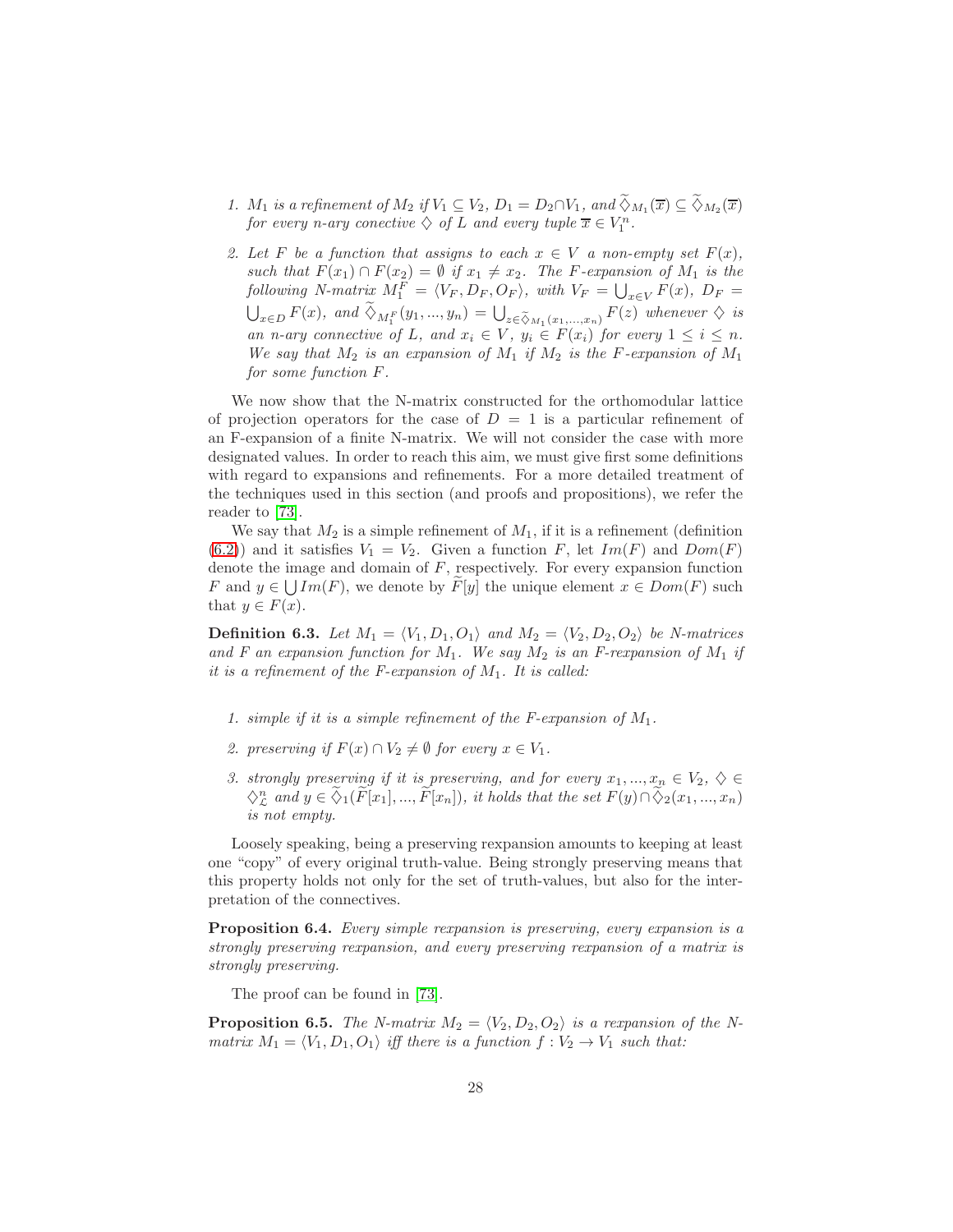- 1. For every  $x \in V_2$ ,  $x \in D_2$  iff  $f(x) \in D_1$ .
- 2. For every  $x_1, ..., x_n \in V_2$  and  $y \in \widetilde{\Diamond}_2(x_1, ..., x_n)$ , it holds that  $f(y) \in$  $\widetilde{\diamond}_{1}(f(x_{1}),...,f(x_{n})).$

<span id="page-28-0"></span>**Proposition 6.6.** If  $M_2$  is a rexpansion of  $M_1$  then  $\vdash_{M_1} \subseteq \vdash_{M_2}$ . Moroever, if  $M_2$  is strongly preserving, then  $\vdash_{M_1}=\vdash_{M_2}$ .

Now we proceed to find a finite N-matrix of which our quantum N-matrix is an expansion. This N-matrix will not be unique, given that there exist infinitely many rexpansions for a given N-matrix, and each matrix can be the rexpansion of different N-matrices. Each one of these rexpansions is compromised with different expansion functions and different degrees of refinement. Once one of these N-matrixes is found, it is possible to use Proposition [\(6.6\)](#page-28-0) in order to relate the sets of theorems.

Let  $V_2 = [0, 1], V_1 = \{t, T, F\}, D_2 = \{1\}$  and  $f: V_2 \to V_1$ , such that

$$
f(1) = t
$$
;  $f(0) = F$ ;  $f(\alpha) = T$ ,  $\alpha \in (0, 1)$ 

In this case, we aim to find a finite N-matrix of three values, in such a way that the quantum N-matrix be its expansion. We then propose an N-matrix of two values.

Applying item 1 of proposition [\(6.5\)](#page-27-0):  $x \in \{1\}$  iff  $f(x) \in D_1 \Rightarrow D_1 = \{t\}.$ 

Now we apply item 2 of Proposition [\(6.5\)](#page-27-0) in order to find the interpretation set for each connective.

 $\forall x_1, x_2 \in [0, 1], y \in \widetilde{\mathcal{V}}_O(x_1, x_2) = [\max(x_1, x_2), 1] \Rightarrow f(y) \in \widetilde{\mathcal{V}}_1(f(x_1), f(x_2))$ If  $x_1 = x_2 = 0$ , then  $y \in [0, 1] \Rightarrow f(y) \in \tilde{V}_1(f(0), f(0))$ . Thus,

$$
\widetilde{\vee}_1(F, F) = \{t, T, F\} \tag{27}
$$

If  $x_1 = x_2 = 1$ ,

$$
y \in \widetilde{\vee}_Q(1,1) = [\max(1,1),1] = \{1\} \Rightarrow f(1) \in \widetilde{\vee}_1(t,t).
$$

Then,

$$
\widetilde{\vee}_1(t,t) = \{t\} \tag{28}
$$

If  $x_1 = 0, x_2 = \alpha; \alpha \in (0, 1), y \in [\alpha, 1] \Rightarrow f(y) \in \widetilde{\mathcal{V}}_1(F, T)$ .

$$
\widetilde{\vee}_1(F,T) = \{t,T\} \tag{29}
$$

By following this procedure, it is possible to find all the elements of the interpretation set of the conjunction. The following table resumes all the results of a possible candidate:

$$
\begin{array}{c|c}\n\widetilde{\vee}_{1} & t & T & F \\
\hline\n t & \{t\} & \{t\} & \{t\} \\
T & \{t\} & \{t,T\} & \{t,T\} \\
F & \{t\} & \{t,T\} & \{t,T,F\}\n\end{array}
$$
\n(30)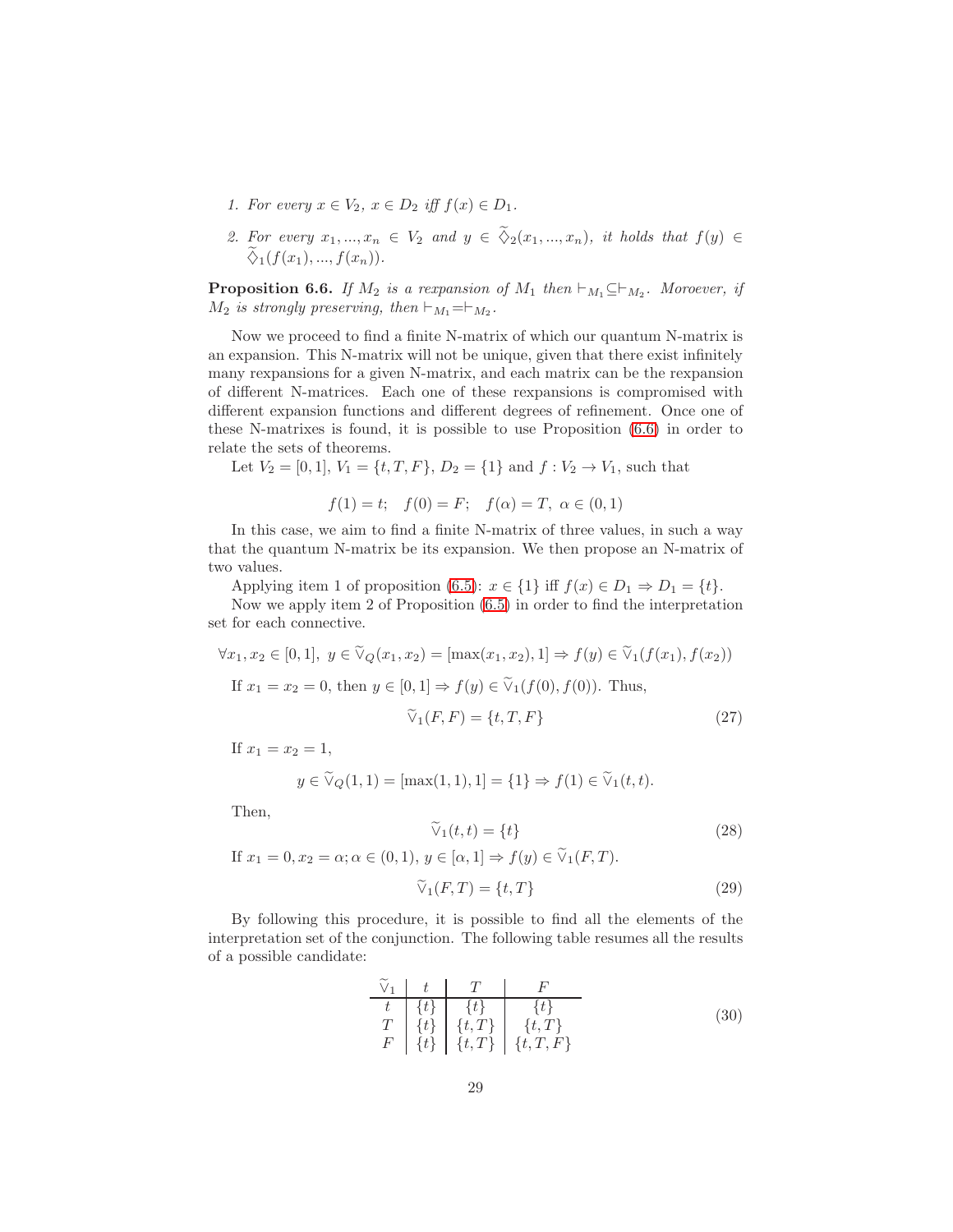It is important to remark that the interpretation set for the disjunction is one of several possibilities. That in this case, we are not imposing the constrains related to Gleason's theorem. In the same way, it is possible to find the set corresponding to the conjunction. The results are shown in the following table:

$$
\begin{array}{c|c}\n\widetilde{\wedge}_1 & t & T & F \\
\hline\nt & \{t, T, F\} & \{F, T\} & \{F\} \\
T & \{T, F\} & \{T, F\} & \{F\} \\
F & \{F\} & \{F\} & \{F\}\n\end{array}
$$
\n(31)

For the negation, we have:

$$
\begin{array}{c|c|c|c|c}\n & t & T & F \\
\hline\n\widetilde{\neg}_1 & \{F\} & \{T\} & \{t\}\n\end{array} \n\tag{32}
$$

For the above table we have taken the standard negation associated to the lattice.

If  $V_1 = \{t, F\}$  is chosen as the initial set (instead of  $V_1 = \{t, T, F\}$ ), it is possible to proceed as follows:

$$
f: V_2 \to V_1
$$

such that  $f(1) = t$ ,  $f(\alpha) = F$  and  $\alpha \in [0, 1)$ . Proceeding in an analogous way as before, we arrive at the following table:

$$
\begin{array}{c|c}\n\widetilde{\vee}_1 & t & F \\
\hline\nt & \{t\} & \{t\} \\
F & \{t\} & \{t, F\}\n\end{array}
$$
\n(33)

and a similar procedure can be applied to the rest of the connectives.

# <span id="page-29-0"></span>7 Conclusions

In this work we have seen that:

- There are several ways in which one can affirm that the quantum formalism does not obey truth functionality.
- The set of projection operators admits N-matrices, and thus, the Nmatrices formalism can be adapted to quantum mechanics.
- Each quantum state can be interpreted as a valuation associated to a non-deterministic semantics. Indeed, the set of quantum states can be characterized as being equivalent to the set of valuations defined by the N-matrices that we propose in section [5.](#page-16-0) We have proved that quantum states, considered as valuations, are, in general, dynamic and non-static. We have provided a similar analysis for generalized probabilistic models.
- There exist different candidates for non-deterministic semantics which are compatible with the quantum formalism. We have studied different examples.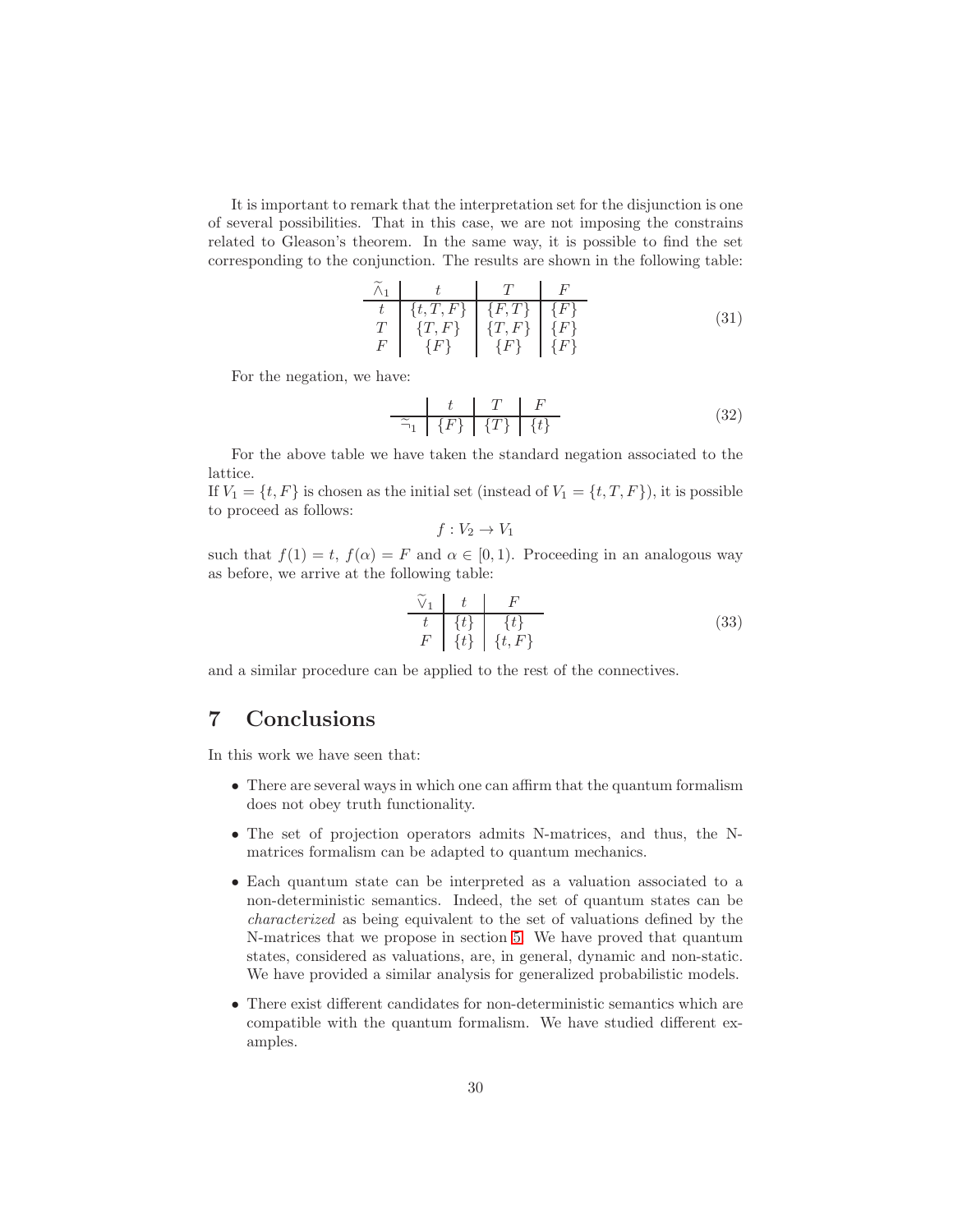• It is possible to give a notion of a logical consequence associated to nondeterministic semantics in the quantum formalism (a study that should be extended, of course, in future work).

We think that the constructions presented here can open the door to interesting questions in both, the fields of quantum mechanics and logic. On the physics side, it opens the door to studying axioms for generalized probabilistic systems using logical axioms. On the logical side, it gives place to a new model of N-matrices with possible physical applications.

## <span id="page-30-0"></span>References

- [1] Avron, A.; Zamansky, A. Non-deterministic Semantics for Logical Systems. In Handbook of Philosophical Logic; Gabbay, D.M., Guenthner, F., Eds.; Springer: Dordrecht, Netherlands, 2011; Volume 16, pp. 227–304.
- <span id="page-30-2"></span><span id="page-30-1"></span>[2] Marcos, J. What Is a Non-truth-functional Logic?. Stud. Log. 2009, 92, 215–240.
- <span id="page-30-3"></span>[3] Avron, A.; Lev, I. Non-deterministic Multi-valued Structures. J. Log. Comput. 2005, 15, 241–261.
- [4] Avron, A.; Lev, I. Canonical Propositional Gentzen-type Systems. In: Goré R., Leitsch A. and Nipkow T. (eds), Automated Reasoning. IJ-CAR 2001. Lecture Notes in Computer Science, vol 2083. Springer, Berlin/Heidelberg, Germany, 2001; pp. 529–544.
- <span id="page-30-4"></span>[5] Avron, A.; Konikowska, B. Proof Systems for Logics Based on Nondeterministic Multiple-valued Structures. Log. J. IGPL 2005, 13, 365– 387.
- <span id="page-30-5"></span>[6] Kochen, S.; Specker, E.P. The Problem of Hidden Variables in Quantum Mechanics. J. Math. Mech. 1967, 17, 59–87.
- <span id="page-30-6"></span>[7] Döring, A. Kochen-Specker Theorem for von Neumann Algebras. *Int. J.* Theor. Phys. 2005, 44, 139–160.
- <span id="page-30-7"></span>[8] Svozil, K.; Tkadlec, J. Greechie diagrams, nonexistence of measures in quantum logics, and Kochen-Specker-type constructions. J. Math. Phys. 1996, 37, 5380–5401.
- <span id="page-30-8"></span>[9] Smith, D. Orthomodular Bell-Kochen-Specker Theorem. Int. J. Theor. Phys. 2004, 43, 2023–2027.
- <span id="page-30-9"></span>[10] da Costa, N.; Lombardi, O.; Lastiri, M. A modal ontology of properties for quantum mechanics. Synthese 2013, 190, 3671–3693.
- <span id="page-30-10"></span>[11] Popescu, S. Nonlocality beyond quantum mechanics. Nat. Phys. 2014, 10, 264–270.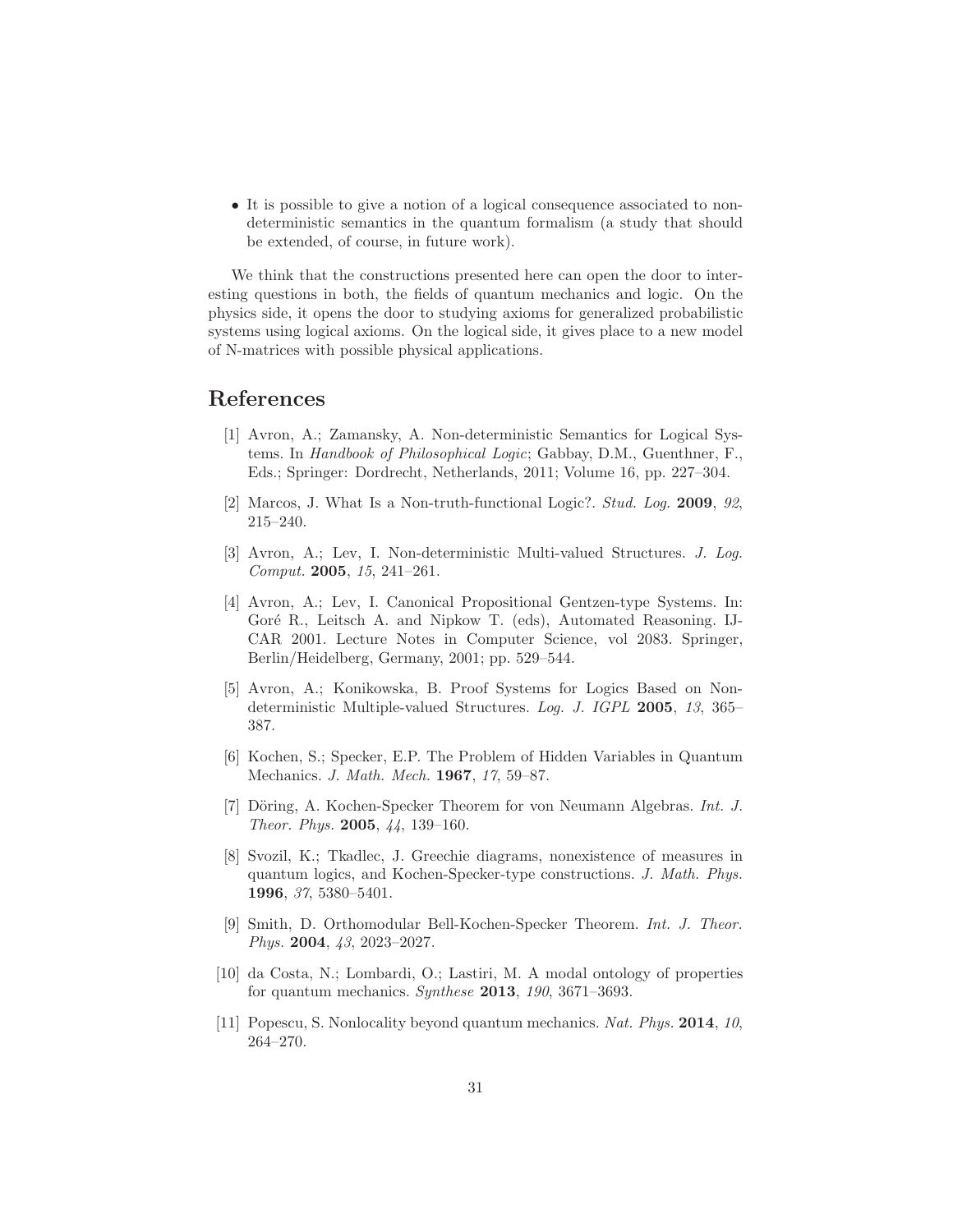- <span id="page-31-1"></span><span id="page-31-0"></span>[12] Kleinmann, M.; V'ertesi, T.; Cabello, A. Proposed experiment to test fundamentally binary theories. Phys. Rev. A 2017, 96, 032104.
- [13] Frustaglia, D.; Baltan´as, J.P.; Velxaxzquez-Ahumada, M.C.; Fernxaxndez-Prieto, A.; Lujambio, A.; Losada, V.; Freire, M.J.; Cabello, A. Classical physics and the bounds of quantum correlations. Phys. Rev. Lett. 2016, 116, 250404.
- <span id="page-31-2"></span>[14] Barros, J.A.D.; Oas, G. Some Examples of Contextuality in Physics: Implications to Quantum Cognition—Contextuality from Quantum Physics to Psychology; World Scientific: Singapore, 2015.
- <span id="page-31-3"></span>[15] Aerts, D.; Gabora, L.; Sozzo, S. Concepts and their dynamics: A quantum-theoretic modeling of human thought. Top. Cogn. Sci. 2013, 5, 737–772.
- <span id="page-31-5"></span><span id="page-31-4"></span>[16] Khrennikov, A.Y. Ubiquitous Quantum Structure From Psychology to Finance; Springer-Verlag, Berlin/Heidelberg, Germany, 2010.
- [17] Barros, J.A.D. Decision Making for Inconsistent Expert Judgments Using Negative Probabilities. In Quantum Interaction; Atmanspacher, H., Haven, E., Kitto, K., Raine, D., Eds.; Lecture Notes in Computer Science; Springer: Berlin/Heidelberg, Germany, 2014; Volume 8369, pp. 257–269.
- <span id="page-31-7"></span><span id="page-31-6"></span>[18] Amaral, B.; Cunha, M.T.; Cabello, A. Quantum theory allows for absolute maximal contextuality. Phys. Rev. A 2015, 92, 062125.
- [19] Cabello, A. Proposal for revealing quantum nonlocality via local contextuality. *Phys. Rev. Lett.* **2010**, 104, 220401.
- <span id="page-31-8"></span>[20] Barros, J.A.D.; Dzhafarov, E.N.; Kujala, J.V.; Oas, G. Measuring Observable Quantum Contextuality. In Quantum Interaction; Atmanspacher, H., Filk, T., Pothos, E., Eds.; Lecture Notes in Computer Science; Springer: Cham, Switzerland, 2015; Volume 9535.
- <span id="page-31-9"></span>[21] Abramsky, S.; Brandenburger, A. The sheaf-theoretic structure of nonlocality and contextuality. New J. Phys. 2011, 13, 113036.
- <span id="page-31-10"></span>[22] Barros, J.A.D.; Holik, F.; Krause, D. Contextuality and Indistinguishability. Entropy 2017, 19, 435, doi:10.3390/e19090435.
- <span id="page-31-11"></span>[23] Birkhoff, G.; von Neumann, J. The Logic of Quantum Mechanics. Ann. Math. 1936, 37, 823–843.
- <span id="page-31-13"></span><span id="page-31-12"></span>[24] Svozil, K. Quantum Logic; Springer-Verlag: Singapore, 1998.
- [25] Beltrametti, E.G.; Cassinelli, G. The Logic of Quantum Mechanics; Cambridge: Cambridge University Press, 1984.
- <span id="page-31-14"></span>[26] Chiara, M.L.D.; Greechie, R.G.R. Reasoning in Quantum Theory; Kluwer Acad. Pub.: Dordrecht, The Netherlands, 2004.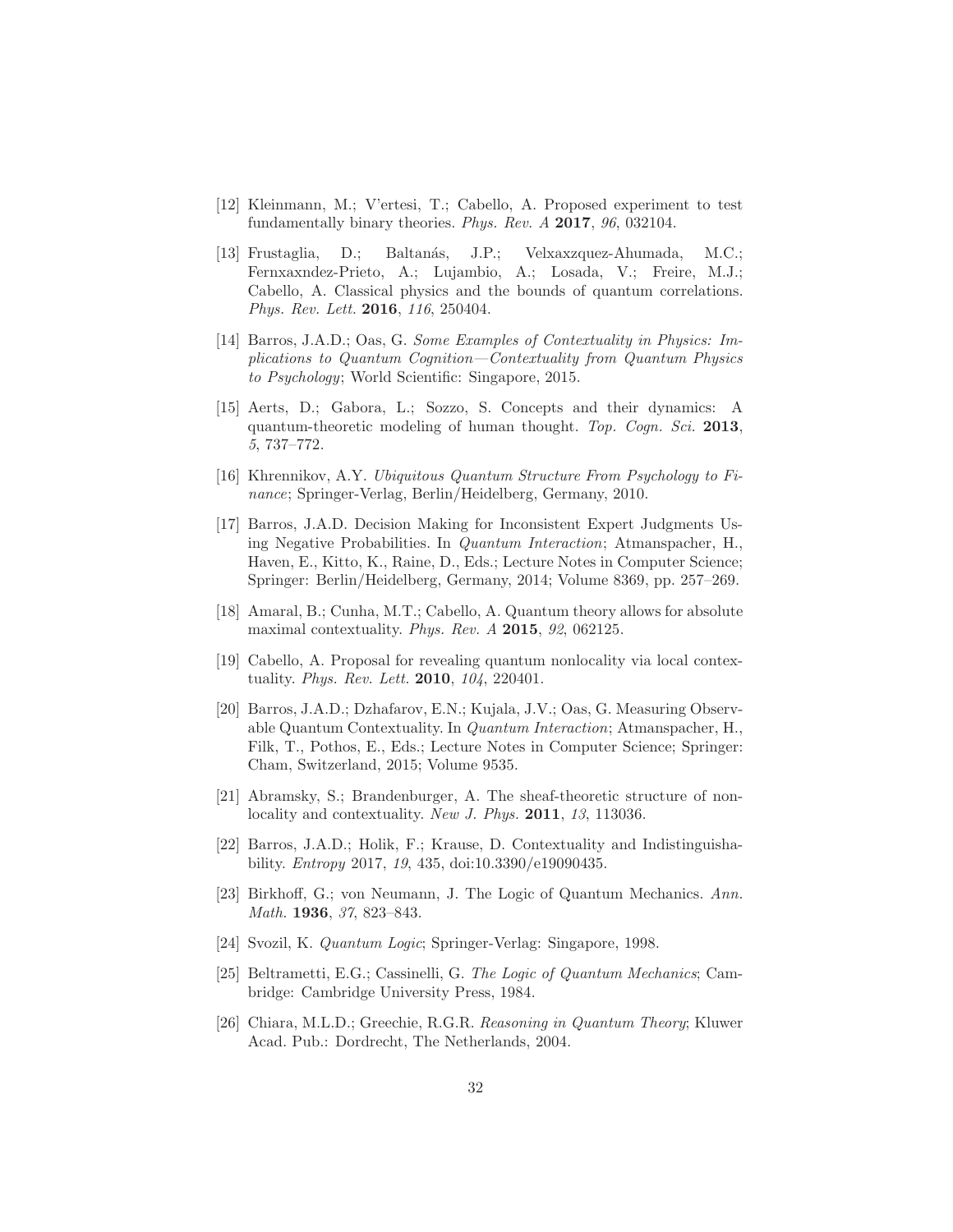- <span id="page-32-1"></span><span id="page-32-0"></span>[27] Piron, C. Foundations of Quantum Physics; W.A. Benjamin, New York, USA, 1976.
- <span id="page-32-2"></span>[28] Aerts, D.; Daubechies, I. A characterization of subsystems in physics. Lett. Math. Phys. 1979, 3, 11–17.
- [29] Aerts, D.; Daubechies, I. A mathematical condition for a sublattice of a propositional system to represent a physical subsystem, with a physical interpretation. Lett. Math. Phys. 1979, 3, 19–27.
- <span id="page-32-3"></span>[30] Handbook Of Quantum Logic And Quantum Structures; Engesser, K., Gabbay, D.M., Lehmann, D., Eds.; Elsevier: Amsterdam, Netherlands, 2009.
- <span id="page-32-5"></span><span id="page-32-4"></span>[31] Rédei, M. Quantum Logic in Algebraic Approach; Kluwer Academic Publishers: Dordrecht, The Netherlands, 1998.
- [32] Domenech, G.; Holik, F.; Massri, C. A quantum logical and geometrical approach to the study of improper mixtures. J. Math. Phys. 2010, 51, 052108.
- [33] Holik, F.; Massri, C.; Ciancaglini, N. Convex quantum logic. Int. J. Theor. Phys. **2012**, 51, 1600–1620.
- <span id="page-32-6"></span>[34] Holik, F.; Massri, C.; Plastino, A.; Zuberman, L. On the Lattice Structure of Probability Spaces in Quantum Mechanics. Int. J. Theor. Phys. 2013, 52, 1836–1876.
- [35] Fortin, S.; Vanni, L. Quantum Decoherence: A Logical Perspective. Found. Phys. 2014, 44, 1258–1268.
- [36] Fortin, S.; Holik, F.; Vanni, L. Non-unitary Evolution of Quantum Logics. Springer Proc. Phys. 2016, 184, 219–234.
- [37] Losada, M.; Fortin, S.; Holik, F. Classical limit and quantum logic. Int. J. Theor. Phys. 2018, 57, 465–475.
- [38] Losada, M.; Fortin, S.; Holik, F.; Gadella, M. Dynamics of algebras in quantum unstable systems. Int. J. Mod. Phys. A 2018, 33, 1850109.
- <span id="page-32-7"></span>[39] Holik, F.; Sergioli, G.; Freytes, H.; Plastino, A. Logical Structures Underlying Quantum Computing. Entropy 2019, 21, 77, doi:10.3390/e21010077.
- <span id="page-32-8"></span>[40] Holik, F.; Sergioli, G.; Freytes, H.; Giuntini, R.; Plastino, A. Toffoli gate and quantum correlations: A geometrical approach. Quantum Inf. Process. 2017, 16, 55, doi:10.1007/s11128-016-1509-3.
- <span id="page-32-9"></span>[41] Chiara, M.L.D.; Giuntini, R.; Leporini, R.; Negri, E.; Sergioli, G. Quantum information, cognition and music. Front. Psychol. 2015, 6, 1583.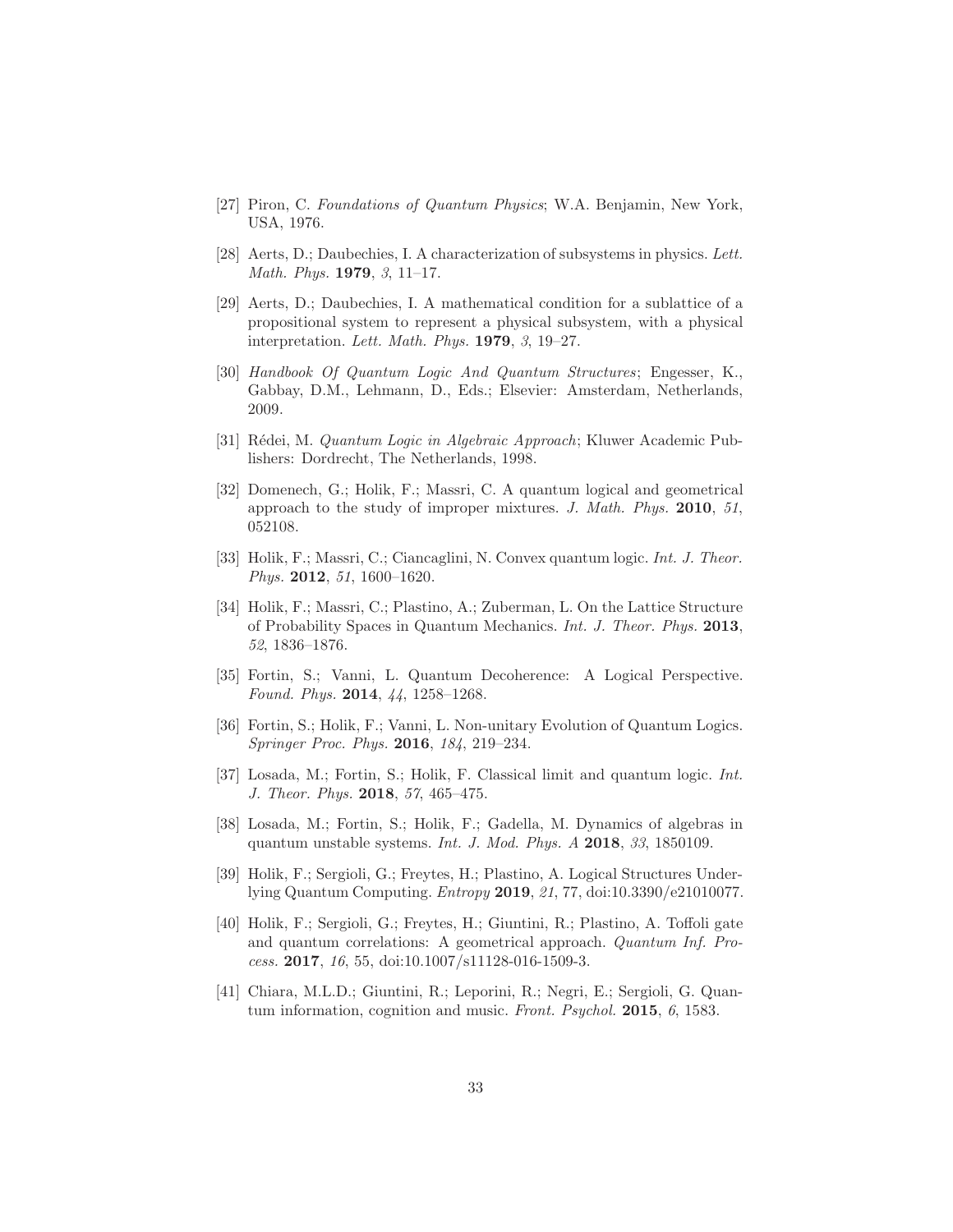- <span id="page-33-0"></span>[42] Chiara, M.L.D.; Giuntini, R.; Leporini, R.; Sergioli, G. Quantum Computation and Logic—How Quantum Computers Have Inspired Logical Investigations; Springer: Switzerland 2018.
- <span id="page-33-2"></span><span id="page-33-1"></span>[43] Halmos, P.; Givant, S. Logic as Algebra; Mathematical Association of America: Washington D.C., USA, 1998.
- [44] Sagastume, M.; San Martin, H. Algebra del cálculo proposicional; Instituto de Matemática - CONICET, Universidad Nacional del Sur: Bahía Blanca, Argentina, 2019.
- <span id="page-33-3"></span>[45] Montaño, J.A.A. Compacidad en la lógica de Primer Orden y su Relación con el Teorema de Completitud; Coordinación de Servicios Editoriales, Facultad de Ciencias, UNAM: Ciudad de México, México, 1999.
- <span id="page-33-5"></span><span id="page-33-4"></span>[46] Gleason, A. Measures on the Closed Subspaces of a Hilbert Space. J. Math. Mech. 1957, 6, 885–893.
- <span id="page-33-6"></span>[47] Buhagiar, D.; Chetcuti, E.; Dvureˇcenskij, A. On Gleason's theorem without Gleason. Found. Phys. 2009, 39, 550–558.
- [48] von Neumann, J. Mathematical Foundations of Quantum Mechanics, 12th ed.; Princeton University Press: Princeton, NJ, USA, 1996.
- <span id="page-33-7"></span>[49] Kolmogorov, A.N. Foundations of Probability Theory; Julius Springer: Berlin, Germany, 1933.
- <span id="page-33-8"></span>[50] Gudder, S.P. Stochastic Methods in Quantum Mechanics; North Holland: New York, USA, 1979.
- <span id="page-33-9"></span>[51] Rédei, M.; Summers, S. Quantum probability theory. Stud. Hist. Philos. Sci. Part Stud. Hist. Philos. Mod. Phys. 2007, 38, 390–417.
- <span id="page-33-10"></span>[52] Holik, F.; Saenz, M.; Plastino, A. A discussion on the orign of quantum probabilities. Ann. Phys. 2014, 340, 293–310.
- <span id="page-33-11"></span>[53] Holik, F.; Plastino, A. Quantum Mechanics: A New Turn in Probability Theory. In Contemporary Research in Quantum Systems; Zoheir, E., Ed.; Nova Publishers: New York, NY, USA, 2014.
- <span id="page-33-12"></span>[54] Holik, F.; Bosyk, G.M.; Bellomo, G. Quantum Information as a Non-Kolmogorovian Generalization of Shannon's Theory. Entropy 2015, 17, 7349–7373, doi:10.3390/e17117349.
- <span id="page-33-13"></span>[55] Holik, F.; Plastino, A.; Saenz, M. Natural information measures in Cox' approach for contextual probabilistic theories. Quantum Inf. Comput. 2016, 16, 0115–0133.
- <span id="page-33-14"></span>[56] Kalmbach, G. Orthomodular Lattices; Academic Press: San Diego, CA, USA, 1983.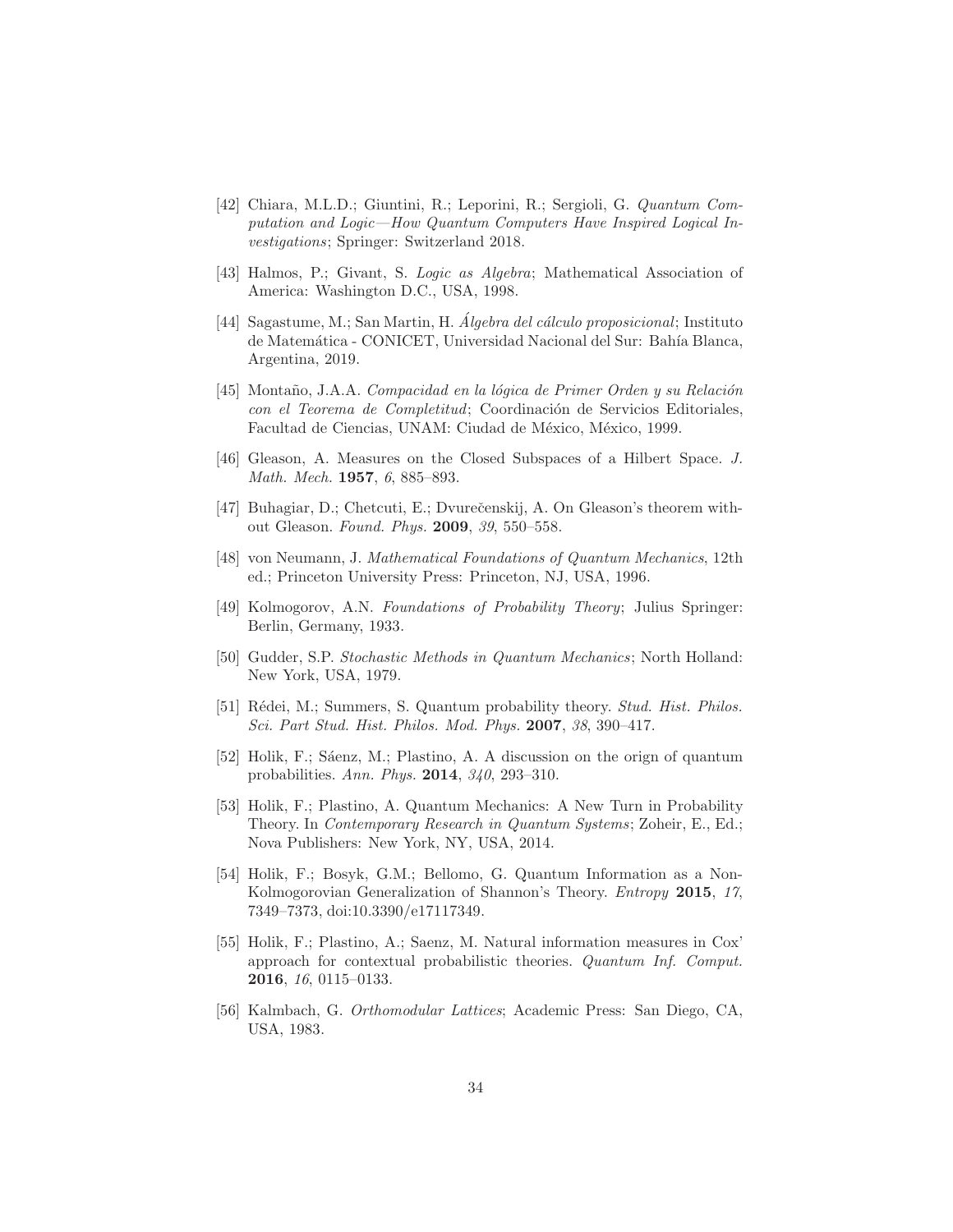- <span id="page-34-1"></span><span id="page-34-0"></span>[57] Friedman, M.; Glymour, C. If quanta had logic. J. Philos. Log. 1972, 1, 16–28.
- [58] Hellman, G. Quantum Logic and Meaning. In Proceedings of the Biennial Meeting of the Philosophy of Science Association; Symposia and Invited Papers; The University of Chicago Press: Chicago, IL, USA, 1980; Volume 2, pp. 493–511.
- <span id="page-34-2"></span>[59] Isham, C.J.; Butterfield, J. Topos Perspective on the Kochen-Specker Theorem: I. Quantum States as Generalized Valuations. Int. J. Theor. Phys. 1998, 37, 2669–2733.
- <span id="page-34-3"></span>[60] Domenech, G.; Freytes, H. Contextual logic for quantum systems. J. Math. Phys. 2005, 46, 012102, doi:10.1063/1.1819525.
- <span id="page-34-4"></span>[61] Domenech, G.; Freytes, H.; de Ronde, C. A Topological Study of Contextuality and Modality in Quantum Mechanics. Int. J. Theor. Phys. 2008, 47, 168–174, doi:10.1007/s10773-007-9595-8.
- <span id="page-34-5"></span>[62] Bub, J.; Clifton, R. A Uniqueness Theorem for 'No Collapse' Interpretations of Quantum Mechanics. Stud. Hist. Phil. Mod. Phys. 1996, 21, 181–219.
- <span id="page-34-6"></span>[63] Redhead, M. Incompleteness, nonlocality and realism—A Prolegomenon to the Philosophy of Quantum Mechanics; Clarendon Press: Oxford, UK, 1987.
- <span id="page-34-8"></span><span id="page-34-7"></span>[64] Bell, J.S. On the Einstein-Podolsky-Rosen paradox. Physics 1964, 1, 195– 200.
- <span id="page-34-9"></span>[65] Bell, J.S. On the problem of hidden variables in quantum theory. Rev. Mod. Phys. 1966, 38, 447–452.
- [66] Batens, D. Inconsistency-Adaptive Logics. In Logic at Work, Essays Dedicated to the Memory of Helena Rasiowa; Orlowska, E., Ed.; Physica-Verlag: Heidelberg, Germany, 1999; pp. 445–472.
- <span id="page-34-10"></span>[67] J. M. Crawford and V. W. Etherington, A non-deterministic semantics for tractable inference. In Proc. of the 15th International Conference on Artificial Intelligence and the 10th Conference on Innovative Applications of Artificial Intelligence; MIT Press: Cambridge, UK, 1998; pp. 286–291.
- <span id="page-34-11"></span>[68] Hamhalter, J. Quantum Measure Theory; In Fundamental Theories of Physics; Kluwer Academic Publishers Group: Dordrecht, The Netherlands, 2003; Volume 134.
- <span id="page-34-12"></span>[69] Greechie, R.J. Orthomodular lattices admitting no states. J. Comb. Theory Ser. A 1971, 10, 119–132.